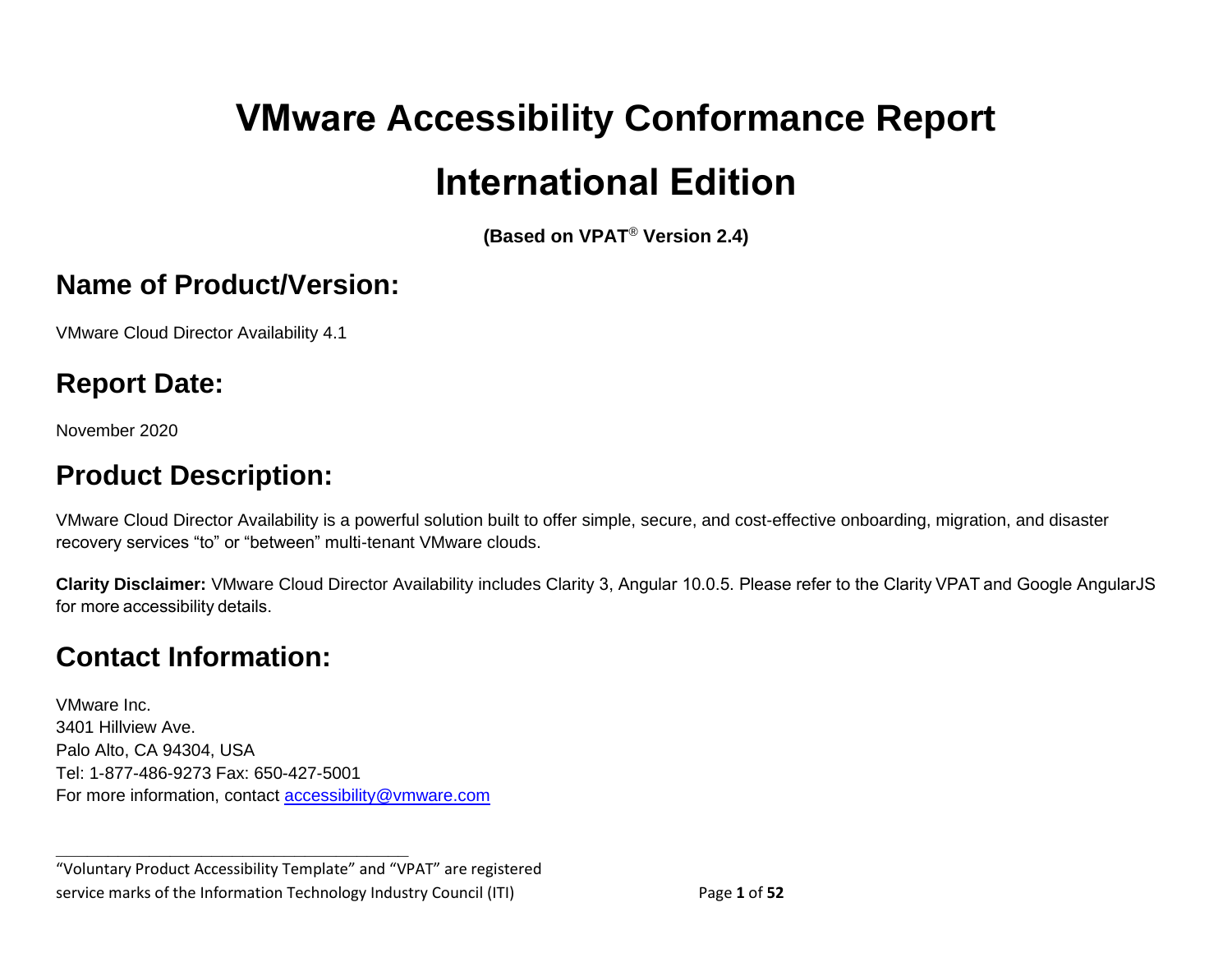#### **Notes:** N/A

# **Evaluation Methods Used:**

The VMware Cloud Director Availability accessibility audit was comprised of 5 main workflows which were further organized into 21 task-driven activities. These tasks, along with exploratory testing, were evaluated using a combination of manual and automated testing. The audit was conducted using tools such as VoiceOver 10 with Safari 13 on macOS Catalina 10, Colour Contrast Analyser 2.4, W3C validator, keyboard-only interaction, code inspection with in-browser developer tools, Firefox 82, and Chrome 85 browser display settings.

#### **Workflows tested:**

#### **1. Monitoring**

- 1.1. Monitoring the Traffic Usage
- 1.2. Monitor the Traffic Usage as a Tenant
- 1.3. Monitor and Export Organization Traffic Usage as a Service Provider
- 1.4. Monitor the Traffic Usage of a Virtual Machine Replication
- 1.5. Monitoring the Disk Usage
- 1.6. Monitor the Disk Usage as a Tenant
- 1.7. Monitor and Export Organization Disk Usage as a Service Provider
- 1.8. Monitor the Disk Usage of a Virtual Machine Replication
- 1.9. Monitoring the Resource Requirements
- 1.10. Monitor the Resource Requirements as a Tenant
- 1.11. Monitor the Resource Requirements as a Service Provider

#### **2. Event notifications**

2.1. Forward Cloud Event Notifications

#### **3. Bandwidth throttling**

- 3.1. Configure the Global Bandwidth Throttling for the Cloud Site
- 3.2. Configure the On-Premises Outbound Bandwidth Throttling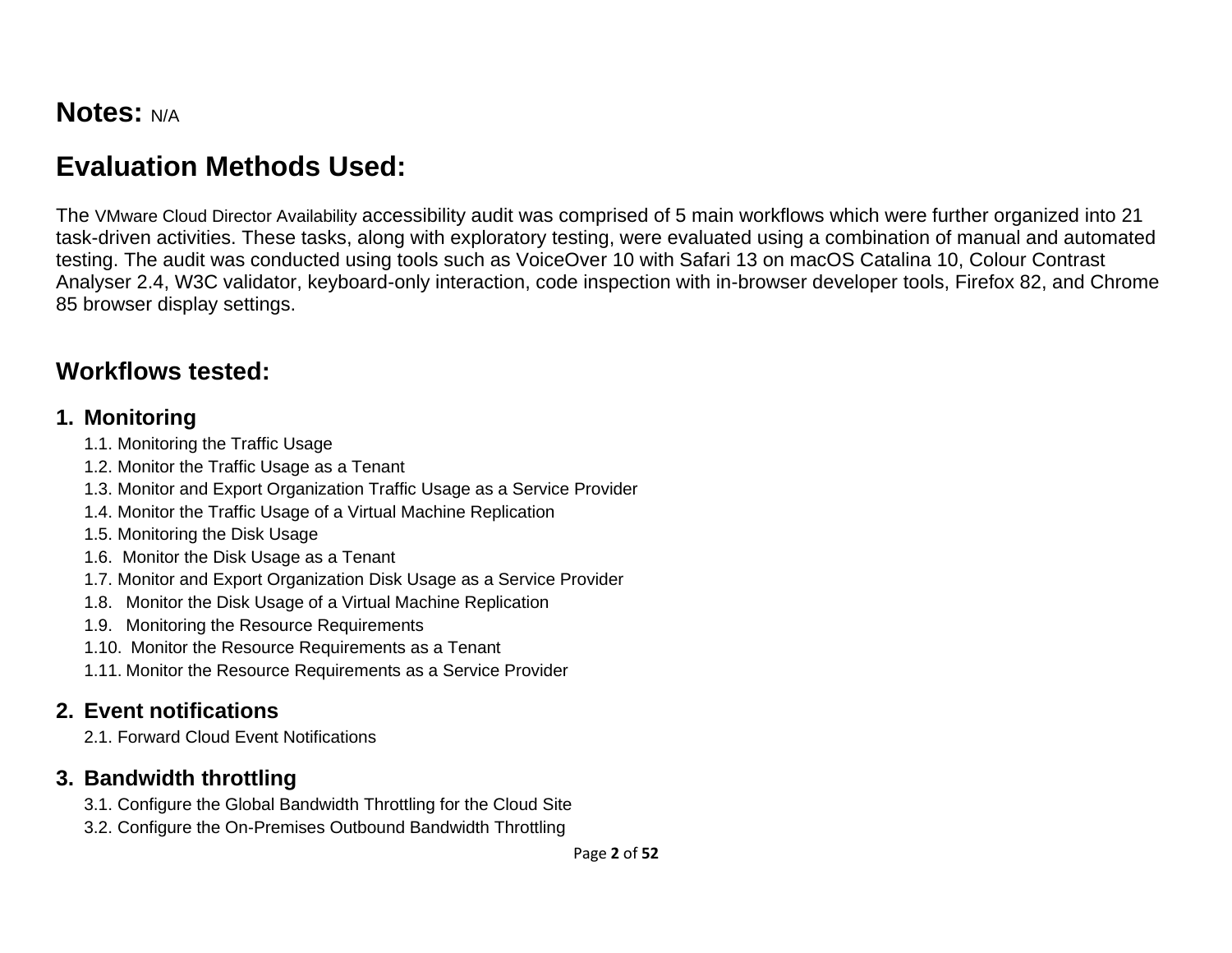#### **4. SLA Profiles**

4.1. Configuring SLA Profiles 4.2. Create an SLA Profile 4.3. Edit an SLA Profile 4.4. Delete an SLA Profile 4.5. Assign an SLA Profile to Organizations

#### **5. Using instances**

- 5.1. Store an Instance
- 5.2. Delete an Instance

# **Applicable Standards/Guidelines**

This report covers the degree of conformance for the following accessibility standard/guidelines:

| <b>Standard/Guideline</b>                                                                                                         | <b>Included In Report</b> |
|-----------------------------------------------------------------------------------------------------------------------------------|---------------------------|
| <b>Web Content Accessibility Guidelines 2.0</b>                                                                                   | Level A (Yes)             |
|                                                                                                                                   | Level AA (Yes)            |
|                                                                                                                                   | Level AAA (No)            |
| <b>Web Content Accessibility Guidelines 2.1</b>                                                                                   | Level A (Yes)             |
|                                                                                                                                   | Level AA (Yes)            |
|                                                                                                                                   | Level AAA (No)            |
| Revised Section 508 standards published January 18, 2017 and corrected<br><b>January 22, 2018</b>                                 | (Yes)                     |
| EN 301 549 Accessibility requirements suitable for public procurement of ICT<br>products and services in Europe, V3.1.1 (2019-11) | (Yes)                     |

# **Terms**

The terms used in the Conformance Level information are defined as follows: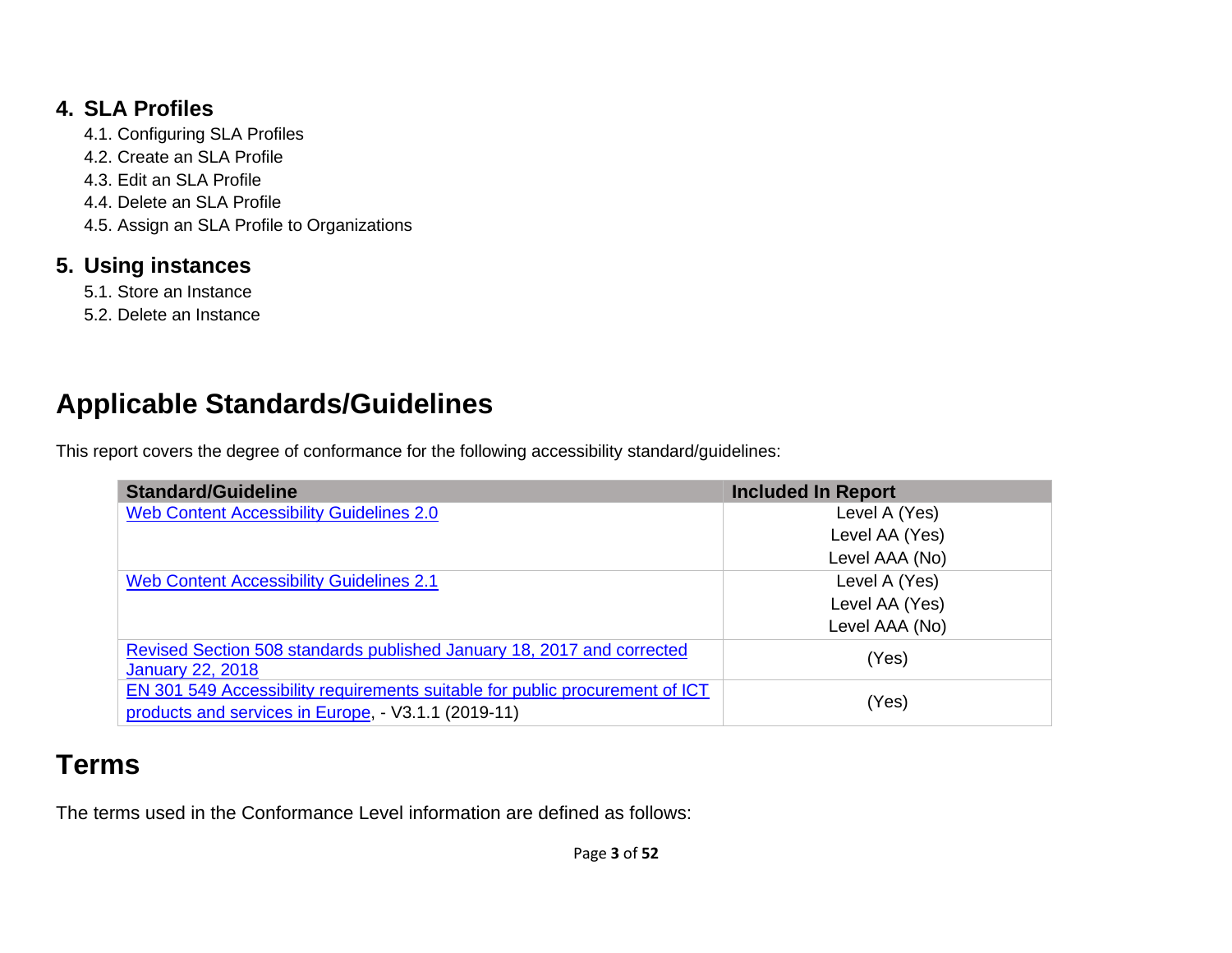- **Supports**: The functionality of the product has at least one method that meets the criterion without known defects or meets with equivalent facilitation.
- **Partially Supports**: Some functionality of the product does not meet the criterion.
- **Does Not Support**: The majority of product functionality does not meet the criterion.
- **Not Applicable**: The criterion is not relevant to the product.
- <span id="page-3-0"></span>• **Not Evaluated**: The product has not been evaluated against the criterion. This can be used only in WCAG 2.0 Level AAA.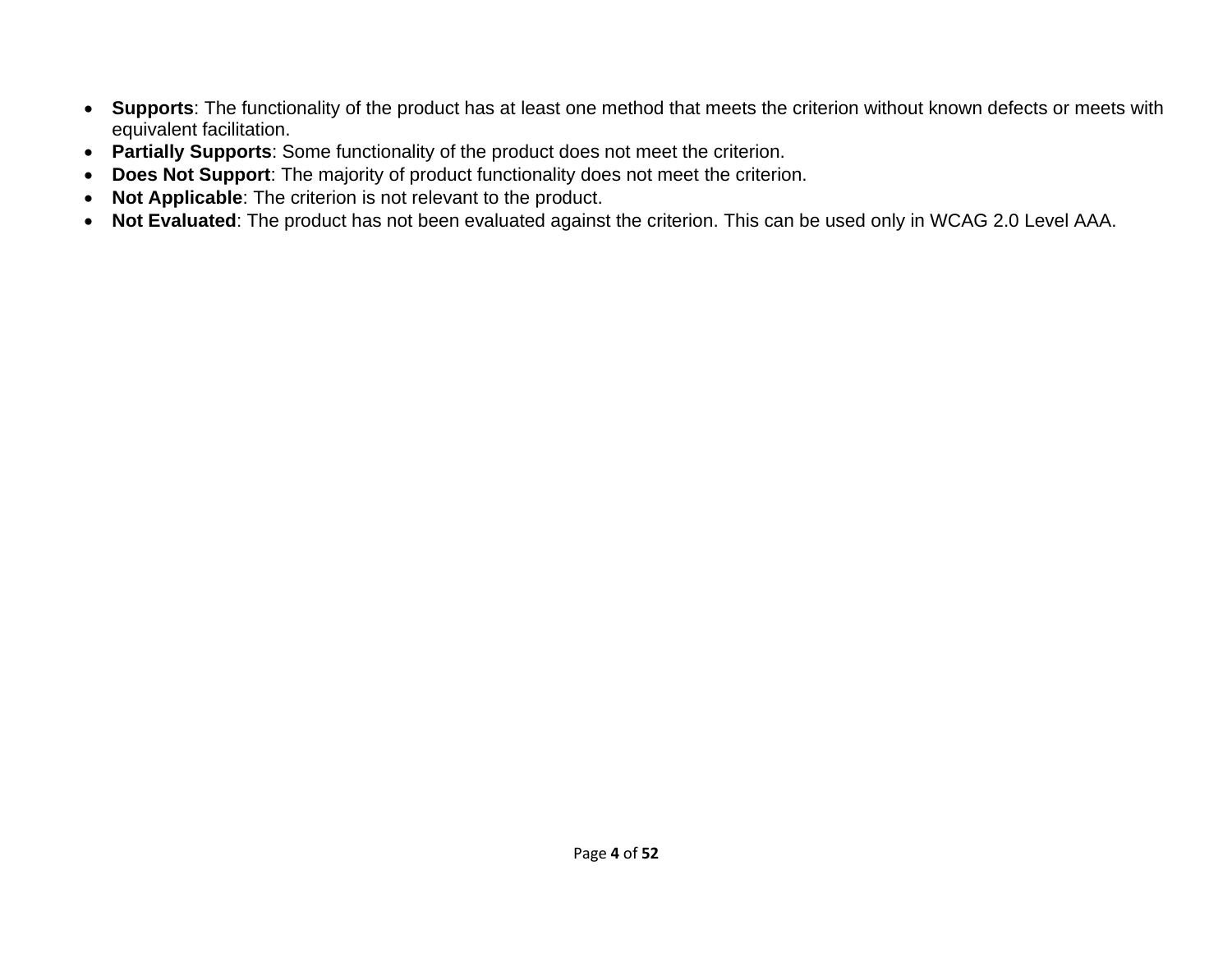# **WCAG 2.1 Report**

Tables 1 and 2 also document conformance with:

- EN 301 549: Chapter 9 Web, Sections 10.1-10.4 of Chapter 10 Non-Web documents, and Sections 11.1-11.4 and 11.8.2 of Chapter 11 - Non-Web Software (open and closed functionality), and Sections 12.1.2 and 12.2.4 of Chapter 12 – Documentation
- Revised Section 508: Chapter 5 501.1 Scope, 504.2 Content Creation or Editing, and Chapter 6 602.3 Electronic Support Documentation.

Note: When reporting on conformance with the WCAG 2.1 Success Criteria, they are scoped for full pages, complete processes, and accessibility-supported ways of using technology as documented in the [WCAG 2.0 Conformance Requirements.](https://www.w3.org/TR/WCAG20/#conformance-reqs)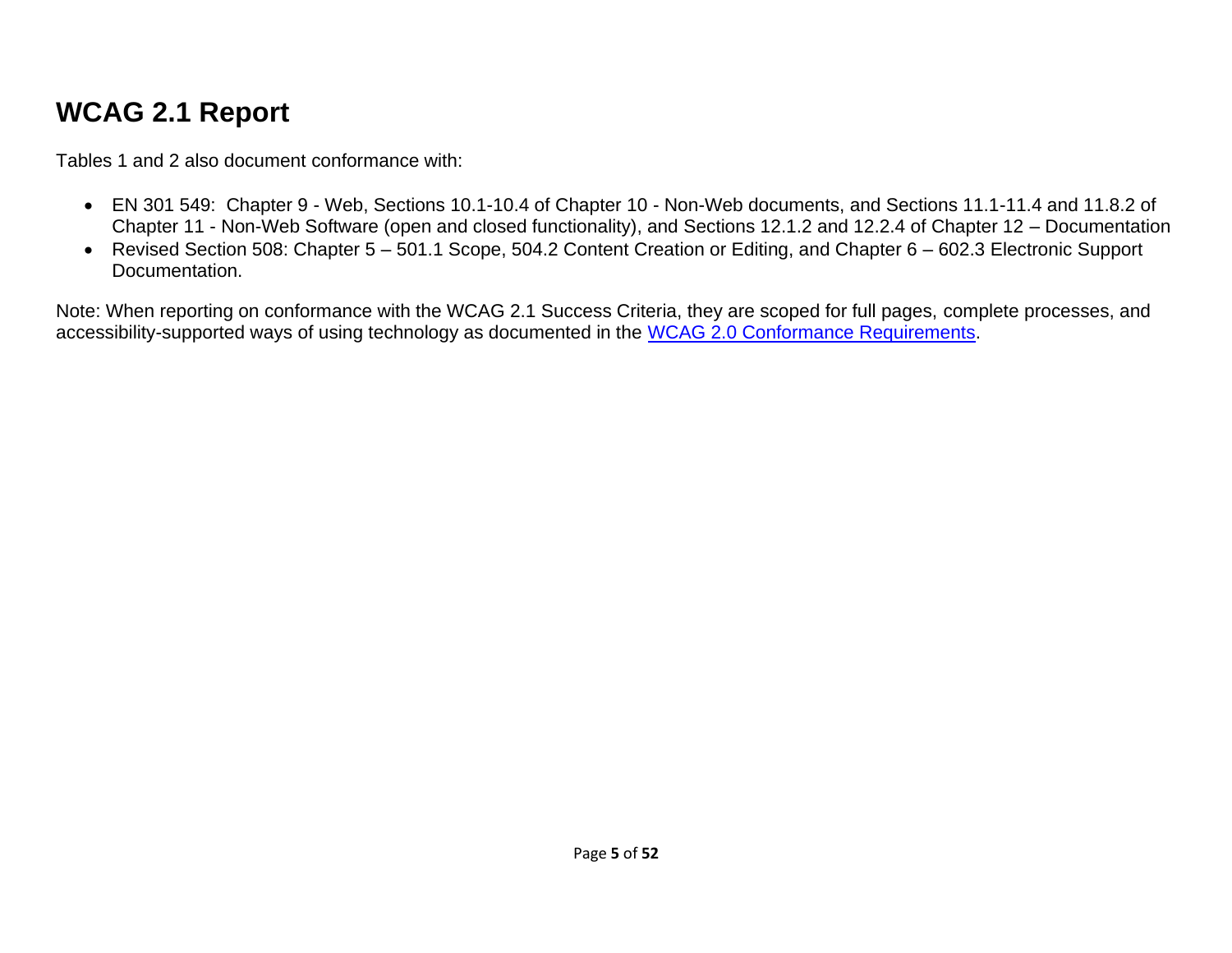# **Table 1: Success Criteria, Level A**

Notes:

| <b>Criteria</b>                                                                                                                                                                                                                                                                                                                                                                                                                                | <b>Conformance Level</b>          | <b>Remarks and Explanations</b>                                                                                                                                                                                                                                                                                                                                                                                           |
|------------------------------------------------------------------------------------------------------------------------------------------------------------------------------------------------------------------------------------------------------------------------------------------------------------------------------------------------------------------------------------------------------------------------------------------------|-----------------------------------|---------------------------------------------------------------------------------------------------------------------------------------------------------------------------------------------------------------------------------------------------------------------------------------------------------------------------------------------------------------------------------------------------------------------------|
| 1.1.1 Non-text Content (Level A)<br>Also applies to:<br>EN 301 549 Criteria<br>$\bullet$ 9.1.1.1 (Web)<br>10.1.1.1 (Non-web document)<br>11.1.1.1.1 (Open Functionality Software)<br>11.1.1.1.2 (Closed Functionality Software)<br>$\bullet$<br>11.8.2 (Authoring Tool)<br>12.1.2 (Product Docs)<br>12.2.4 (Support Docs)<br><b>Revised Section 508</b><br>501 (Web) (Software)<br>$\bullet$<br>504.2 (Authoring Tool)<br>602.3 (Support Docs) | Web: Partially<br><b>Supports</b> | Web: VMware Cloud Director Availability<br>includes text descriptions for most non-text<br>content, such as informative and functional<br>images across tested workflows.<br>• VMware Cloud Director Availability does not<br>include textual descriptions for some complex<br>images and charts.<br>• VMware Cloud Director Availability include<br>some images in datagrids that do not provide<br>textual equivalents. |
| 1.2.1 Audio-only and Video-only (Prerecorded) (Level A)<br>Also applies to:<br>EN 301 549 Criteria<br>$\bullet$ 9.1.2.1 (Web)<br>10.1.2.1 (Non-web document)<br>11.1.2.1.1 (Open Functionality Software)<br>11.1.2.1.2.1 and 11.1.2.1.2.2 (Closed Software)<br>$\bullet$<br>11.8.2 (Authoring Tool)<br>12.1.2 (Product Docs)<br>12.2.4 (Support Docs)<br><b>Revised Section 508</b><br>501 (Web) (Software)<br>504.2 (Authoring Tool)          | Web: Not Applicable               | Web: VMware Cloud Director Availability does<br>not contain prerecorded Audio-only and Video-<br>only content.                                                                                                                                                                                                                                                                                                            |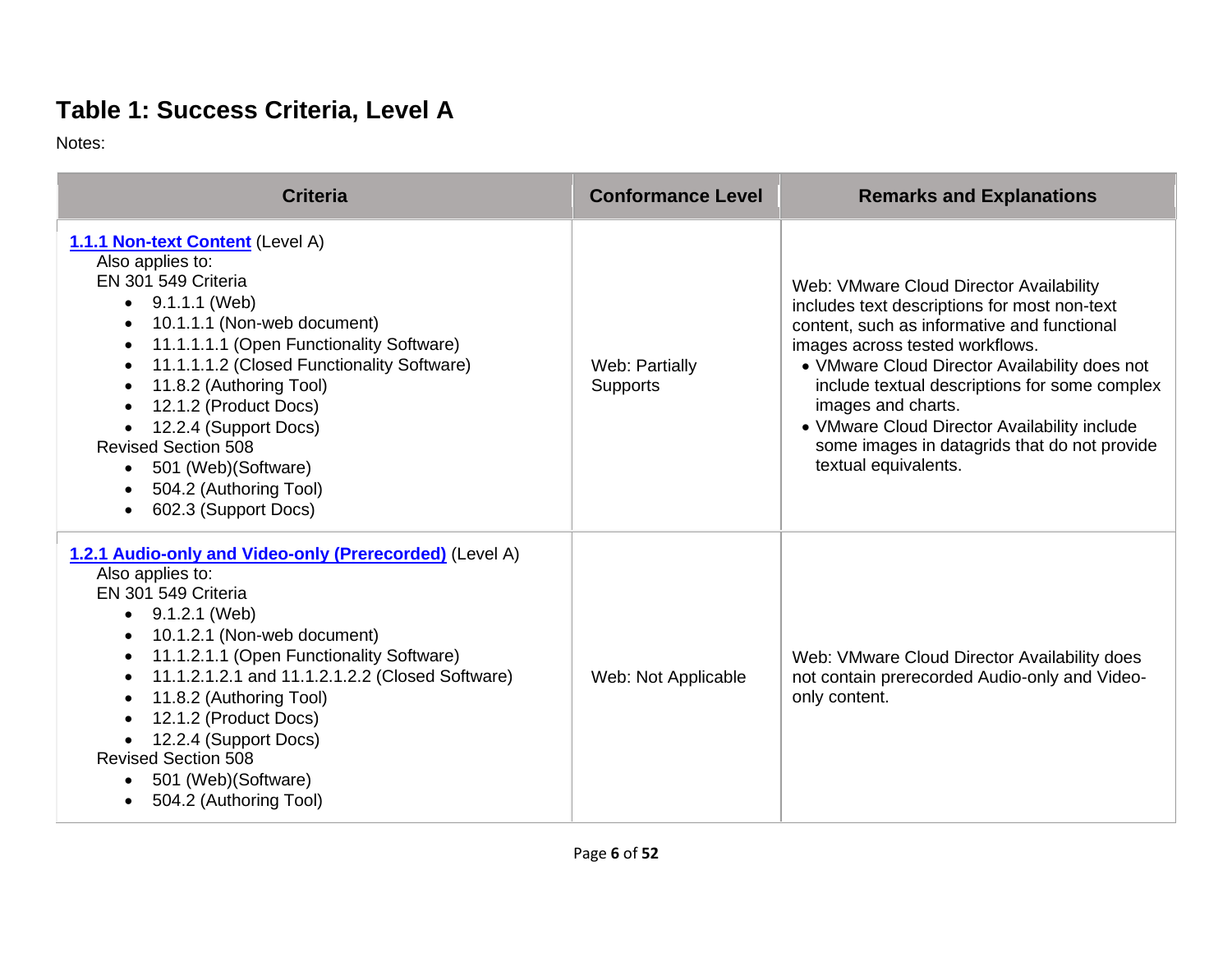| <b>Criteria</b>                                                                                                                                                                                                                                                                                                                                                                                                                                 | <b>Conformance Level</b> | <b>Remarks and Explanations</b>                                                                        |
|-------------------------------------------------------------------------------------------------------------------------------------------------------------------------------------------------------------------------------------------------------------------------------------------------------------------------------------------------------------------------------------------------------------------------------------------------|--------------------------|--------------------------------------------------------------------------------------------------------|
| 602.3 (Support Docs)<br>$\bullet$                                                                                                                                                                                                                                                                                                                                                                                                               |                          |                                                                                                        |
| 1.2.2 Captions (Prerecorded) (Level A)<br>Also applies to:<br>EN 301 549 Criteria<br>$\bullet$ 9.1.2.2 (Web)<br>10.1.2.2 (Non-web document)<br>11.1.2.2 (Open Functionality Software)<br>11.1.2.2 (Closed Software)<br>11.8.2 (Authoring Tool)<br>12.1.2 (Product Docs)<br>12.2.4 (Support Docs)<br><b>Revised Section 508</b><br>501 (Web) (Software)<br>504.2 (Authoring Tool)<br>602.3 (Support Docs)                                        | Web: Not Applicable      | Web: VMware Cloud Director Availability does<br>not contain Audio-only or Video-only media.            |
| 1.2.3 Audio Description or Media Alternative (Prerecorded)<br>(Level A)<br>Also applies to:<br>EN 301 549 Criteria<br>$\bullet$ 9.1.2.3 (Web)<br>10.1.2.3 (Non-web document)<br>11.1.2.3.1 (Open Functionality Software)<br>11.1.2.3.2 (Closed Software)<br>11.8.2 (Authoring Tool)<br>12.1.2 (Product Docs)<br>12.2.4 (Support Docs)<br><b>Revised Section 508</b><br>• 501 (Web) (Software)<br>504.2 (Authoring Tool)<br>602.3 (Support Docs) | Web: Not Applicable      | Web: VMware Cloud Director Availability does<br>not contain time-based media or synchronized<br>media. |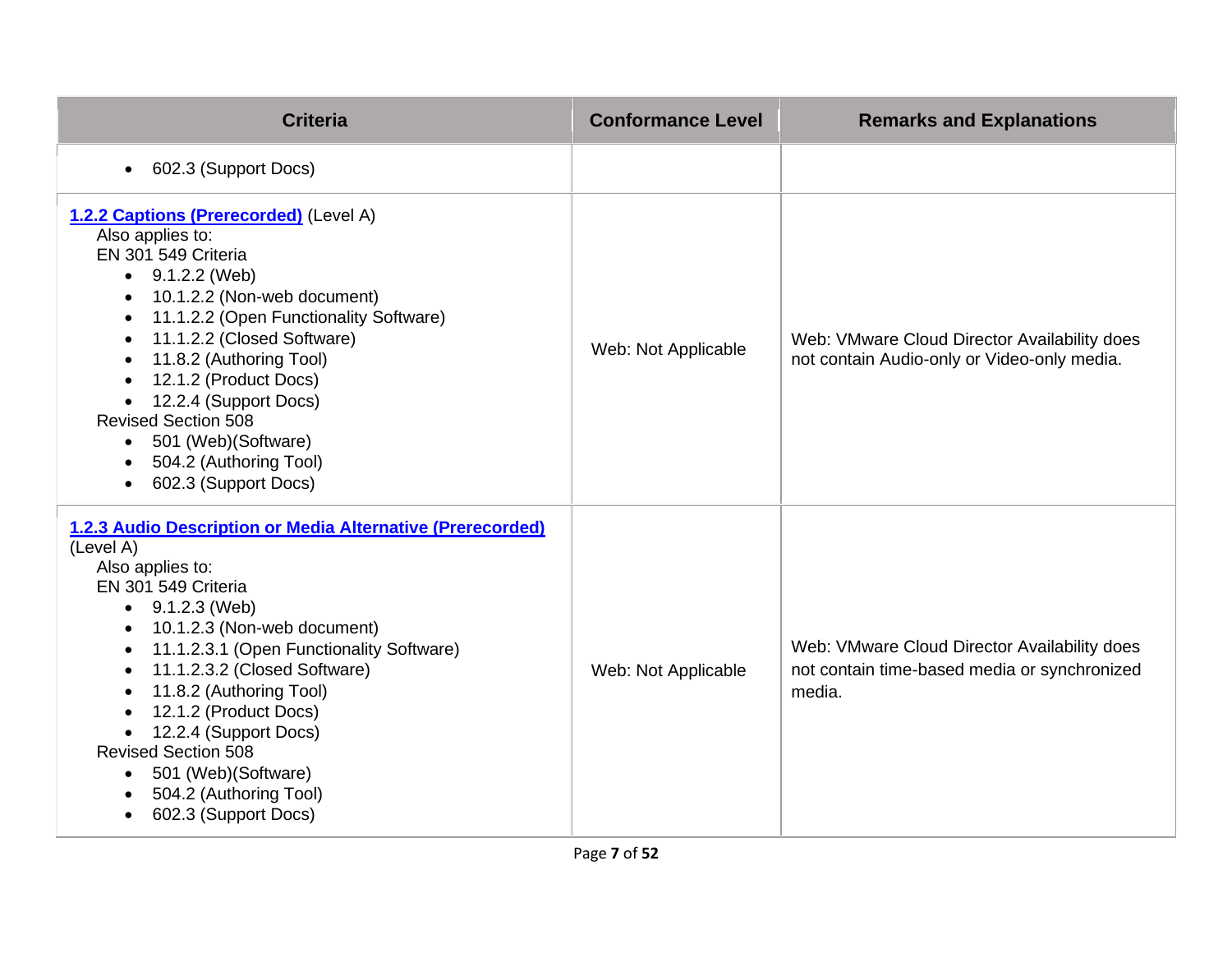| <b>Criteria</b>                                                                                                                                                                                                                                                                                                                                                                                                           | <b>Conformance Level</b>   | <b>Remarks and Explanations</b>                                                                                                                                                                                                                                                                                                                                                                                                                                                                                                                                                                                                      |
|---------------------------------------------------------------------------------------------------------------------------------------------------------------------------------------------------------------------------------------------------------------------------------------------------------------------------------------------------------------------------------------------------------------------------|----------------------------|--------------------------------------------------------------------------------------------------------------------------------------------------------------------------------------------------------------------------------------------------------------------------------------------------------------------------------------------------------------------------------------------------------------------------------------------------------------------------------------------------------------------------------------------------------------------------------------------------------------------------------------|
| 1.3.1 Info and Relationships (Level A)<br>Also applies to:<br>EN 301 549 Criteria<br>$\bullet$ 9.1.3.1 (Web)<br>10.1.3.1 (Non-web document)<br>11.1.3.1.1 (Open Functionality Software)<br>11.1.3.1.2 (Closed Software)<br>11.8.2 (Authoring Tool)<br>12.1.2 (Product Docs)<br>12.2.4 (Support Docs)<br><b>Revised Section 508</b><br>501 (Web) (Software)<br>$\bullet$<br>504.2 (Authoring Tool)<br>602.3 (Support Docs) | Web: Partially<br>Supports | Web: VMware Cloud Director Availability<br>conveys info and relationships in content that is<br>available in text or can be programmatically<br>determined for specific content on most pages.<br>• VMware Cloud Director Availability conveys<br>a tree view as programmatic page tabs.<br>• VMware Cloud Director Availability in some<br>instances convey static text as actionable<br>controls.<br>• VMware Cloud Director Availability include<br>some headings that are not marked as such<br>programmatically.<br>• VMware Cloud Director Availability include<br>some links that are not marked<br>programmatically as such. |
| 1.3.2 Meaningful Sequence (Level A)<br>Also applies to:<br>EN 301 549 Criteria<br>$\bullet$ 9.1.3.2 (Web)<br>10.1.3.2 (Non-web document)<br>11.1.3.2.1 (Open Functionality Software)<br>11.1.3.2.2 (Closed Software)<br>11.8.2 (Authoring Tool)<br>12.1.2 (Product Docs)<br>12.2.4 (Support Docs)<br><b>Revised Section 508</b><br>501 (Web) (Software)<br>$\bullet$<br>504.2 (Authoring Tool)<br>602.3 (Support Docs)    | Web: Partially<br>Supports | Web: VMware Cloud Director Availability<br>provides a meaningful sequence for many<br>elements.<br>• VMware Cloud Director Availability does not<br>manage focus appropriately to first element<br>on the main content on many pages.<br>• VMware Cloud Director Availability provides<br>focus on many static content.<br>• VMware Cloud Director Availability provides<br>positive tabindex values to some controls<br>such as in modals and in the header.                                                                                                                                                                        |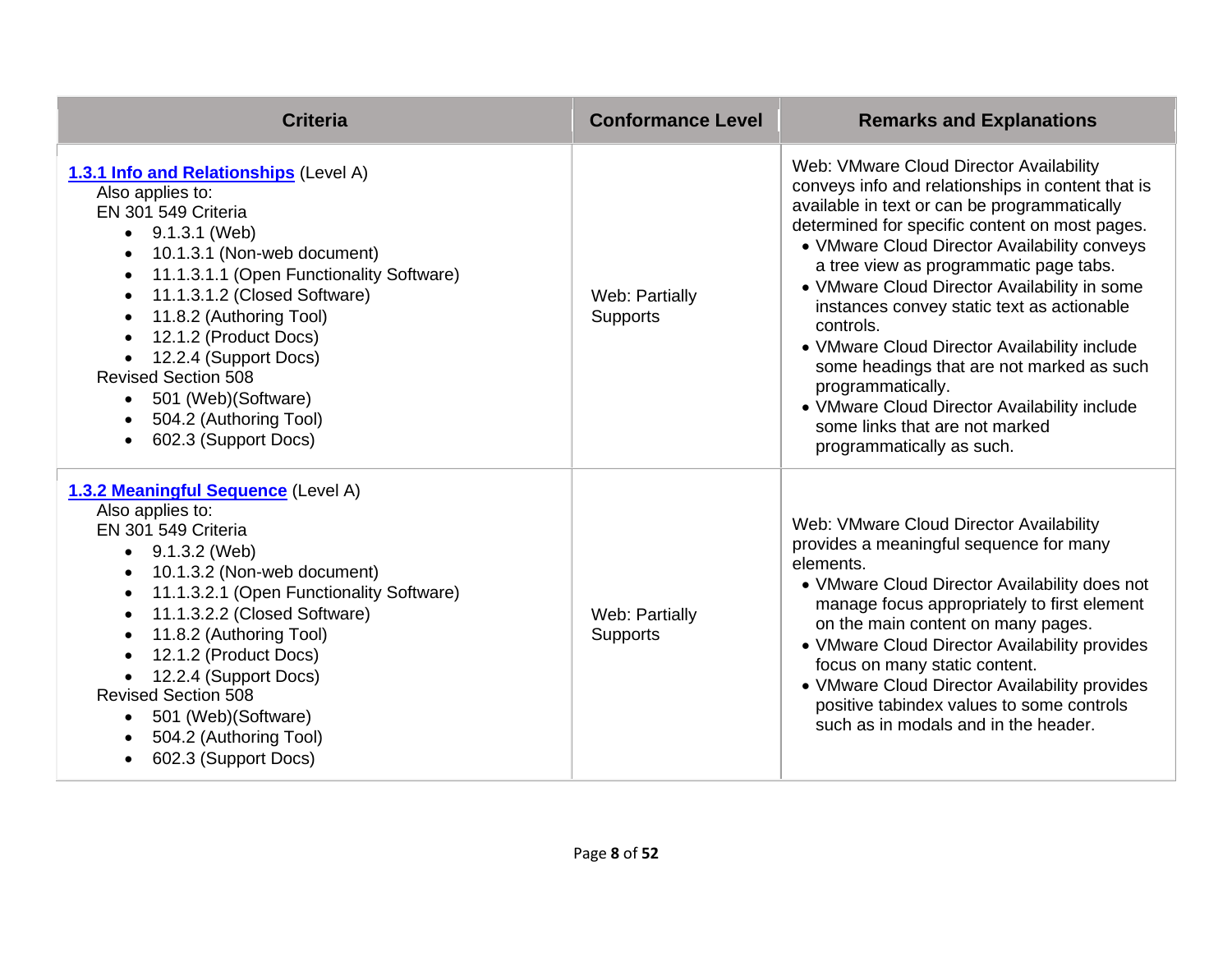| <b>Criteria</b>                                                                                                                                                                                                                                                                                                                                                                                                                    | <b>Conformance Level</b> | <b>Remarks and Explanations</b>                                                                                                                                   |
|------------------------------------------------------------------------------------------------------------------------------------------------------------------------------------------------------------------------------------------------------------------------------------------------------------------------------------------------------------------------------------------------------------------------------------|--------------------------|-------------------------------------------------------------------------------------------------------------------------------------------------------------------|
| 1.3.3 Sensory Characteristics (Level A)<br>Also applies to:<br>EN 301 549 Criteria<br>$\bullet$ 9.1.3.3 (Web)<br>10.1.3.3 (Non-web document)<br>11.1.3.3 (Open Functionality Software)<br>$\bullet$<br>11.1.3.3 (Closed Software)<br>11.8.2 (Authoring Tool)<br>12.1.2 (Product Docs)<br>12.2.4 (Support Docs)<br><b>Revised Section 508</b><br>501 (Web)(Software)<br>$\bullet$<br>504.2 (Authoring Tool)<br>602.3 (Support Docs) | Web: Supports            | Web: VMware Cloud Director Availability<br>includes instructions that are not dependent on<br>sensory characteristics for operating and<br>understanding content. |
| 1.4.1 Use of Color (Level A)<br>Also applies to:<br>EN 301 549 Criteria<br>$\bullet$ 9.1.4.1 (Web)<br>10.1.4.1 (Non-web document)<br>11.1.4.1 (Open Functionality Software)<br>11.1.4.1 (Closed Software)<br>11.8.2 (Authoring Tool)<br>12.1.2 (Product Docs)<br>12.2.4 (Support Docs)<br><b>Revised Section 508</b><br>501 (Web) (Software)<br>504.2 (Authoring Tool)<br>602.3 (Support Docs)                                     | Web: Supports            | Web: VMware Cloud Director Availability does<br>not solely rely on the use of color to<br>communicate meaning.                                                    |
| 1.4.2 Audio Control (Level A)<br>Also applies to:                                                                                                                                                                                                                                                                                                                                                                                  | Web: Not Applicable      | Web: VMware Cloud Director Availability does<br>not contain Audio-only media.                                                                                     |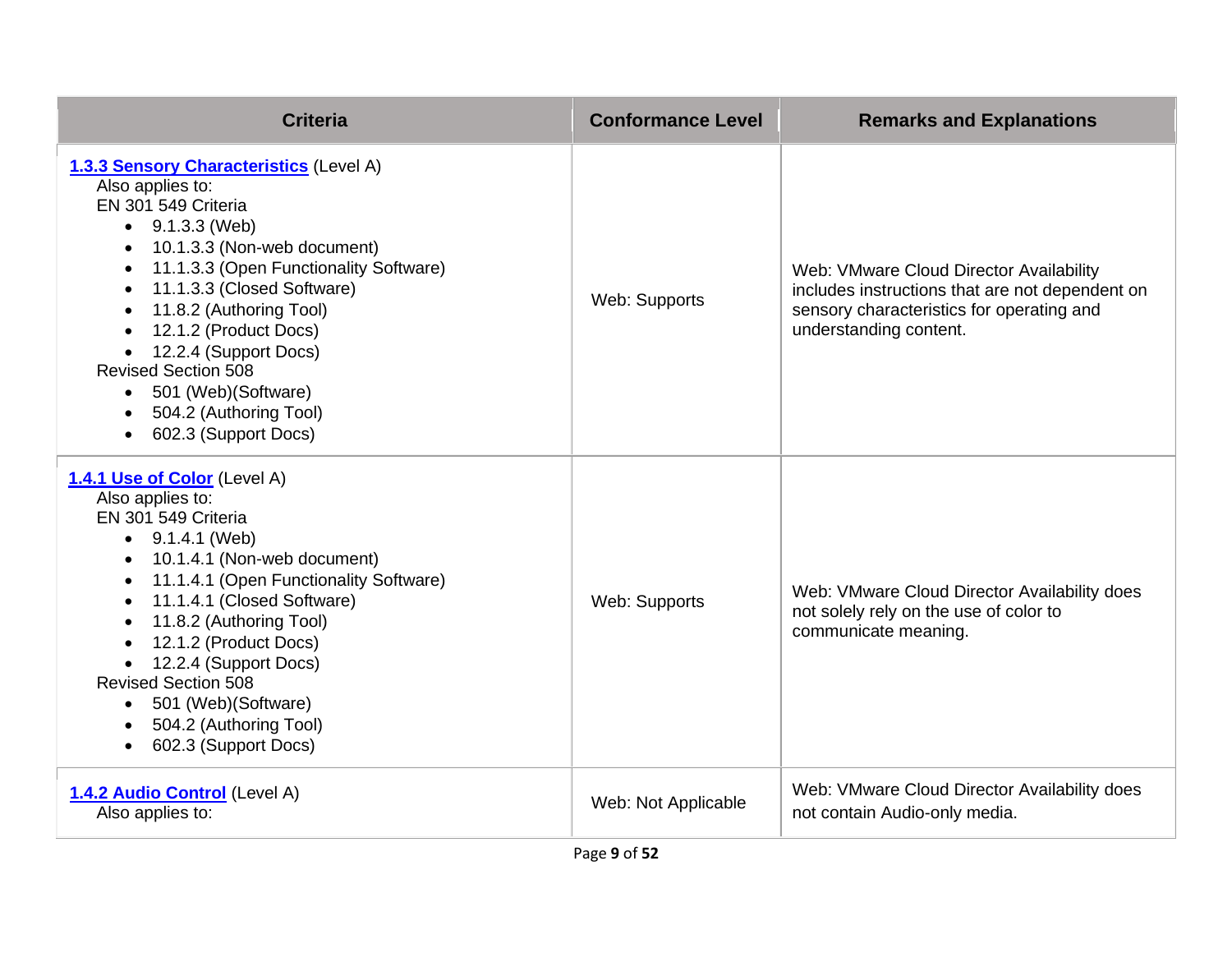| <b>Criteria</b>                                                                                                                                                                                                                                                                                                                                                                                               | <b>Conformance Level</b>          | <b>Remarks and Explanations</b>                                                                                                                                                                                                                                                                                                                                                                                                                                                                                                                                                                                     |
|---------------------------------------------------------------------------------------------------------------------------------------------------------------------------------------------------------------------------------------------------------------------------------------------------------------------------------------------------------------------------------------------------------------|-----------------------------------|---------------------------------------------------------------------------------------------------------------------------------------------------------------------------------------------------------------------------------------------------------------------------------------------------------------------------------------------------------------------------------------------------------------------------------------------------------------------------------------------------------------------------------------------------------------------------------------------------------------------|
| EN 301 549 Criteria<br>9.1.4.2 (Web)<br>$\bullet$<br>10.1.4.2 (Non-web document)<br>11.1.4.2 (Open Functionality Software)<br>11.1.4.2 (Closed Software)<br>11.8.2 (Authoring Tool)<br>12.1.2 (Product Docs)<br>12.2.4 (Support Docs)<br><b>Revised Section 508</b><br>501 (Web) (Software)<br>504.2 (Authoring Tool)<br>602.3 (Support Docs)                                                                 |                                   |                                                                                                                                                                                                                                                                                                                                                                                                                                                                                                                                                                                                                     |
| 2.1.1 Keyboard (Level A)<br>Also applies to:<br>EN 301 549 Criteria<br>$\bullet$ 9.2.1.1 (Web)<br>10.2.1.1 (Non-web document)<br>11.2.1.1.1 (Open Functionality Software)<br>11.2.1.1.2 (Closed Software)<br>$\bullet$<br>11.8.2 (Authoring Tool)<br>12.1.2 (Product Docs)<br>12.2.4 (Support Docs)<br><b>Revised Section 508</b><br>• 501 (Web) (Software)<br>504.2 (Authoring Tool)<br>602.3 (Support Docs) | Web: Partially<br><b>Supports</b> | Web: VMware Cloud Director Availability uses<br>interactive elements, most of which can be<br>accessed by keyboard.<br>• VMware Cloud Director Availability contains<br>interactive graphs that cannot be accessed<br>by keyboard.<br>• VMware Cloud Director Availability contains<br>extra tab focuses on static content such as<br>the main content container, form group<br>container and modal content.<br>• VMware Cloud Director Availability contains<br>some links that do not receive focus.<br>• VMware Cloud Director Availability contains<br>some accordions that cannot be activated by<br>keyboard. |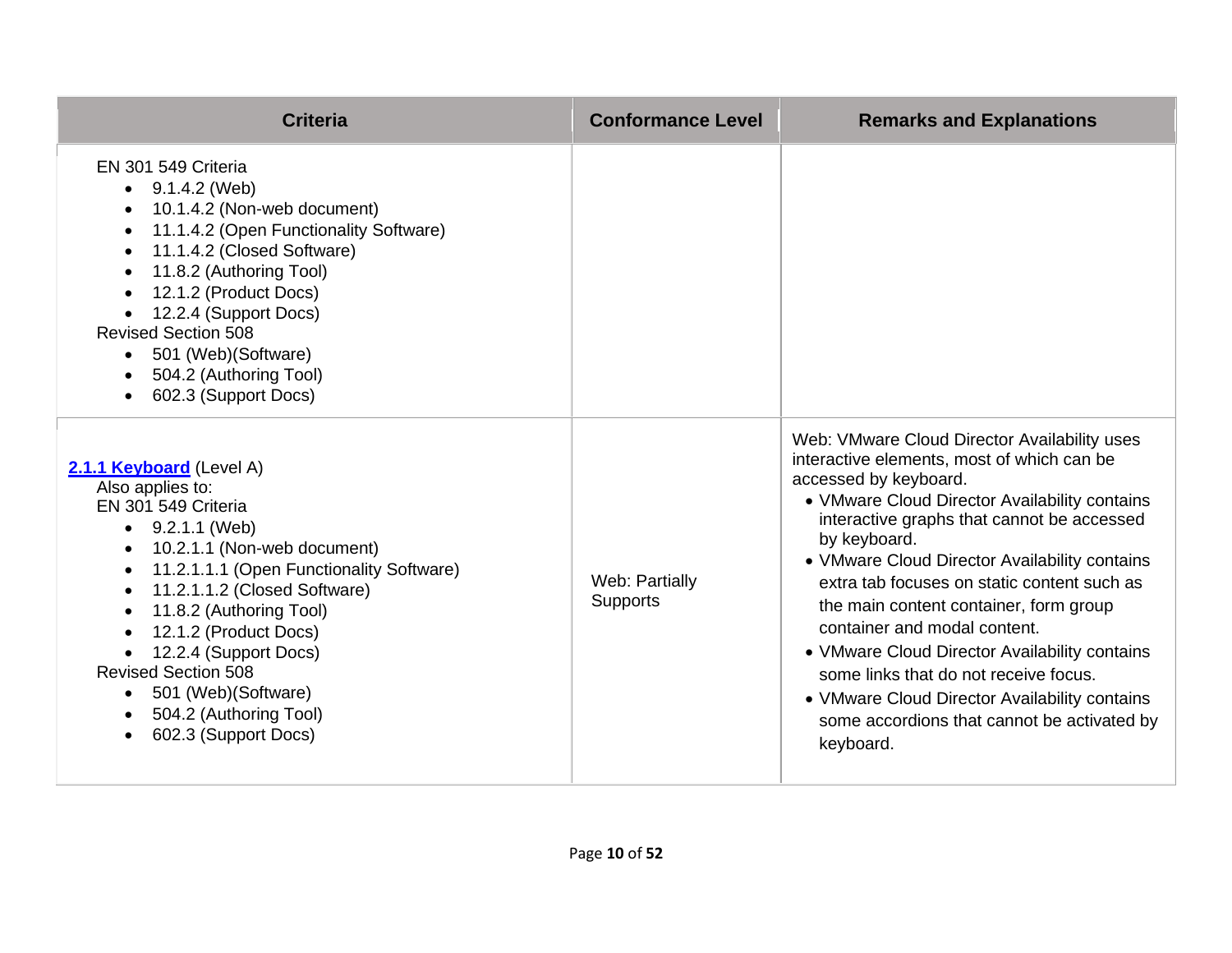| <b>Criteria</b>                                                                                                                                                                                                                                                                                                                                                                                                 | <b>Conformance Level</b> | <b>Remarks and Explanations</b>                                                                 |
|-----------------------------------------------------------------------------------------------------------------------------------------------------------------------------------------------------------------------------------------------------------------------------------------------------------------------------------------------------------------------------------------------------------------|--------------------------|-------------------------------------------------------------------------------------------------|
| 2.1.2 No Keyboard Trap (Level A)<br>Also applies to:<br>EN 301 549 Criteria<br>$\bullet$ 9.2.1.2 (Web)<br>10.2.1.2 (Non-web document)<br>11.2.1.2 (Open Functionality Software)<br>11.2.1.2 (Closed Software)<br>11.8.2 (Authoring Tool)<br>12.1.2 (Product Docs)<br>12.2.4 (Support Docs)<br><b>Revised Section 508</b><br>501 (Web) (Software)<br>$\bullet$<br>504.2 (Authoring Tool)<br>602.3 (Support Docs) | Web: Supports            | Web: VMware Cloud Director Availability does<br>not contain keyboard traps.                     |
| 2.1.4 Character Key Shortcuts (Level A 2.1 only)<br>Also applies to:<br>EN 301 549 Criteria<br>$\bullet$ 9.2.1.4 (Web)<br>10.2.1.4 (Non-web document)<br>11.2.1.4.1 (Open Functionality Software)<br>11.2.1.4.2 (Closed Software)<br>11.8.2 (Authoring Tool)<br>12.1.2 (Product Docs)<br>12.2.4 (Support Docs)<br>Revised Section 508 - Does not apply                                                          | Web: Not Applicable      | Web: VMware Cloud Director Availability does<br>not contain character key shortcuts.            |
| 2.2.1 Timing Adjustable (Level A)<br>Also applies to:<br>EN 301 549 Criteria<br>$\bullet$ 9.2.2.1 (Web)<br>10.2.2.1 (Non-web document)<br>$\bullet$                                                                                                                                                                                                                                                             | Web: Does Not<br>Support | Web: VMware Cloud Director Availability does<br>not include a means where timing is adjustable. |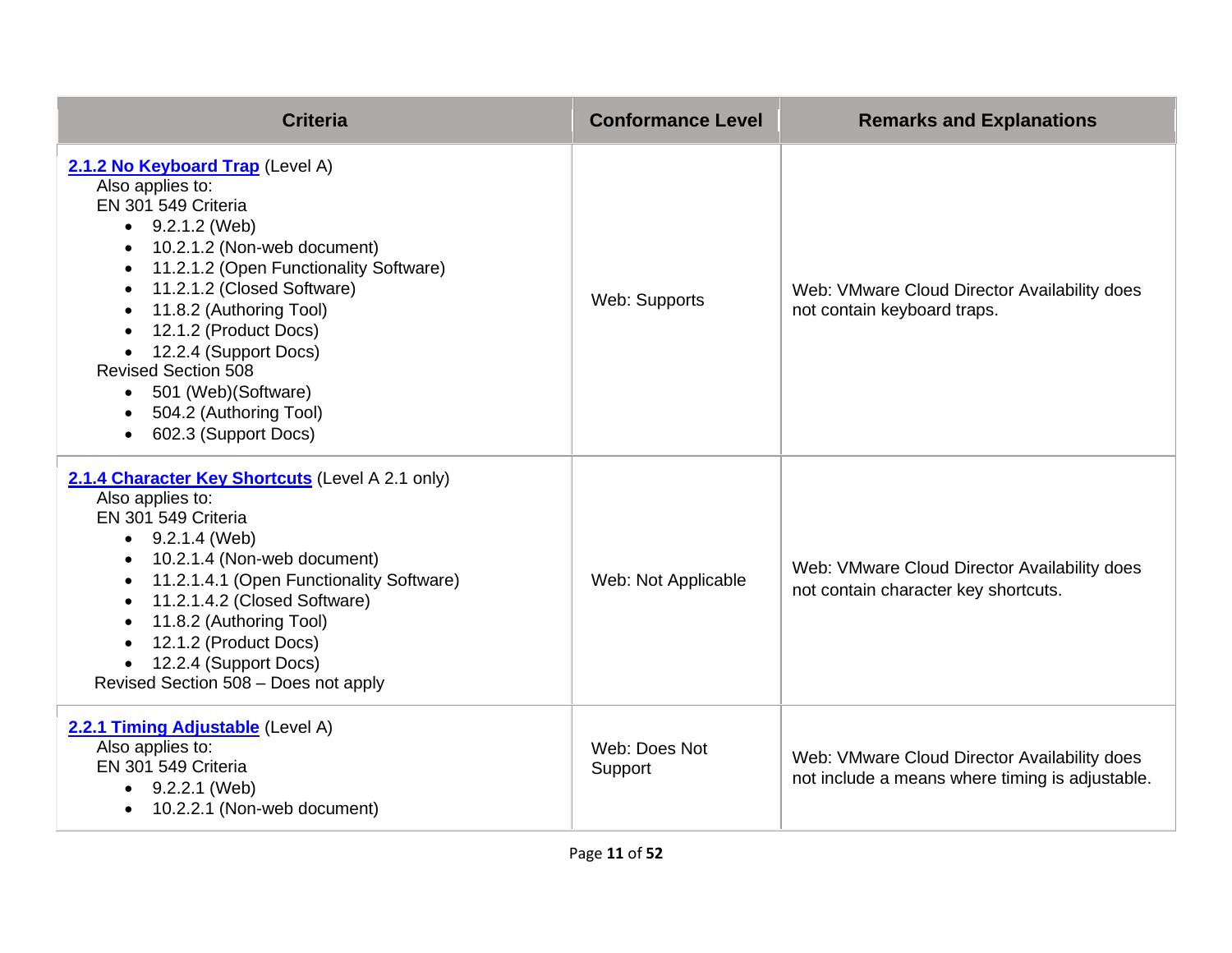| <b>Criteria</b>                                                                                                                                                                                                                                                                                                                                                                                                 | <b>Conformance Level</b> | <b>Remarks and Explanations</b>                                                                                                                                      |
|-----------------------------------------------------------------------------------------------------------------------------------------------------------------------------------------------------------------------------------------------------------------------------------------------------------------------------------------------------------------------------------------------------------------|--------------------------|----------------------------------------------------------------------------------------------------------------------------------------------------------------------|
| 11.2.2.1 (Open Functionality Software)<br>$\bullet$<br>11.2.2.1 (Closed Software)<br>11.8.2 (Authoring Tool)<br>12.1.2 (Product Docs)<br>12.2.4 (Support Docs)<br><b>Revised Section 508</b><br>501 (Web) (Software)<br>$\bullet$<br>504.2 (Authoring Tool)<br>602.3 (Support Docs)                                                                                                                             |                          |                                                                                                                                                                      |
| 2.2.2 Pause, Stop, Hide (Level A)<br>Also applies to:<br>EN 301 549 Criteria<br>$\bullet$ 9.2.2.2 (Web)<br>10.2.2.2 (Non-web document)<br>11.2.2.2 (Open Functionality Software)<br>11.2.2.2 (Closed Software)<br>11.8.2 (Authoring Tool)<br>12.1.2 (Product Docs)<br>12.2.4 (Support Docs)<br><b>Revised Section 508</b><br>501 (Web)(Software)<br>$\bullet$<br>504.2 (Authoring Tool)<br>602.3 (Support Docs) | Web: Supports            | Web: VMware Cloud Director Availability<br>does not provide moving, blinking, or scrolling<br>content and the frequency of auto-updating<br>content can be adjusted. |
| 2.3.1 Three Flashes or Below Threshold (Level A)<br>Also applies to:<br>EN 301 549 Criteria<br>$\bullet$ 9.2.3.1 (Web)<br>10.2.3.1 (Non-web document)<br>11.2.3.1 (Open Functionality Software)<br>11.2.3.1 (Closed Software)                                                                                                                                                                                   | Web: Not Applicable      | Web: VMware Cloud Director Availability does<br>not contain flashing content.                                                                                        |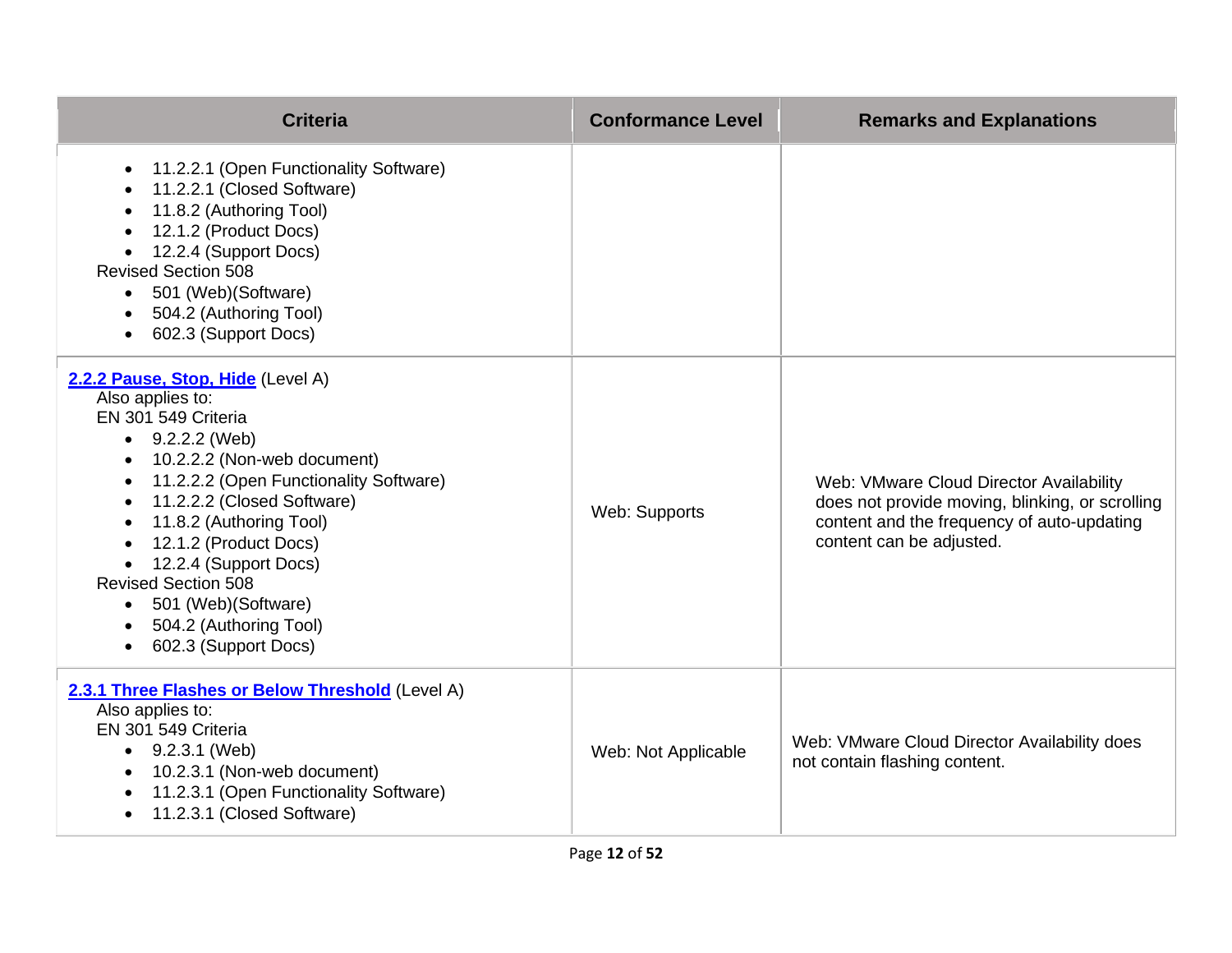| <b>Criteria</b>                                                                                                                                                                                                                                                                                                                                                                                                                                                                                                                                                                        | <b>Conformance Level</b> | <b>Remarks and Explanations</b>                                                                             |
|----------------------------------------------------------------------------------------------------------------------------------------------------------------------------------------------------------------------------------------------------------------------------------------------------------------------------------------------------------------------------------------------------------------------------------------------------------------------------------------------------------------------------------------------------------------------------------------|--------------------------|-------------------------------------------------------------------------------------------------------------|
| 11.8.2 (Authoring Tool)<br>12.1.2 (Product Docs)<br>12.2.4 (Support Docs)<br><b>Revised Section 508</b><br>501 (Web) (Software)<br>$\bullet$<br>504.2 (Authoring Tool)<br>602.3 (Support Docs)<br>$\bullet$                                                                                                                                                                                                                                                                                                                                                                            |                          |                                                                                                             |
| 2.4.1 Bypass Blocks (Level A)<br>Also applies to:<br>EN 301 549 Criteria<br>$\bullet$ 9.2.4.1 (Web)<br>10.2.4.1 (Non-web document) - Does not apply<br>11.2.4.1 (Open Functionality Software) - Does not<br>apply<br>11.2.4.1 (Closed Software) - Does not apply<br>11.8.2 (Authoring Tool)<br>$\bullet$<br>12.1.2 (Product Docs)<br>$\bullet$<br>• 12.2.4 (Support Docs)<br><b>Revised Section 508</b><br>501 (Web)(Software) – Does not apply to non-web<br>software<br>504.2 (Authoring Tool)<br>$\bullet$<br>602.3 (Support Docs) - Does not apply to non-web<br>$\bullet$<br>docs | Web: Supports            | Web: VMware Cloud Director Availability<br>provides a mechanism to bypass blocks of<br>repeated content.    |
| 2.4.2 Page Titled (Level A)<br>Also applies to:<br>EN 301 549 Criteria<br>$\bullet$ 9.2.4.2 (Web)<br>10.2.4.2 (Non-web document)<br>$\bullet$                                                                                                                                                                                                                                                                                                                                                                                                                                          | Web: Supports            | Web: VMware Cloud Director Availability provide<br>web page titles that describe their topic or<br>purpose. |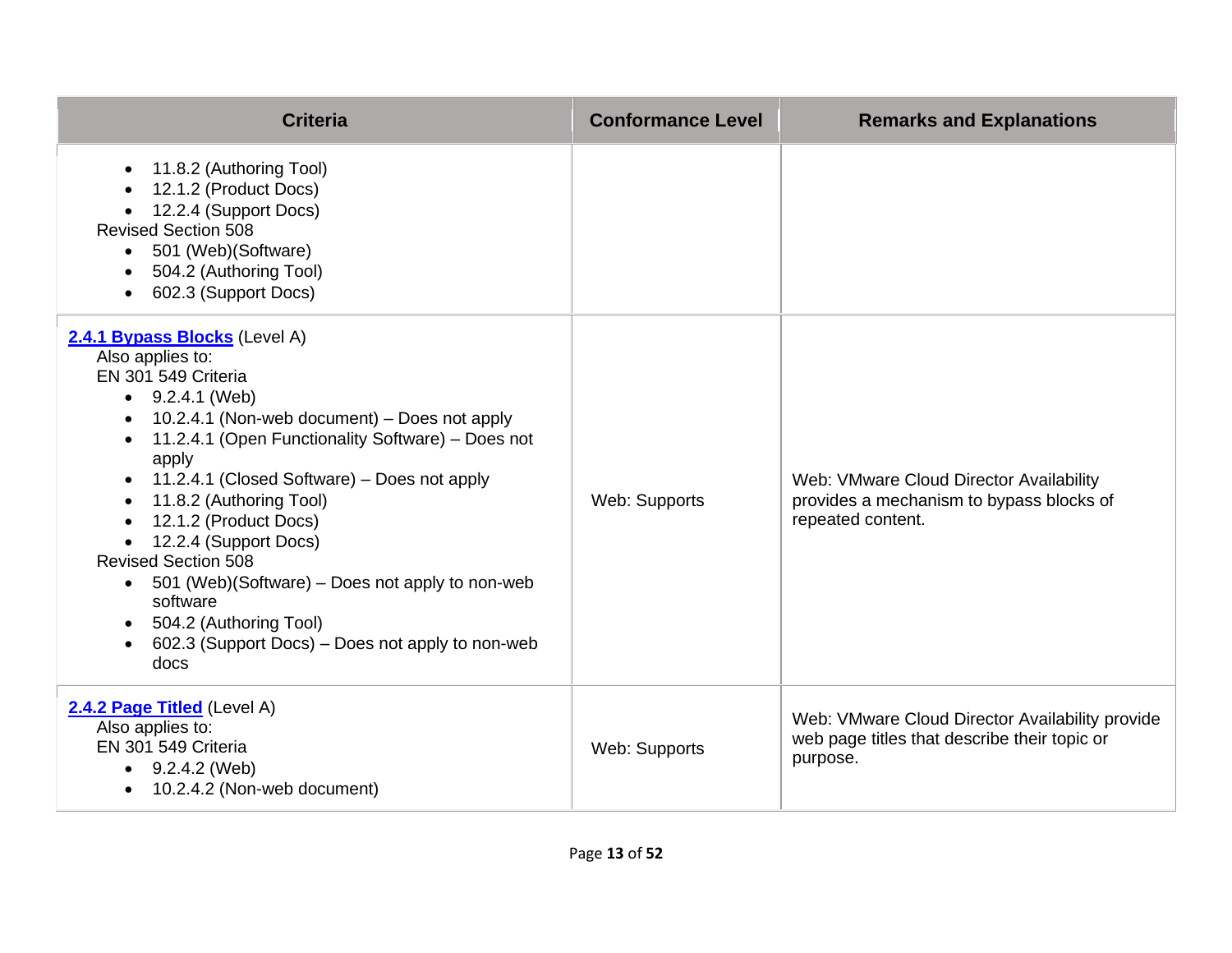| <b>Criteria</b>                                                                                                                                                                                                                                                                                                                                                                                            | <b>Conformance Level</b>          | <b>Remarks and Explanations</b>                                                                                                                                                                                                                                                                                                                                                                                                                                                                                                                                                                                                                                           |
|------------------------------------------------------------------------------------------------------------------------------------------------------------------------------------------------------------------------------------------------------------------------------------------------------------------------------------------------------------------------------------------------------------|-----------------------------------|---------------------------------------------------------------------------------------------------------------------------------------------------------------------------------------------------------------------------------------------------------------------------------------------------------------------------------------------------------------------------------------------------------------------------------------------------------------------------------------------------------------------------------------------------------------------------------------------------------------------------------------------------------------------------|
| 11.2.4.2 (Open Functionality Software) - Does not<br>$\bullet$<br>apply<br>11.2.4.2 (Closed Software) – Does not apply<br>11.8.2 (Authoring Tool)<br>12.1.2 (Product Docs)<br>12.2.4 (Support Docs)<br><b>Revised Section 508</b><br>501 (Web) (Software)<br>$\bullet$<br>504.2 (Authoring Tool)<br>602.3 (Support Docs)                                                                                   |                                   |                                                                                                                                                                                                                                                                                                                                                                                                                                                                                                                                                                                                                                                                           |
| 2.4.3 Focus Order (Level A)<br>Also applies to:<br>EN 301 549 Criteria<br>$\bullet$ 9.2.4.3 (Web)<br>10.2.4.3 (Non-web document)<br>11.2.4.3 (Open Functionality Software)<br>11.2.4.3 (Closed Software)<br>11.8.2 (Authoring Tool)<br>12.1.2 (Product Docs)<br>12.2.4 (Support Docs)<br><b>Revised Section 508</b><br>501 (Web) (Software)<br>$\bullet$<br>504.2 (Authoring Tool)<br>602.3 (Support Docs) | Web: Partially<br><b>Supports</b> | Web: VMware Cloud Director Availability<br>employs logical focus order on most active<br>elements.<br>• VMware Cloud Director Availability moves<br>focus inconsistently in which the first element<br>of the main content is not always the first<br>item to receive focus when navigating to new<br>page content.<br>• VMware Cloud Director Availability contains<br>some static content that receive focus, such<br>as the main content container and form<br>group containers.<br>• VMware Cloud Director Availability contains<br>some content with positive tabindex values<br>causing the focus order to be illogical, such<br>as the header, and modal controls. |
| 2.4.4 Link Purpose (In Context) (Level A)<br>Also applies to:<br>EN 301 549 Criteria<br>$\bullet$ 9.2.4.4 (Web)                                                                                                                                                                                                                                                                                            | Web: Partially<br><b>Supports</b> | Web: VMware Cloud Director Availability<br>contains links that can be determined from the<br>link text alone or from the link text together with                                                                                                                                                                                                                                                                                                                                                                                                                                                                                                                          |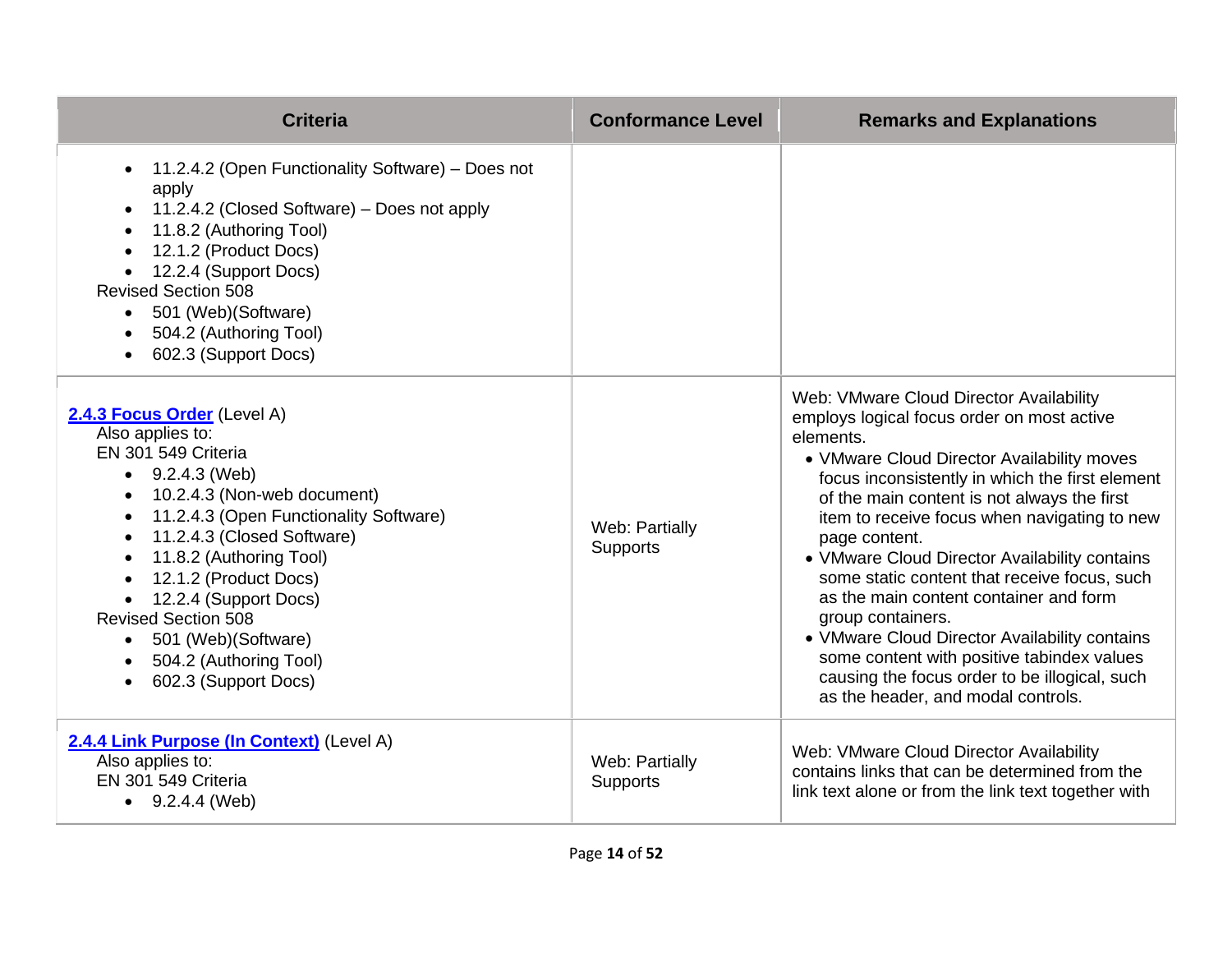| <b>Criteria</b>                                                                                                                                                                                                                                                                                                                             | <b>Conformance Level</b> | <b>Remarks and Explanations</b>                                                                                                                                                          |
|---------------------------------------------------------------------------------------------------------------------------------------------------------------------------------------------------------------------------------------------------------------------------------------------------------------------------------------------|--------------------------|------------------------------------------------------------------------------------------------------------------------------------------------------------------------------------------|
| 10.2.4.4 (Non-web document)<br>$\bullet$<br>11.2.4.4 (Open Functionality Software)<br>11.2.4.4 (Closed Software<br>11.8.2 (Authoring Tool)<br>12.1.2 (Product Docs)<br>12.2.4 (Support Docs)<br><b>Revised Section 508</b><br>501 (Web) (Software)<br>504.2 (Authoring Tool)<br>602.3 (Support Docs)                                        |                          | its programmatically determined link context in<br>most pages.<br>• VMware Cloud Director Availability<br>include some links that do not describe<br>their purpose such as in datagrids. |
| 2.5.1 Pointer Gestures (Level A 2.1 only)<br>Also applies to:<br>EN 301 549 Criteria<br>$\bullet$ 9.2.5.1 (Web)<br>10.2.5.1 (Non-web document)<br>11.2.5.1 (Open Functionality Software)<br>11.2.5.1 (Closed Software)<br>11.8.2 (Authoring Tool)<br>12.1.2 (Product Docs)<br>12.2.4 (Support Docs)<br>Revised Section 508 - Does not apply | Web: Not Applicable      | Web: VMware Cloud Director Availability does<br>not use pointer gestures.                                                                                                                |
| 2.5.2 Pointer Cancellation (Level A 2.1 only)<br>Also applies to:<br>EN 301 549 Criteria<br>$\bullet$ 9.2.5.2 (Web)<br>10.2.5.2 (Non-web document)<br>11.2.5.2 (Open Functionality Software)<br>11.2.5.2 (Closed Software)<br>11.8.2 (Authoring Tool)<br>12.1.2 (Product Docs)                                                              | Web: Supports            | Web: VMware Cloud Director Availability<br>supports pointer cancellation and no down-<br>event.                                                                                          |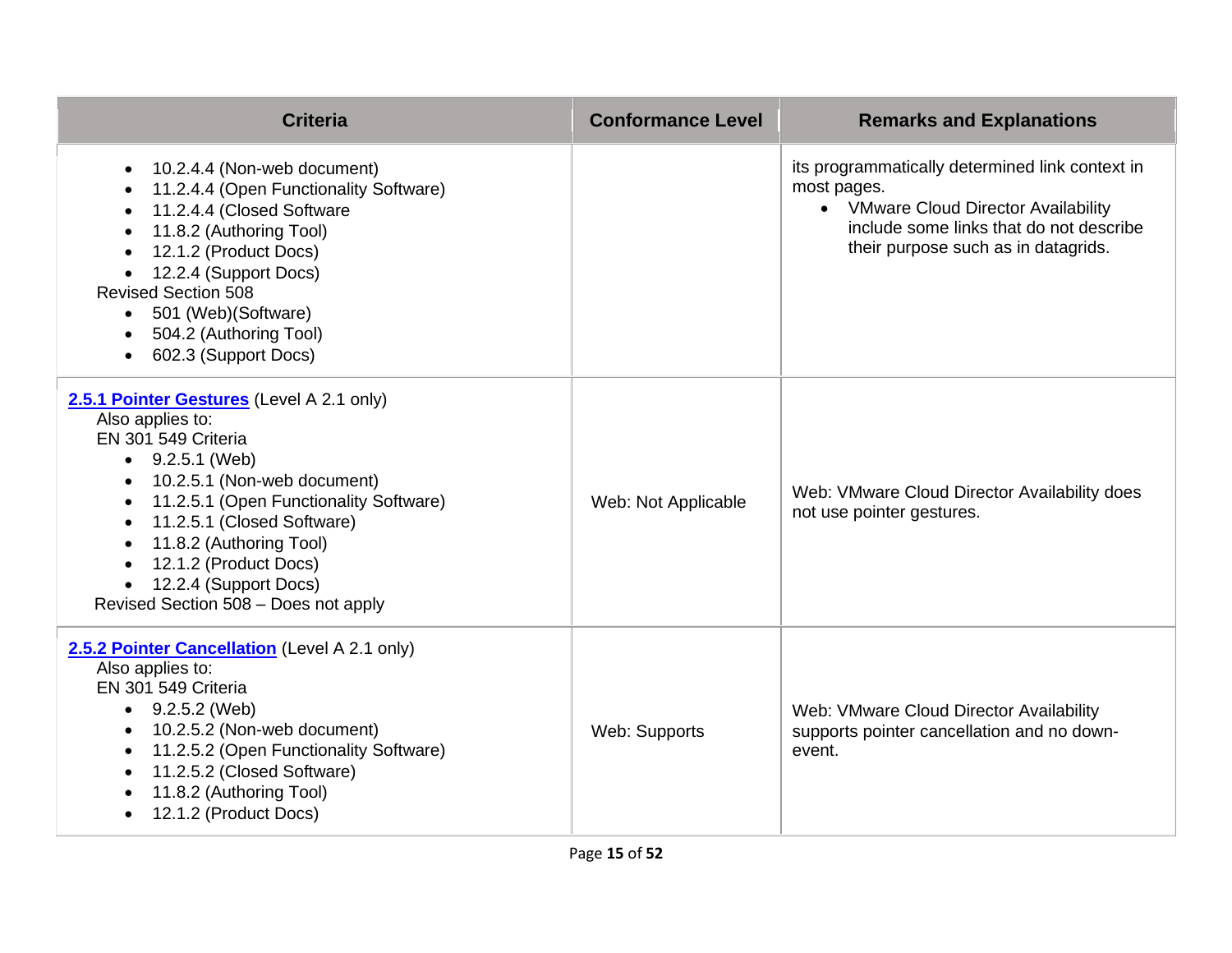| <b>Criteria</b>                                                                                                                                                                                                                                                                                                                              | <b>Conformance Level</b>          | <b>Remarks and Explanations</b>                                                                                                                                                                                                                                                              |
|----------------------------------------------------------------------------------------------------------------------------------------------------------------------------------------------------------------------------------------------------------------------------------------------------------------------------------------------|-----------------------------------|----------------------------------------------------------------------------------------------------------------------------------------------------------------------------------------------------------------------------------------------------------------------------------------------|
| • 12.2.4 (Support Docs)<br>Revised Section 508 - Does not apply                                                                                                                                                                                                                                                                              |                                   |                                                                                                                                                                                                                                                                                              |
| 2.5.3 Label in Name (Level A 2.1 only)<br>Also applies to:<br>EN 301 549 Criteria<br>$\bullet$ 9.2.5.3 (Web)<br>10.2.5.3 (Non-web document)<br>11.2.5.3.1 (Open Functionality Software)<br>11.2.5.3.2 (Closed Software)<br>11.8.2 (Authoring Tool)<br>12.1.2 (Product Docs)<br>12.2.4 (Support Docs)<br>Revised Section 508 - Does not apply | Web: Partially<br><b>Supports</b> | Web: VMware Cloud Director Availability<br>provides appropriate accessible names for most<br>user interface components that contain visual<br>text.<br>• VMware Cloud Director Availability contains<br>some controls where the accessible label<br>does not include the visible label text. |
| 2.5.4 Motion Actuation (Level A 2.1 only)<br>Also applies to:<br>EN 301 549 Criteria<br>$\bullet$ 9.2.5.4 (Web)<br>10.2.5.4 (Non-web document)<br>11.2.5.4 (Open Functionality Software)<br>11.2.5.4 (Closed Software)<br>11.8.2 (Authoring Tool)<br>12.1.2 (Product Docs)<br>12.2.4 (Support Docs)<br>Revised Section 508 - Does not apply  | Web: Not Applicable               | Web: VMware Cloud Director Availability does<br>not include functionality requiring device motion<br>or user motion.                                                                                                                                                                         |
| 3.1.1 Language of Page (Level A)<br>Also applies to:<br>EN 301 549 Criteria<br>$\bullet$ 9.3.1.1 (Web)<br>• 10.3.1.1 (Non-web document)                                                                                                                                                                                                      | Web: Supports                     | Web: VMware Cloud Director Availability defines<br>the primary human language of webpages<br>programmatically.                                                                                                                                                                               |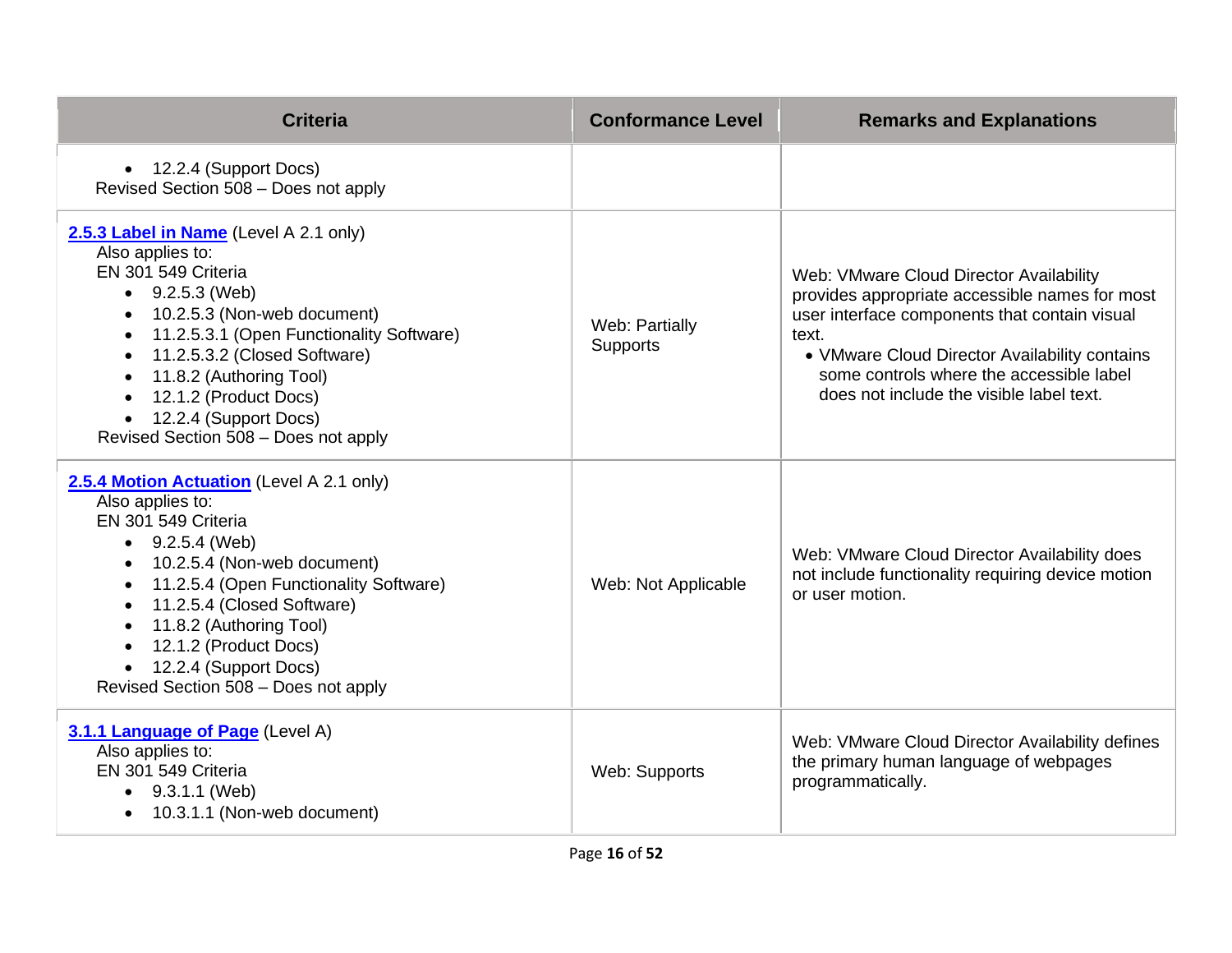| <b>Criteria</b>                                                                                                                                                                                                                                                                                                                                                                                          | <b>Conformance Level</b> | <b>Remarks and Explanations</b>                                                                                                     |
|----------------------------------------------------------------------------------------------------------------------------------------------------------------------------------------------------------------------------------------------------------------------------------------------------------------------------------------------------------------------------------------------------------|--------------------------|-------------------------------------------------------------------------------------------------------------------------------------|
| 11.3.1.1.1 (Open Functionality Software)<br>$\bullet$<br>11.3.1.1.2 (Closed Software)<br>11.8.2 (Authoring Tool)<br>12.1.2 (Product Docs)<br>12.2.4 (Support Docs)<br><b>Revised Section 508</b><br>501 (Web) (Software)<br>$\bullet$<br>504.2 (Authoring Tool)<br>602.3 (Support Docs)                                                                                                                  |                          |                                                                                                                                     |
| 3.2.1 On Focus (Level A)<br>Also applies to:<br>EN 301 549 Criteria<br>$\bullet$ 9.3.2.1 (Web)<br>10.3.2.1 (Non-web document)<br>11.3.2.1 (Open Functionality Software)<br>11.3.2.1 (Closed Software)<br>11.8.2 (Authoring Tool)<br>12.1.2 (Product Docs)<br>• 12.2.4 (Support Docs)<br><b>Revised Section 508</b><br>501 (Web)(Software)<br>$\bullet$<br>504.2 (Authoring Tool)<br>602.3 (Support Docs) | Web: Supports            | Web: VMware Cloud Director Availability<br>includes components that do not initiate a<br>change of context when they receive focus. |
| 3.2.2 On Input (Level A)<br>Also applies to:<br>EN 301 549 Criteria<br>• $9.3.2.2$ (Web)<br>10.3.2.2 (Non-web document)<br>11.3.2.2 (Open Functionality Software)<br>11.3.2.2 (Closed Software)                                                                                                                                                                                                          | Web: Supports            | Web: VMware Cloud Director Availability does<br>not include components that initiate a change of<br>context on input.               |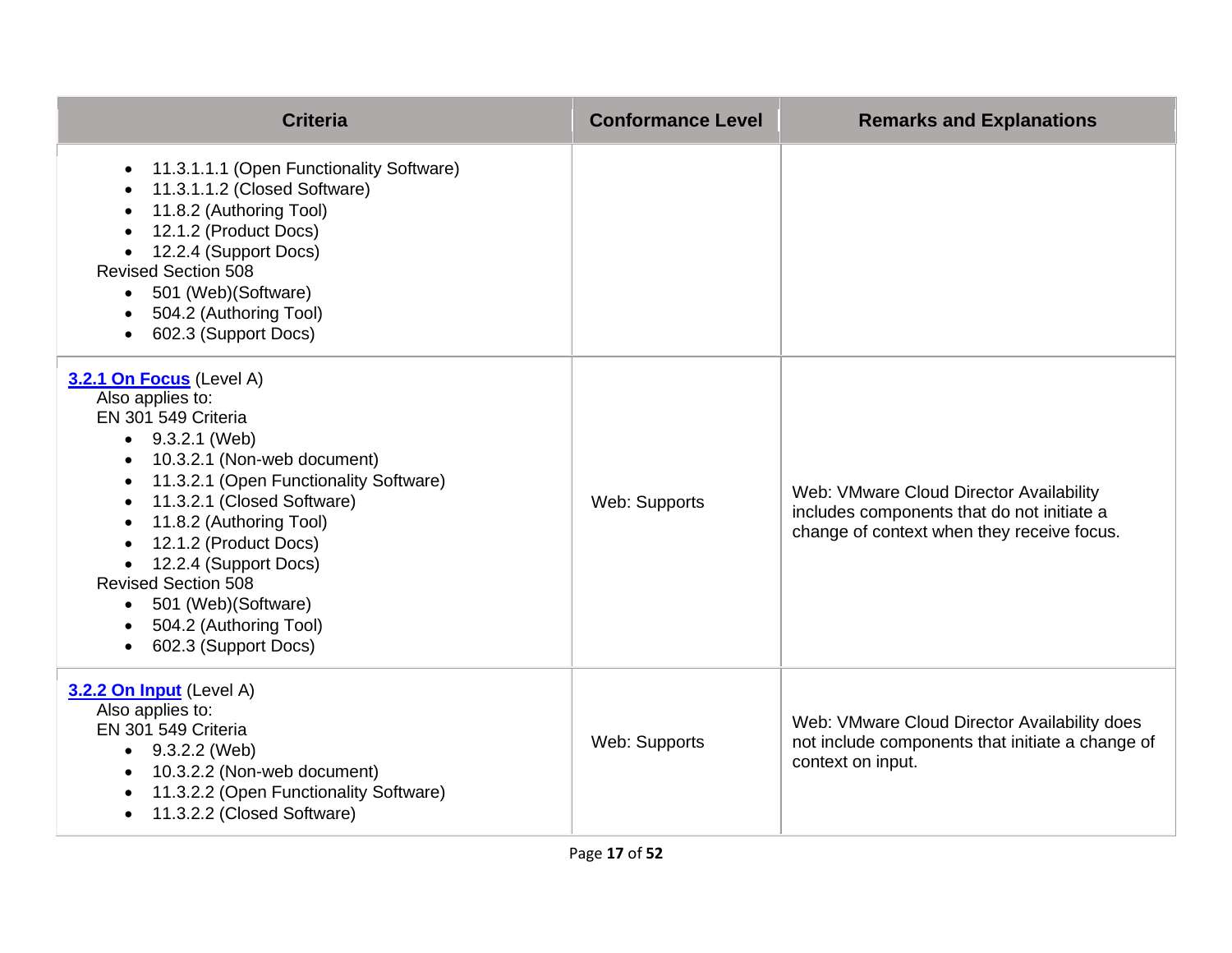| <b>Criteria</b>                                                                                                                                                                                                                                                                                                                                                                                                           | <b>Conformance Level</b>   | <b>Remarks and Explanations</b>                                                                                                                                                                                            |
|---------------------------------------------------------------------------------------------------------------------------------------------------------------------------------------------------------------------------------------------------------------------------------------------------------------------------------------------------------------------------------------------------------------------------|----------------------------|----------------------------------------------------------------------------------------------------------------------------------------------------------------------------------------------------------------------------|
| 11.8.2 (Authoring Tool)<br>12.1.2 (Product Docs)<br>12.2.4 (Support Docs)<br><b>Revised Section 508</b><br>501 (Web) (Software)<br>$\bullet$<br>504.2 (Authoring Tool)<br>602.3 (Support Docs)                                                                                                                                                                                                                            |                            |                                                                                                                                                                                                                            |
| 3.3.1 Error Identification (Level A)<br>Also applies to:<br>EN 301 549 Criteria<br>$\bullet$ 9.3.3.1 (Web)<br>10.3.3.1 (Non-web document)<br>11.3.3.1.1 (Open Functionality Software)<br>11.3.3.1.2 (Closed Software)<br>11.8.2 (Authoring Tool)<br>12.1.2 (Product Docs)<br>12.2.4 (Support Docs)<br><b>Revised Section 508</b><br>• 501 (Web) (Software)<br>504.2 (Authoring Tool)<br>602.3 (Support Docs)<br>$\bullet$ | Web: Supports              | Web: VMware Cloud Director Availability<br>provides error description to the user in text,<br>when an input error is automatically detected.                                                                               |
| 3.3.2 Labels or Instructions (Level A)<br>Also applies to:<br>EN 301 549 Criteria<br>$\bullet$ 9.3.3.2 (Web)<br>10.3.3.2 (Non-web document)<br>11.3.3.2 (Open Functionality Software)<br>11.3.3.2 (Closed Software)<br>11.8.2 (Authoring Tool)<br>12.1.2 (Product Docs)                                                                                                                                                   | Web: Partially<br>Supports | Web: VMware Cloud Director Availability<br>provides labels or instructions for user input on<br>many pages.<br>• VMware Cloud Director Availability does not<br>label some input elements such as in modals<br>and tables. |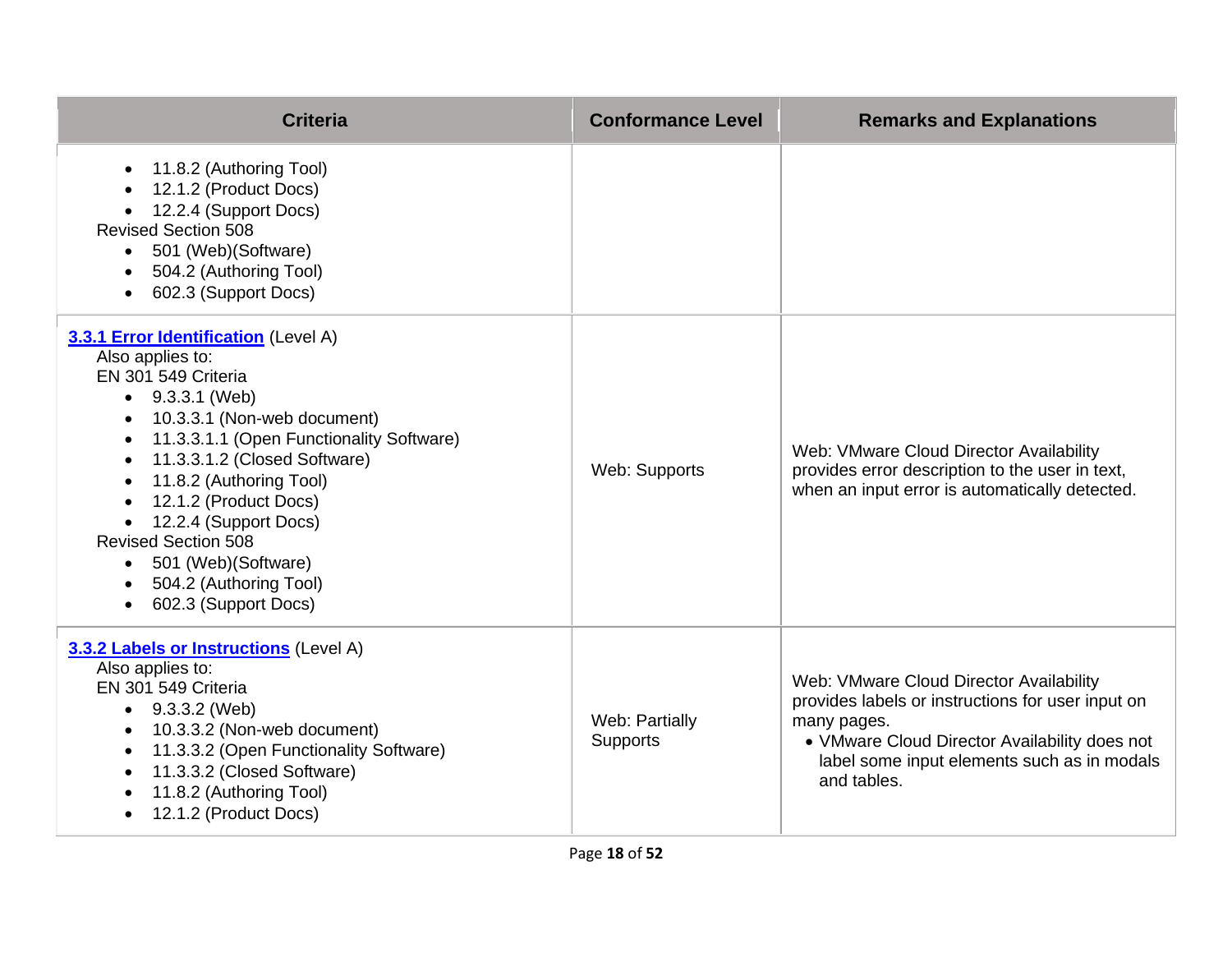| <b>Criteria</b>                                                                                                                                                                                                                                                                                                                                                                                                             | <b>Conformance Level</b>          | <b>Remarks and Explanations</b>                                                                                                                                                                                                                                                                                                                                                                                                |
|-----------------------------------------------------------------------------------------------------------------------------------------------------------------------------------------------------------------------------------------------------------------------------------------------------------------------------------------------------------------------------------------------------------------------------|-----------------------------------|--------------------------------------------------------------------------------------------------------------------------------------------------------------------------------------------------------------------------------------------------------------------------------------------------------------------------------------------------------------------------------------------------------------------------------|
| • 12.2.4 (Support Docs)<br><b>Revised Section 508</b><br>• 501 (Web) (Software)<br>504.2 (Authoring Tool)<br>602.3 (Support Docs)                                                                                                                                                                                                                                                                                           |                                   |                                                                                                                                                                                                                                                                                                                                                                                                                                |
| 4.1.1 Parsing (Level A)<br>Also applies to:<br>EN 301 549 Criteria<br>$\bullet$ 9.4.1.1 (Web)<br>10.4.1.1 (Non-web document)<br>11.4.1.1.1 (Open Functionality Software)<br>11.4.1.1.2 (Closed Software) - Does not apply<br>11.8.2 (Authoring Tool)<br>12.1.2 (Product Docs)<br>12.2.4 (Support Docs)<br><b>Revised Section 508</b><br>501 (Web) (Software)<br>$\bullet$<br>504.2 (Authoring Tool)<br>602.3 (Support Docs) | Web: Supports                     | Web: VMware Cloud Director Availability<br>provides content that have complete start and<br>end tags and elements that are nested<br>according to their specifications, do not contain<br>duplicate attributes, and provide unique IDs.                                                                                                                                                                                        |
| 4.1.2 Name, Role, Value (Level A)<br>Also applies to:<br>EN 301 549 Criteria<br>$\bullet$ 9.4.1.2 (Web)<br>10.4.1.2 (Non-web document)<br>11.4.1.2.1 (Open Functionality Software)<br>$\bullet$<br>11.4.1.2.2 (Closed Software) - Not required<br>11.8.2 (Authoring Tool)<br>12.1.2 (Product Docs)<br>12.2.4 (Support Docs)<br><b>Revised Section 508</b>                                                                   | Web: Partially<br><b>Supports</b> | Web: VMware Cloud Director Availability uses<br>name, role, and/or value to identify most<br>elements across the application.<br>• VMware Cloud Director Availability uses the<br>incorrect role on some elements such as<br>form elements on static text.<br>• VMware Cloud Director Availability does not<br>indicate state on some elements, such as<br>elements that are expanded/collapsed,<br>sorted, or selected range. |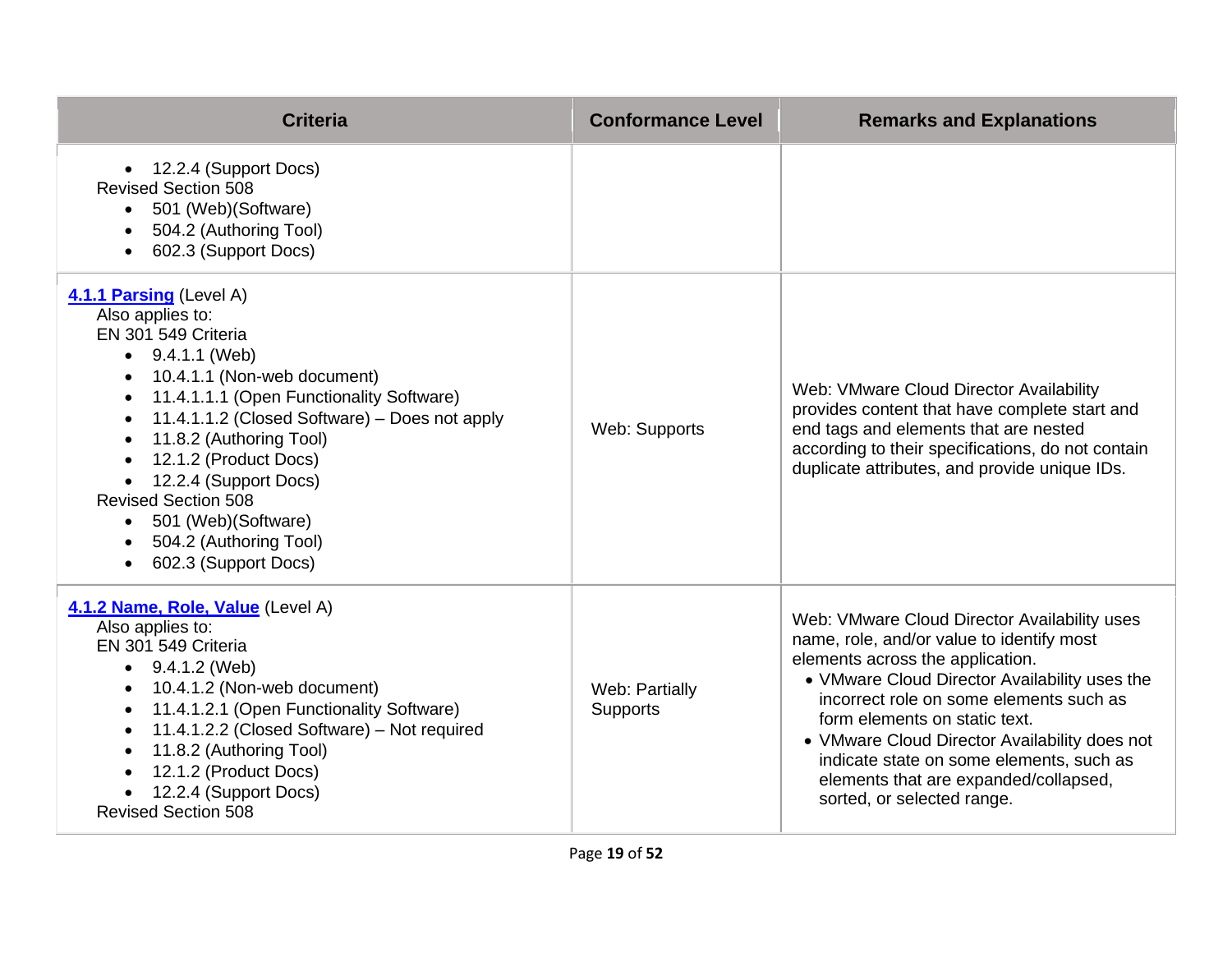| <b>Criteria</b>                                                        | <b>Conformance Level</b> | <b>Remarks and Explanations</b>                                                                                                                                                                                                                                                                                                                                     |
|------------------------------------------------------------------------|--------------------------|---------------------------------------------------------------------------------------------------------------------------------------------------------------------------------------------------------------------------------------------------------------------------------------------------------------------------------------------------------------------|
| 501 (Web) (Software)<br>504.2 (Authoring Tool)<br>602.3 (Support Docs) |                          | • VMware Cloud Director Availability contains<br>some elements that use incorrect roles, such<br>as page tab for tree views.<br>• VMware Cloud Director Availability contains<br>some elements that do not provide the valid<br>name to identify the component.<br>• VMware Cloud Director Availability include<br>some links that do not provide the role of link. |

# **Table 2: Success Criteria, Level AA**

Notes:

| <b>Criteria</b>                                                                                                                                                                                                                                                                                                                                                                                                      | <b>Conformance Level</b> | <b>Remarks and Explanations</b>                                                 |
|----------------------------------------------------------------------------------------------------------------------------------------------------------------------------------------------------------------------------------------------------------------------------------------------------------------------------------------------------------------------------------------------------------------------|--------------------------|---------------------------------------------------------------------------------|
| 1.2.4 Captions (Live) (Level AA)<br>Also applies to:<br>EN 301 549 Criteria<br>$\bullet$ 9.1.2.4 (Web)<br>$\bullet$ 10.1.2.4 (Non-web document)<br>• 11.1.2.4 (Open Functionality Software)<br>• 11.1.2.4 (Closed Software)<br>• 11.8.2 (Authoring Tool)<br>12.1.2 (Product Docs)<br>12.2.4 (Support Docs)<br><b>Revised Section 508</b><br>• 501 (Web) (Software)<br>504.2 (Authoring Tool)<br>602.3 (Support Docs) | Web: Not Applicable      | Web: VMware Cloud Director Availability does<br>not contain live audio content. |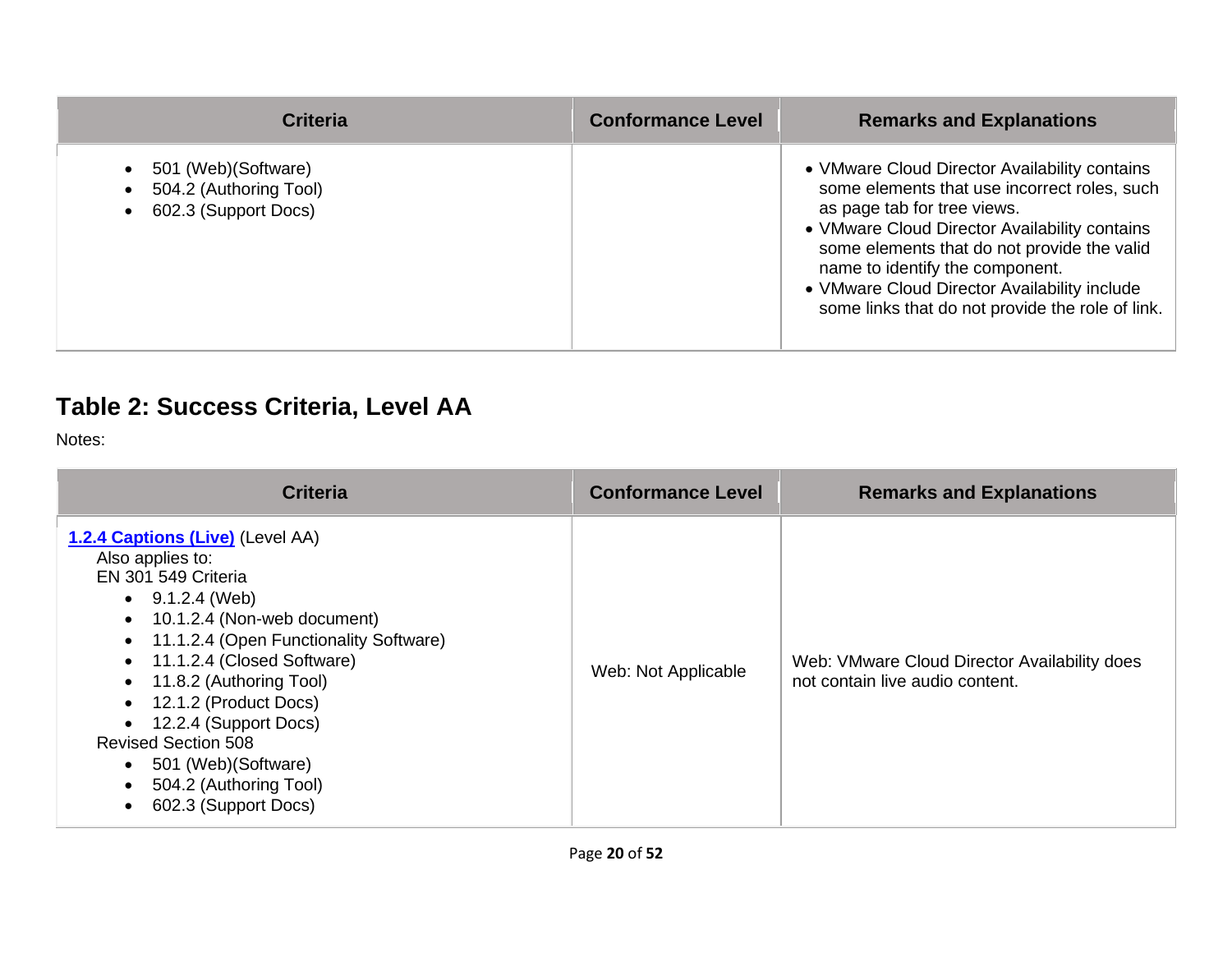| <b>Criteria</b>                                                                                                                                                                                                                                                                                                                                                                                                                 | <b>Conformance Level</b> | <b>Remarks and Explanations</b>                                                                                              |
|---------------------------------------------------------------------------------------------------------------------------------------------------------------------------------------------------------------------------------------------------------------------------------------------------------------------------------------------------------------------------------------------------------------------------------|--------------------------|------------------------------------------------------------------------------------------------------------------------------|
| 1.2.5 Audio Description (Prerecorded) (Level AA)<br>Also applies to:<br>EN 301 549 Criteria<br>$\bullet$ 9.1.2.5 (Web)<br>10.1.2.5 (Non-web document)<br>11.1.2.5 (Open Functionality Software)<br>11.1.2.5 (Closed Software)<br>11.8.2 (Authoring Tool)<br>12.1.2 (Product Docs)<br>12.2.4 (Support Docs)<br><b>Revised Section 508</b><br>501 (Web) (Software)<br>$\bullet$<br>504.2 (Authoring Tool)<br>602.3 (Support Docs) | Web: Not Applicable      | Web: VMware Cloud Director Availability does<br>not include audio descriptions for videos.                                   |
| 1.3.4 Orientation (Level AA 2.1 only)<br>Also applies to:<br>EN 301 549 Criteria<br>$\bullet$ 9.1.3.4 (Web)<br>10.1.3.4 (Non-web document)<br>11.1.3.4 (Open Functionality Software)<br>11.1.3.4 (Closed Software)<br>$\bullet$<br>11.8.2 (Authoring Tool)<br>12.1.2 (Product Docs)<br>12.2.4 (Support Docs)<br>Revised Section 508 - Does not apply                                                                            | Web: Supports            | Web: VMware Cloud Director Availability is a<br>web application and does not restrict the user<br>from changing orientation. |
| 1.3.5 Identify Input Purpose (Level AA 2.1 only)<br>Also applies to:<br>EN 301 549 Criteria<br>$\bullet$ 9.1.3.5 (Web)<br>10.1.3.5 (Non-web document)                                                                                                                                                                                                                                                                           | Web: Supports            | Web: VMware Cloud Director Availability does<br>not contain form fields that collect information<br>about the user.          |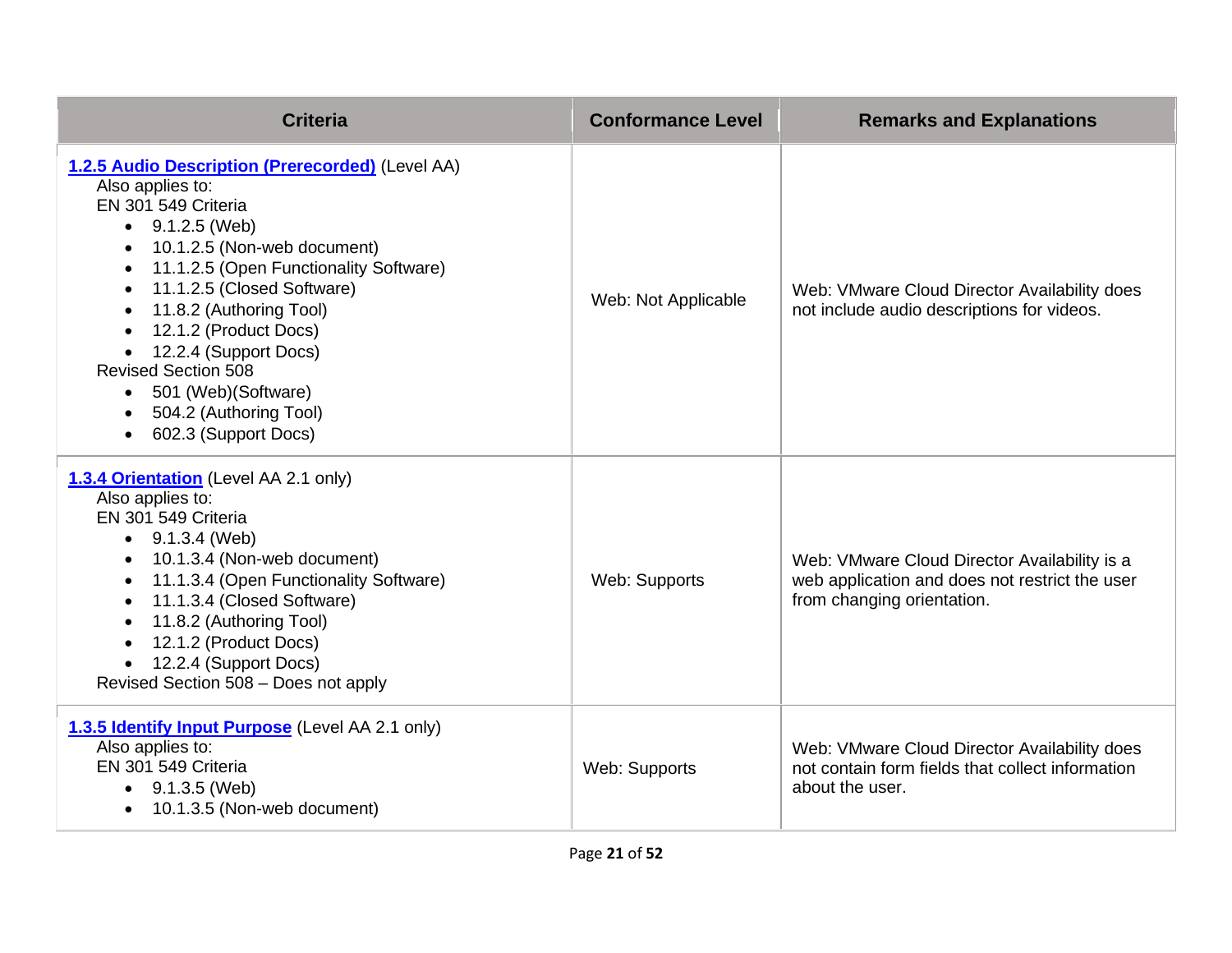| <b>Criteria</b>                                                                                                                                                                                                                                                                                                                                                                                                                              | <b>Conformance Level</b>       | <b>Remarks and Explanations</b>                                                                                                                                                               |
|----------------------------------------------------------------------------------------------------------------------------------------------------------------------------------------------------------------------------------------------------------------------------------------------------------------------------------------------------------------------------------------------------------------------------------------------|--------------------------------|-----------------------------------------------------------------------------------------------------------------------------------------------------------------------------------------------|
| 11.1.3.5.1 (Open Functionality Software)<br>$\bullet$<br>11.1.3.5.2 (Closed Software)<br>11.8.2 (Authoring Tool)<br>12.1.2 (Product Docs)<br>12.2.4 (Support Docs)<br>Revised Section 508 - Does not apply                                                                                                                                                                                                                                   |                                |                                                                                                                                                                                               |
| 1.4.3 Contrast (Minimum) (Level AA)<br>Also applies to:<br>EN 301 549 Criteria<br>$\bullet$ 9.1.4.3 (Web)<br>10.1.4.3 (Non-web document)<br>11.1.4.3 (Open Functionality Software)<br>11.1.4.3 (Closed Software)<br>11.8.2 (Authoring Tool)<br>12.1.2 (Product Docs)<br>12.2.4 (Support Docs)<br><b>Revised Section 508</b><br>501 (Web) (Software)<br>$\bullet$<br>504.2 (Authoring Tool)<br>$\bullet$<br>602.3 (Support Docs)<br>$\bullet$ | Web: Supports                  | Web: VMware Cloud Director Availability<br>provides sufficient contrast for text elements<br>across the application.                                                                          |
| 1.4.4 Resize text (Level AA)<br>Also applies to:<br>EN 301 549 Criteria<br>$\bullet$ 9.1.4.4 (Web)<br>10.1.4.4 (Non-web document)<br>11.1.4.4.1 (Open Functionality Software)<br>$\bullet$<br>11.1.4.4.2 (Closed Software)<br>$\bullet$<br>11.8.2 (Authoring Tool)<br>12.1.2 (Product Docs)<br>12.2.4 (Support Docs)                                                                                                                         | <b>Web: Partially Supports</b> | Web: VMware Cloud Director Availability allows<br>text to resize up to 200% for most content.<br>• Some content such as in modal dialogs<br>is lost when increasing the text size to<br>200%. |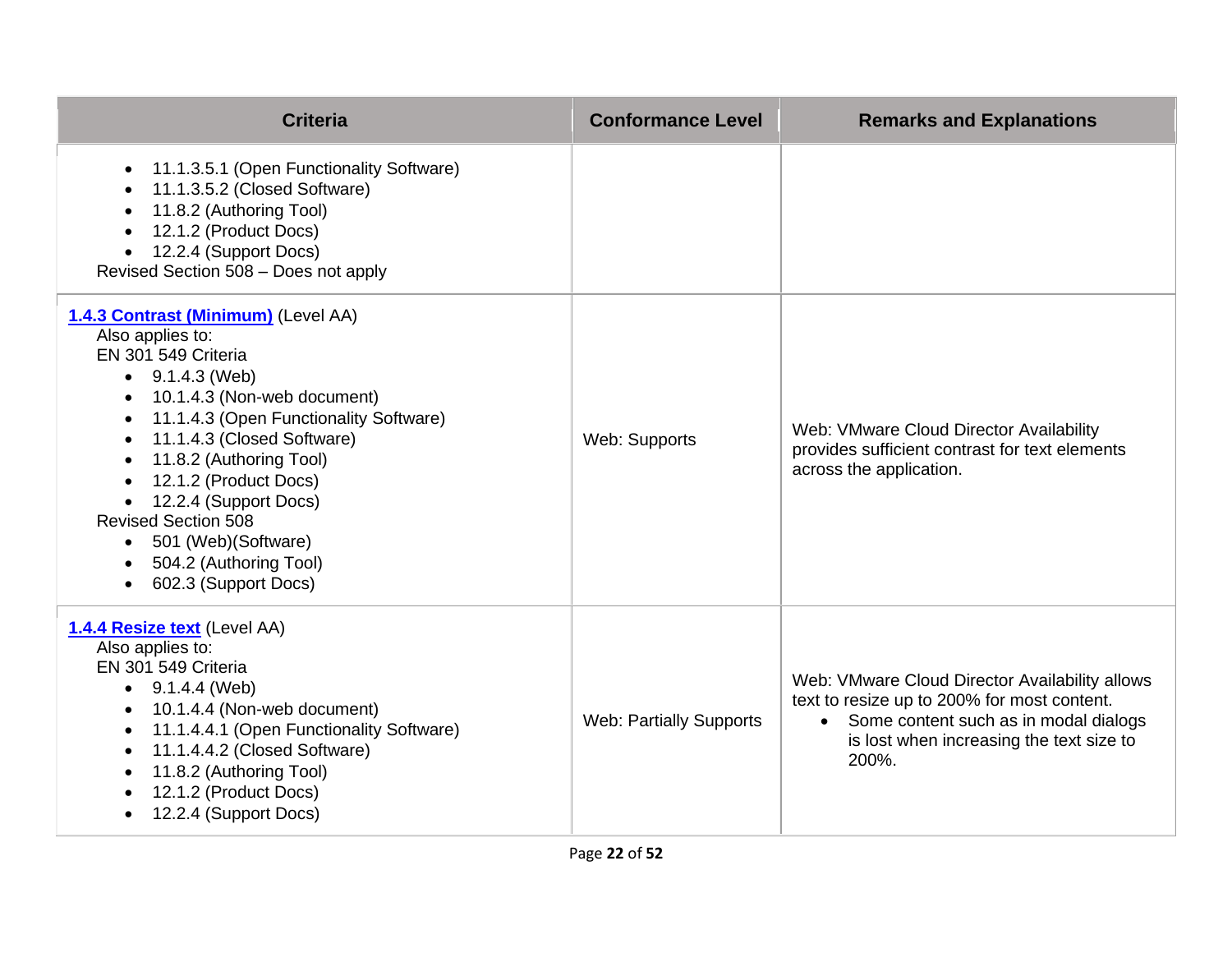| <b>Criteria</b>                                                                                                                                                                                                                                                                                                                                                                                                                                                            | <b>Conformance Level</b> | <b>Remarks and Explanations</b>                                                                                 |
|----------------------------------------------------------------------------------------------------------------------------------------------------------------------------------------------------------------------------------------------------------------------------------------------------------------------------------------------------------------------------------------------------------------------------------------------------------------------------|--------------------------|-----------------------------------------------------------------------------------------------------------------|
| <b>Revised Section 508</b><br>501 (Web) (Software)<br>504.2 (Authoring Tool)<br>602.3 (Support Docs)                                                                                                                                                                                                                                                                                                                                                                       |                          |                                                                                                                 |
| 1.4.5 Images of Text (Level AA)<br>Also applies to:<br>EN 301 549 Criteria<br>$\bullet$ 9.1.4.5 (Web)<br>10.1.4.5 (Non-web document)<br>11.1.4.5.1 (Open Functionality Software)<br>$\bullet$<br>11.1.4.5.2 (Closed Software) - Does not apply<br>$\bullet$<br>11.8.2 (Authoring Tool)<br>12.1.2 (Product Docs)<br>12.2.4 (Support Docs)<br><b>Revised Section 508</b><br>501 (Web) (Software)<br>$\bullet$<br>504.2 (Authoring Tool)<br>602.3 (Support Docs)<br>$\bullet$ | Web: Supports            | Web: VMware Cloud Director Availability<br>provides information using plain text rather than<br>images of text. |
| 1.4.10 Reflow (Level AA 2.1 only)<br>Also applies to:<br>EN 301 549 Criteria<br>$\bullet$ 9.1.4.10 (Web)<br>• 10.1.4.10 (Non-web document)<br>11.1.4.10 (Open Functionality Software)<br>11.1.4.10 (Closed Software)<br>$\bullet$<br>11.8.2 (Authoring Tool)<br>12.1.2 (Product Docs)<br>12.2.4 (Support Docs)<br>Revised Section 508 - Does not apply                                                                                                                     | Web: Does Not Support    | Web: VMware Cloud Director Availability<br>includes content that fails to reflow appropriately.                 |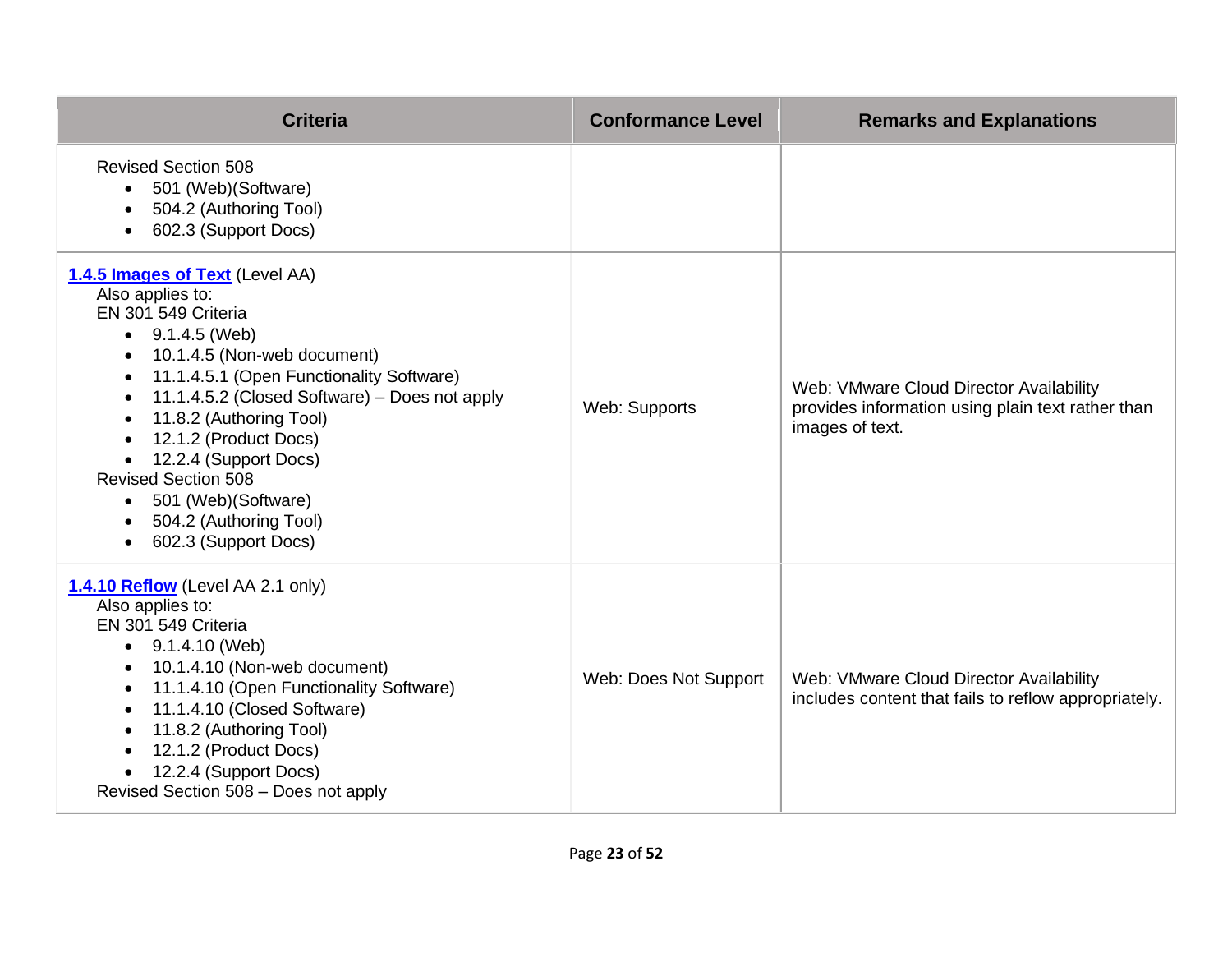| <b>Criteria</b>                                                                                                                                                                                                                                                                                                                                                 | <b>Conformance Level</b>       | <b>Remarks and Explanations</b>                                                                                                                                                                                                                                                                                                                    |
|-----------------------------------------------------------------------------------------------------------------------------------------------------------------------------------------------------------------------------------------------------------------------------------------------------------------------------------------------------------------|--------------------------------|----------------------------------------------------------------------------------------------------------------------------------------------------------------------------------------------------------------------------------------------------------------------------------------------------------------------------------------------------|
| 1.4.11 Non-text Contrast (Level AA 2.1 only)<br>Also applies to:<br>EN 301 549 Criteria<br>$\bullet$ 9.1.4.11 (Web)<br>10.1.4.11 (Non-web document)<br>$\bullet$<br>11.1.4.11 (Open Functionality Software)<br>11.1.4.11 (Closed Software)<br>11.8.2 (Authoring Tool)<br>12.1.2 (Product Docs)<br>12.2.4 (Support Docs)<br>Revised Section 508 - Does not apply | Web: Supports                  | Web: VMware Cloud Director Availability<br>provides sufficient color contrast for non-text<br>content on tasks within workflows.                                                                                                                                                                                                                   |
| 1.4.12 Text Spacing (Level AA 2.1 only)<br>Also applies to:<br>EN 301 549 Criteria<br>9.1.4.12 (Web)<br>10.1.4.12 (Non-web document)<br>11.1.4.12 (Open Functionality Software)<br>$\bullet$<br>11.1.4.12 (Closed Software)<br>$\bullet$<br>11.8.2 (Authoring Tool)<br>12.1.2 (Product Docs)<br>12.2.4 (Support Docs)<br>Revised Section 508 - Does not apply   | Web: Supports                  | Web: VMware Cloud Director Availability<br>provides content and functionality appropriately<br>when text spacing styles are applied.                                                                                                                                                                                                               |
| 1.4.13 Content on Hover or Focus (Level AA 2.1 only)<br>Also applies to:<br>EN 301 549 Criteria<br>$\bullet$ 9.1.4.13 (Web)<br>10.1.4.13 (Non-web document)<br>11.1.4.13 (Open Functionality Software)<br>11.1.4.13 (Closed Software)<br>11.8.2 (Authoring Tool)                                                                                                | <b>Web: Partially Supports</b> | Web: VMware Cloud Director Availability<br>includes content on hover or focus that persists<br>until the user removes keyboard focus or mouse<br>pointer away from the revealed content on many<br>pages.<br>• VMware Cloud Director Availability contains<br>content that cannot be dismissed without<br>moving the pointer or keyboard focus and |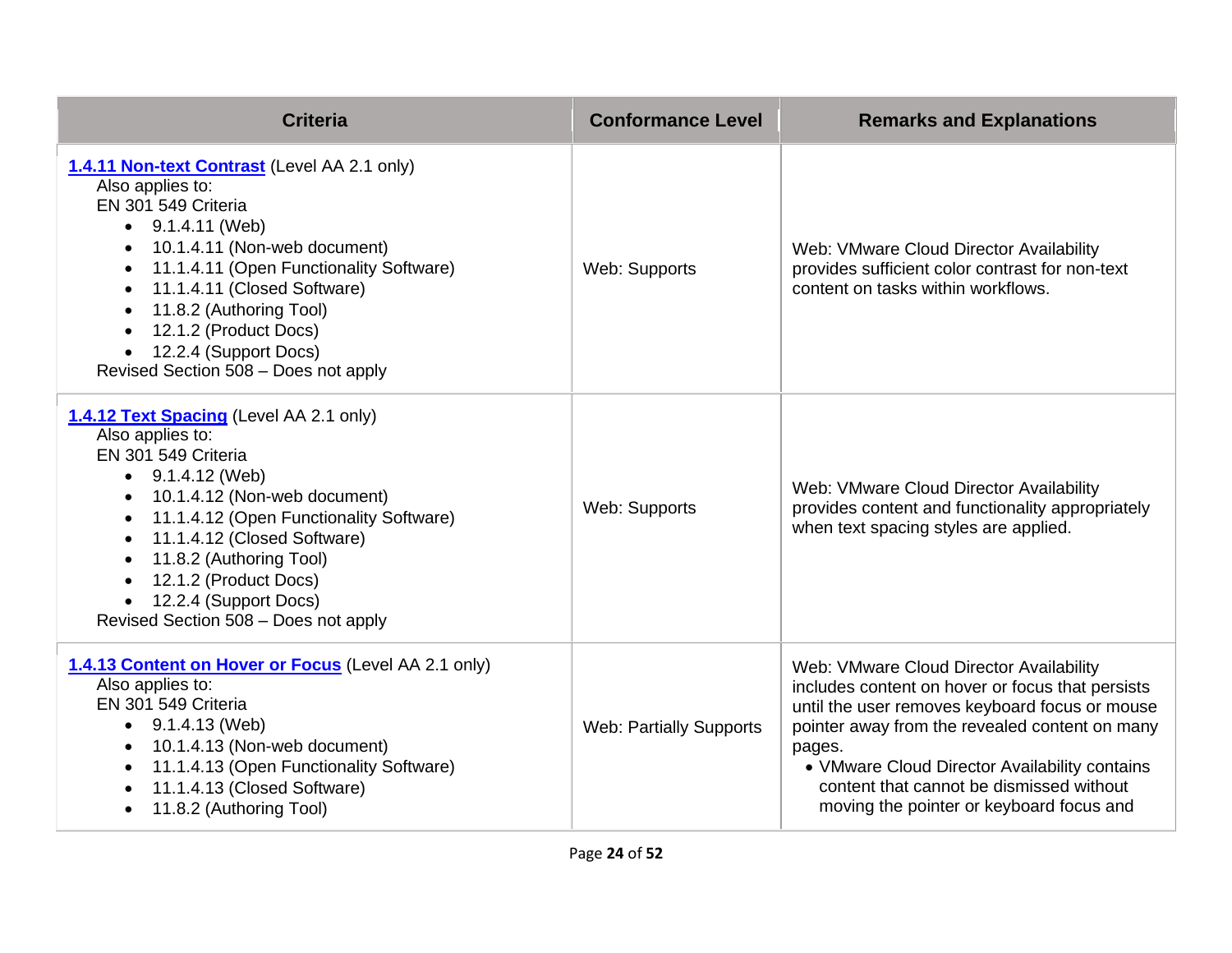| <b>Criteria</b>                                                                                                                                                                                                                                                                                                                                                                                                                                                                                                                                               | <b>Conformance Level</b> | <b>Remarks and Explanations</b>                                                                                          |
|---------------------------------------------------------------------------------------------------------------------------------------------------------------------------------------------------------------------------------------------------------------------------------------------------------------------------------------------------------------------------------------------------------------------------------------------------------------------------------------------------------------------------------------------------------------|--------------------------|--------------------------------------------------------------------------------------------------------------------------|
| 12.1.2 (Product Docs)<br>• 12.2.4 (Support Docs)<br>Revised Section 508 - Does not apply                                                                                                                                                                                                                                                                                                                                                                                                                                                                      |                          | cannot be moved to the new content without<br>the content disappearing in some instances,<br>such as tooltips for forms. |
| 2.4.5 Multiple Ways (Level AA)<br>Also applies to:<br>EN 301 549 Criteria<br>$\bullet$ 9.2.4.5 (Web)<br>10.2.4.5 (Non-web document) - Does not apply<br>11.2.4.5 (Open Functionality Software) - Does not<br>apply<br>11.2.4.5 (Closed Software) – Does not apply<br>11.8.2 (Authoring Tool)<br>12.1.2 (Product Docs)<br>• 12.2.4 (Support Docs)<br><b>Revised Section 508</b><br>501 (Web)(Software) – Does not apply to non-web<br>software<br>504.2 (Authoring Tool)<br>$\bullet$<br>602.3 (Support Docs) – Does not apply to non-web<br>$\bullet$<br>docs | Web: Supports            | Web: VMware Cloud Director Availability<br>provides multiple ways for users to locate the<br>required content.           |
| 2.4.6 Headings and Labels (Level AA)<br>Also applies to:<br>EN 301 549 Criteria<br>$\bullet$ 9.2.4.6 (Web)<br>10.2.4.6 (Non-web document)<br>11.2.4.6 (Open Functionality Software)<br>٠<br>11.2.4.6 (Closed Software)<br>$\bullet$<br>11.8.2 (Authoring Tool)<br>12.1.2 (Product Docs)<br>12.2.4 (Support Docs)<br>$\bullet$                                                                                                                                                                                                                                 | Web: Supports            | Web: VMware Cloud Director Availability<br>includes headings and labels that describe topic<br>or purpose.               |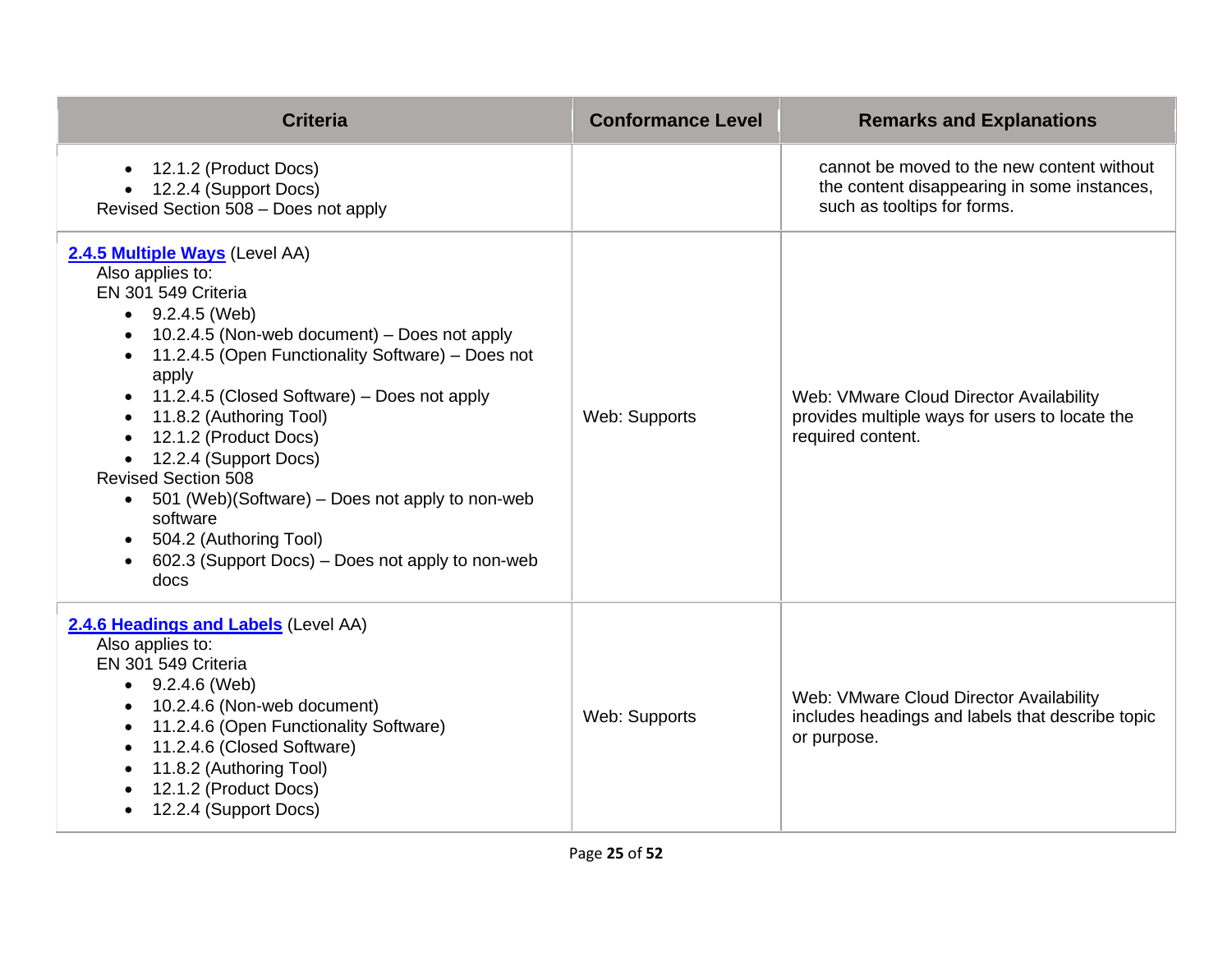| <b>Criteria</b>                                                                                                                                                                                                                                                                                                                                                                                                            | <b>Conformance Level</b>       | <b>Remarks and Explanations</b>                                                                                                                                                                               |
|----------------------------------------------------------------------------------------------------------------------------------------------------------------------------------------------------------------------------------------------------------------------------------------------------------------------------------------------------------------------------------------------------------------------------|--------------------------------|---------------------------------------------------------------------------------------------------------------------------------------------------------------------------------------------------------------|
| <b>Revised Section 508</b><br>• 501 (Web) (Software)<br>504.2 (Authoring Tool)<br>602.3 (Support Docs)                                                                                                                                                                                                                                                                                                                     |                                |                                                                                                                                                                                                               |
| 2.4.7 Focus Visible (Level AA)<br>Also applies to:<br>EN 301 549 Criteria<br>$\bullet$ 9.2.4.7 (Web)<br>10.2.4.7 (Non-web document)<br>11.2.4.7 (Open Functionality Software)<br>11.2.4.7 (Closed Software)<br>11.8.2 (Authoring Tool)<br>12.1.2 (Product Docs)<br>12.2.4 (Support Docs)<br><b>Revised Section 508</b><br>501 (Web) (Software)<br>$\bullet$<br>504.2 (Authoring Tool)<br>602.3 (Support Docs)<br>$\bullet$ | <b>Web: Partially Supports</b> | Web: VMware Cloud Director Availability<br>provides visible keyboard focus on one of the<br>themes.<br>The mechanism to go to the theme lacks<br>$\bullet$<br>visible keyboard focus on the default<br>theme. |
| 3.1.2 Language of Parts (Level AA)<br>Also applies to:<br>EN 301 549 Criteria<br>$\bullet$ 9.3.1.2 (Web)<br>10.3.1.2 (Non-web document)<br>11.3.1.2 (Open Functionality Software) - Does not<br>$\bullet$<br>apply<br>11.3.1.2 (Closed Software) – Does not apply<br>11.8.2 (Authoring Tool)<br>$\bullet$<br>12.1.2 (Product Docs)<br>12.2.4 (Support Docs)<br><b>Revised Section 508</b>                                  | Web: Not Applicable            | Web: VMware Cloud Director Availability does<br>not include content in a secondary language.                                                                                                                  |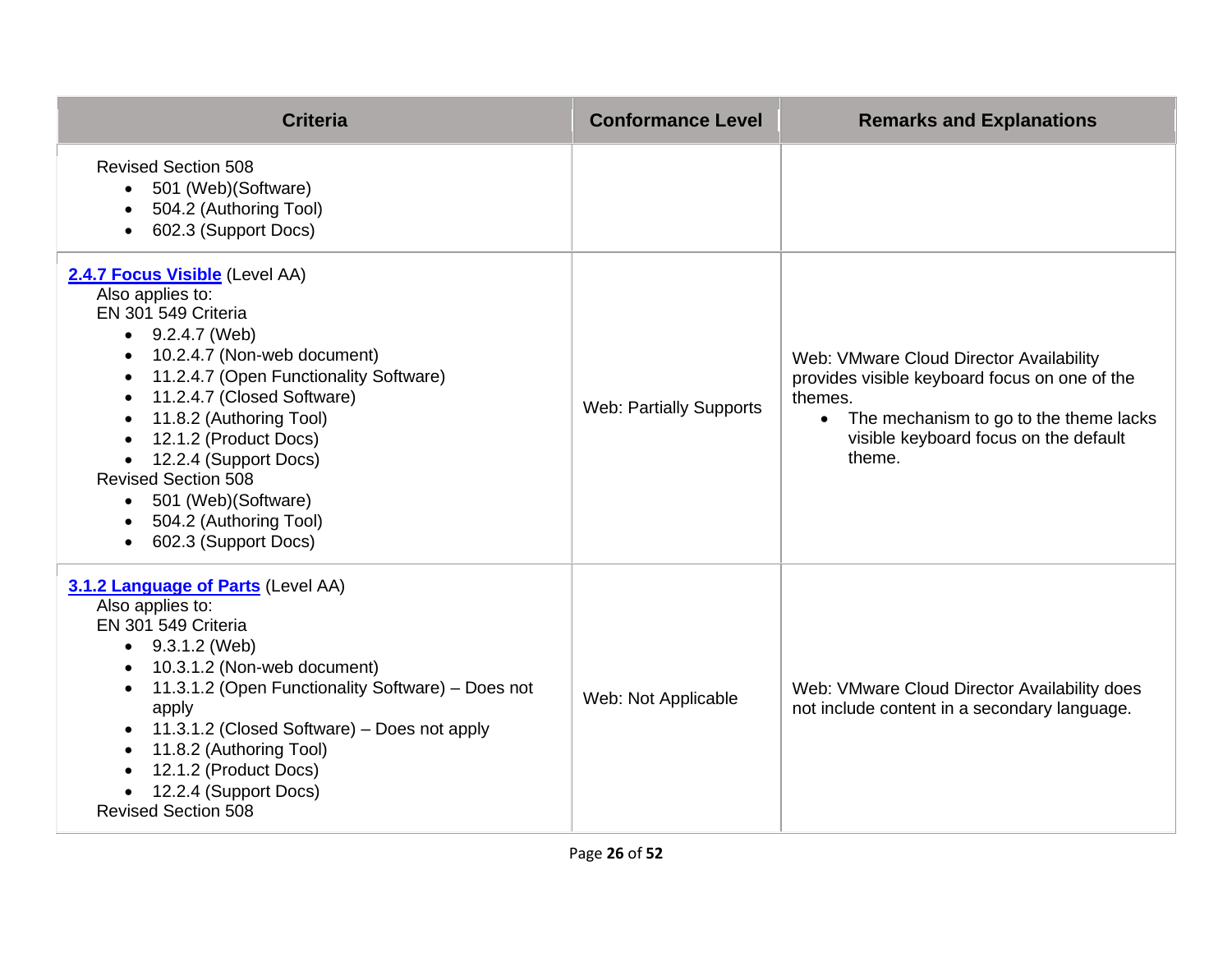| <b>Criteria</b>                                                                                                                                                                                                                                                                                                                                                                                                                                                                                                                                    | <b>Conformance Level</b> | <b>Remarks and Explanations</b>                                                                             |
|----------------------------------------------------------------------------------------------------------------------------------------------------------------------------------------------------------------------------------------------------------------------------------------------------------------------------------------------------------------------------------------------------------------------------------------------------------------------------------------------------------------------------------------------------|--------------------------|-------------------------------------------------------------------------------------------------------------|
| 501 (Web) (Software)<br>$\bullet$<br>504.2 (Authoring Tool)<br>602.3 (Support Docs)                                                                                                                                                                                                                                                                                                                                                                                                                                                                |                          |                                                                                                             |
| <b>3.2.3 Consistent Navigation (Level AA)</b><br>Also applies to:<br>EN 301 549 Criteria<br>$\bullet$ 9.3.2.3 (Web)<br>10.3.2.3 (Non-web document) – Does not apply<br>11.3.2.3 (Open Functionality Software) - Does not<br>apply<br>11.3.2.3 (Closed Software) - Does not apply<br>11.8.2 (Authoring Tool)<br>12.1.2 (Product Docs)<br>12.2.4 (Support Docs)<br><b>Revised Section 508</b><br>• 501 (Web)(Software) – Does not apply to non-web<br>software<br>504.2 (Authoring Tool)<br>602.3 (Support Docs) – Does not apply to non-web<br>docs | Web: Supports            | Web: VMware Cloud Director Availability<br>provides a consistent navigation mechanism for<br>all the pages. |
| 3.2.4 Consistent Identification (Level AA)<br>Also applies to:<br>EN 301 549 Criteria<br>9.3.2.4 (Web)<br>10.3.2.4 (Non-web document) – Does not apply<br>11.3.2.4 (Open Functionality Software) - Does not<br>apply<br>11.3.2.4 (Closed Software) - Does not apply<br>11.8.2 (Authoring Tool)<br>12.1.2 (Product Docs)                                                                                                                                                                                                                            | Web: Supports            | Web: VMware Cloud Director Availability<br>identifies elements consistently on all the pages.               |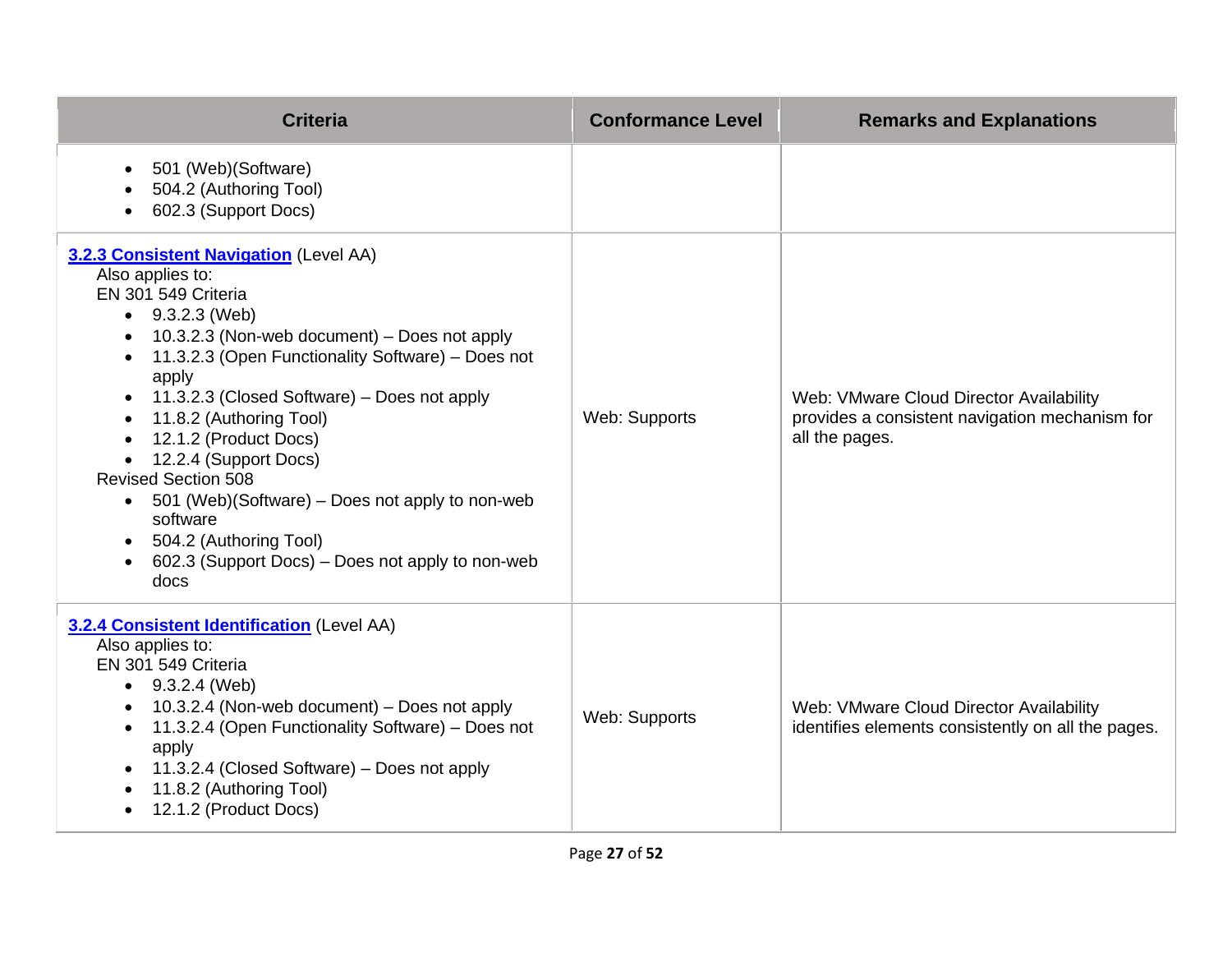| <b>Criteria</b>                                                                                                                                                                                                                                                                                                                                                                                                                 | <b>Conformance Level</b>       | <b>Remarks and Explanations</b>                                                                                                                                                                                         |
|---------------------------------------------------------------------------------------------------------------------------------------------------------------------------------------------------------------------------------------------------------------------------------------------------------------------------------------------------------------------------------------------------------------------------------|--------------------------------|-------------------------------------------------------------------------------------------------------------------------------------------------------------------------------------------------------------------------|
| • 12.2.4 (Support Docs)<br><b>Revised Section 508</b><br>• 501 (Web)(Software) – Does not apply to non-web<br>software<br>504.2 (Authoring Tool)<br>$\bullet$<br>602.3 (Support Docs) - Does not apply to non-web<br>docs                                                                                                                                                                                                       |                                |                                                                                                                                                                                                                         |
| 3.3.3 Error Suggestion (Level AA)<br>Also applies to:<br>EN 301 549 Criteria<br>$\bullet$ 9.3.3.3 (Web)<br>10.3.3.3 (Non-web document)<br>11.3.3.3 (Open Functionality Software)<br>$\bullet$<br>11.3.3.3 (Closed Software)<br>11.8.2 (Authoring Tool)<br>12.1.2 (Product Docs)<br>12.2.4 (Support Docs)<br><b>Revised Section 508</b><br>• 501 (Web) (Software)<br>504.2 (Authoring Tool)<br>602.3 (Support Docs)<br>$\bullet$ | <b>Web: Partially Supports</b> | Web: VMware Cloud Director Availability<br>provides descriptive error messages for most<br>form fields.<br>Some forms do not provide suggestions<br>$\bullet$<br>on how to fix the error, such as password<br>creation. |
| 3.3.4 Error Prevention (Legal, Financial, Data) (Level AA)<br>Also applies to:<br>EN 301 549 Criteria<br>$\bullet$ 9.3.3.4 (Web)<br>10.3.3.4 (Non-web document)<br>11.3.3.4 (Open Functionality Software)<br>11.3.3.4 (Closed Software)<br>$\bullet$<br>11.8.2 (Authoring Tool)<br>12.1.2 (Product Docs)                                                                                                                        | Web: Not Applicable            | Web: VMware Cloud Director Availability does<br>not include forms that cause legal commitments<br>or financial transactions.                                                                                            |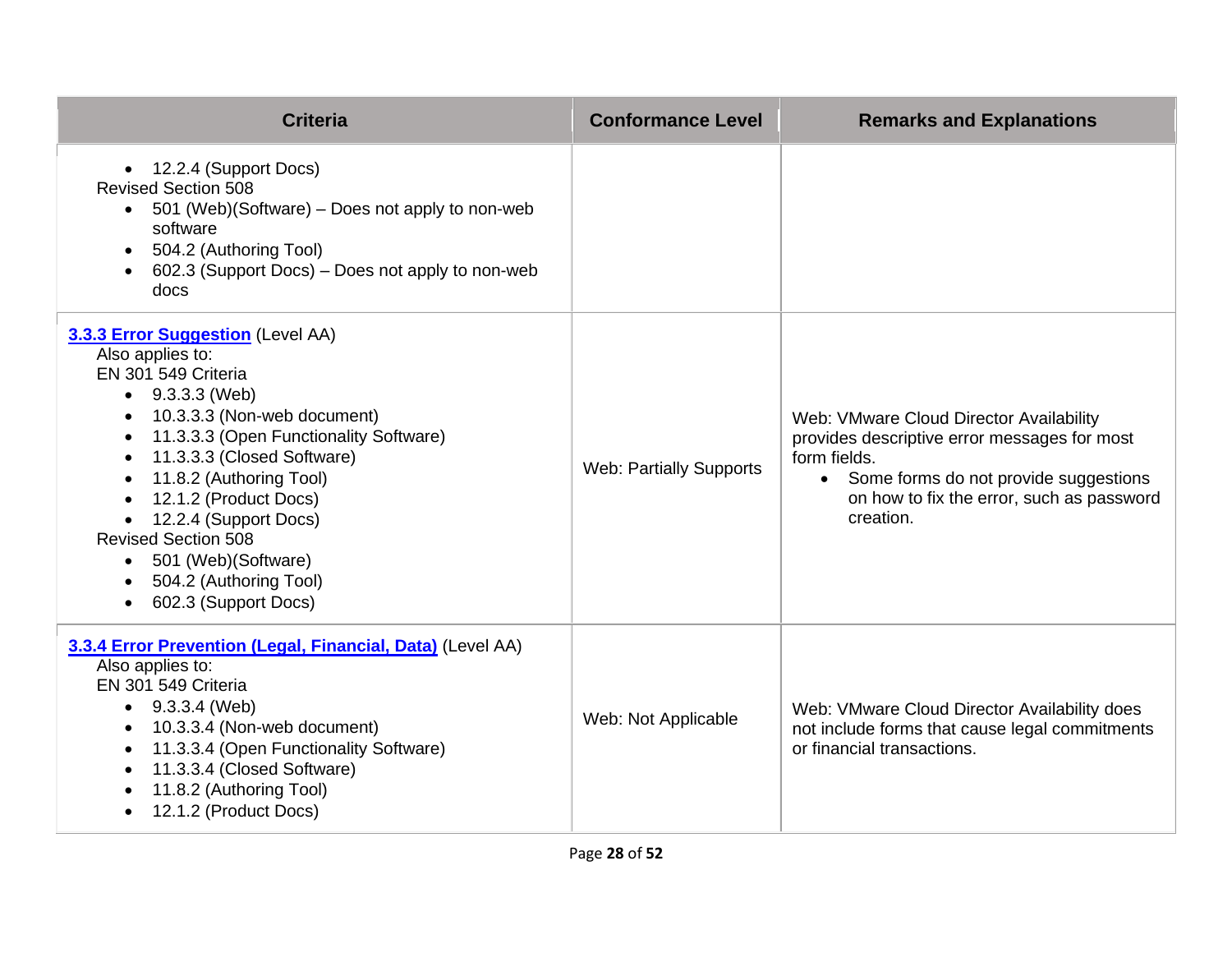| <b>Criteria</b>                                                                                                                                                                                                                                                                                                                                                             | <b>Conformance Level</b> | <b>Remarks and Explanations</b>                                                                        |
|-----------------------------------------------------------------------------------------------------------------------------------------------------------------------------------------------------------------------------------------------------------------------------------------------------------------------------------------------------------------------------|--------------------------|--------------------------------------------------------------------------------------------------------|
| 12.2.4 (Support Docs)<br><b>Revised Section 508</b><br>501 (Web) (Software)<br>504.2 (Authoring Tool)<br>602.3 (Support Docs)                                                                                                                                                                                                                                               |                          |                                                                                                        |
| 4.1.3 Status Messages (Level AA 2.1 only)<br>Also applies to:<br>EN 301 549 Criteria<br>$\bullet$ 9.4.1.3 (Web)<br>• 10.4.1.3 (Non-web document)<br>11.4.1.3 (Open Functionality Software)<br>$\bullet$<br>11.4.1.3 (Closed Software) – Does not apply<br>11.8.2 (Authoring Tool)<br>12.1.2 (Product Docs)<br>12.2.4 (Support Docs)<br>Revised Section 508 - Does not apply | Web: Supports            | Web: VMware Cloud Director Availability does<br>not use status messages to communicate<br>information. |

#### **Table 3: Success Criteria, Level AAA**

Notes: AAA Criteria are not evaluated in this report.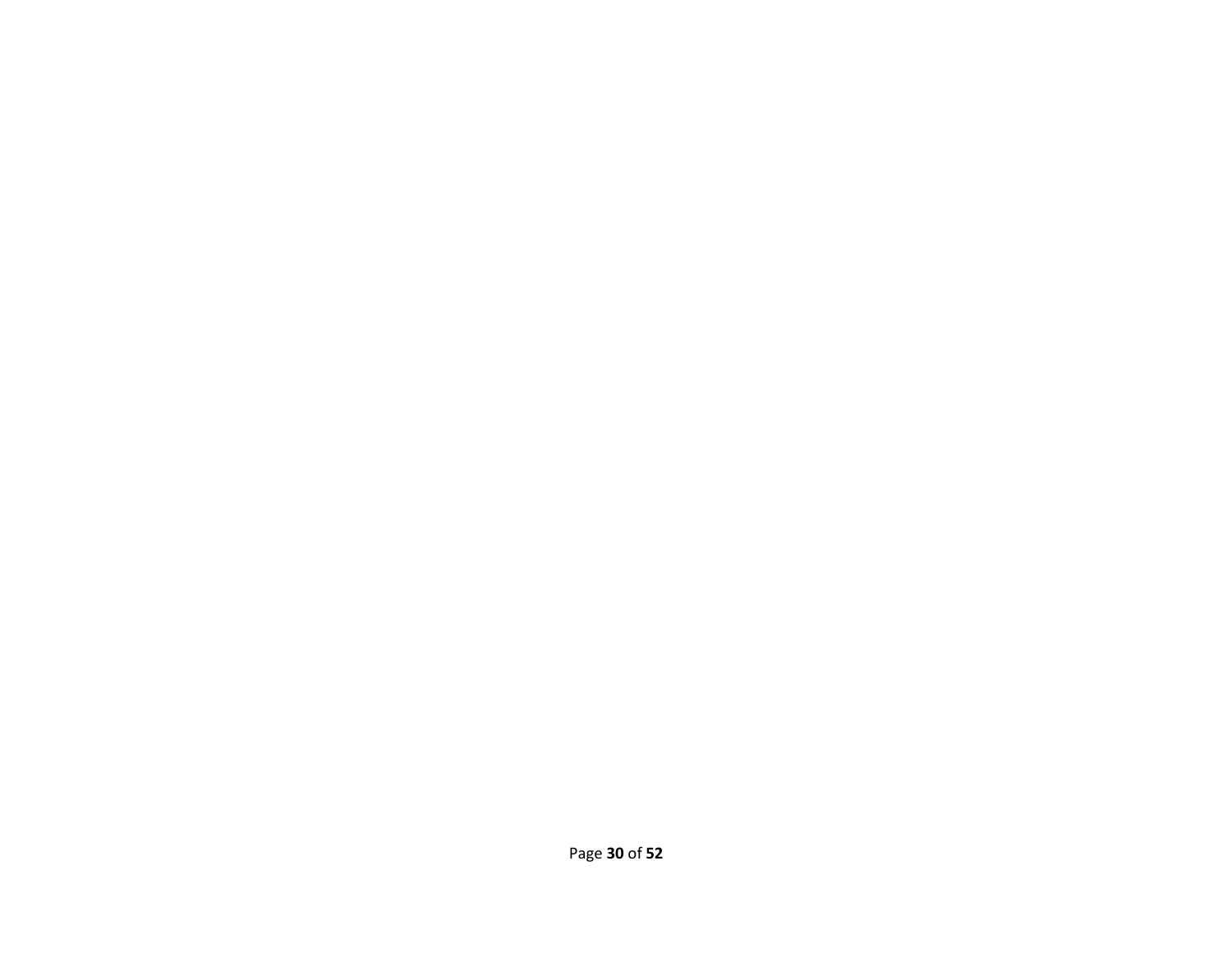# **Revised Section 508 Report**

Notes: Applicable for all 5 workflows and 21 tasks.

# **Chapter 3: [Functional Performance Criteria](https://www.access-board.gov/guidelines-and-standards/communications-and-it/about-the-ict-refresh/final-rule/text-of-the-standards-and-guidelines#302-functional-performance-criteria) (FPC)**

| <b>Criteria</b>                   | <b>Conformance Level</b>  | <b>Remarks and Explanations</b>                                                                                                                                                                                                                        |
|-----------------------------------|---------------------------|--------------------------------------------------------------------------------------------------------------------------------------------------------------------------------------------------------------------------------------------------------|
| 302.1 Without Vision              | <b>Partially Supports</b> | <b>VMware Cloud Director Availability</b><br>can be operated by people without<br>vision. Some challenges may occur<br>as disclosed in Table 1: 1.1.1, 1.3.1,<br>1.3.2, 2.1.1, 2.2.1, 2.4.3, 2.4.4,<br>2.5.3, 3.3.2, and 4.1.2, and Table 2:<br>3.3.3. |
| 302.2 With Limited Vision         | <b>Partially Supports</b> | <b>VMware Cloud Director Availability</b><br>can be operated by people with<br>limited vision. Some challenges may<br>occur as disclosed in Table 1: 1.1.1<br>and 2.5.3 and Table 2: 1.4.3, 1.4.10,<br>1.4.11, and 2.4.7.                              |
| 302.3 Without Perception of Color | <b>Supports</b>           | <b>VMware Cloud Director Availability</b><br>can be operated by people without<br>perception of color.                                                                                                                                                 |
| 302.4 Without Hearing             | <b>Supports</b>           | <b>VMware Cloud Director Availability</b><br>can be operated by people without<br>hearing.                                                                                                                                                             |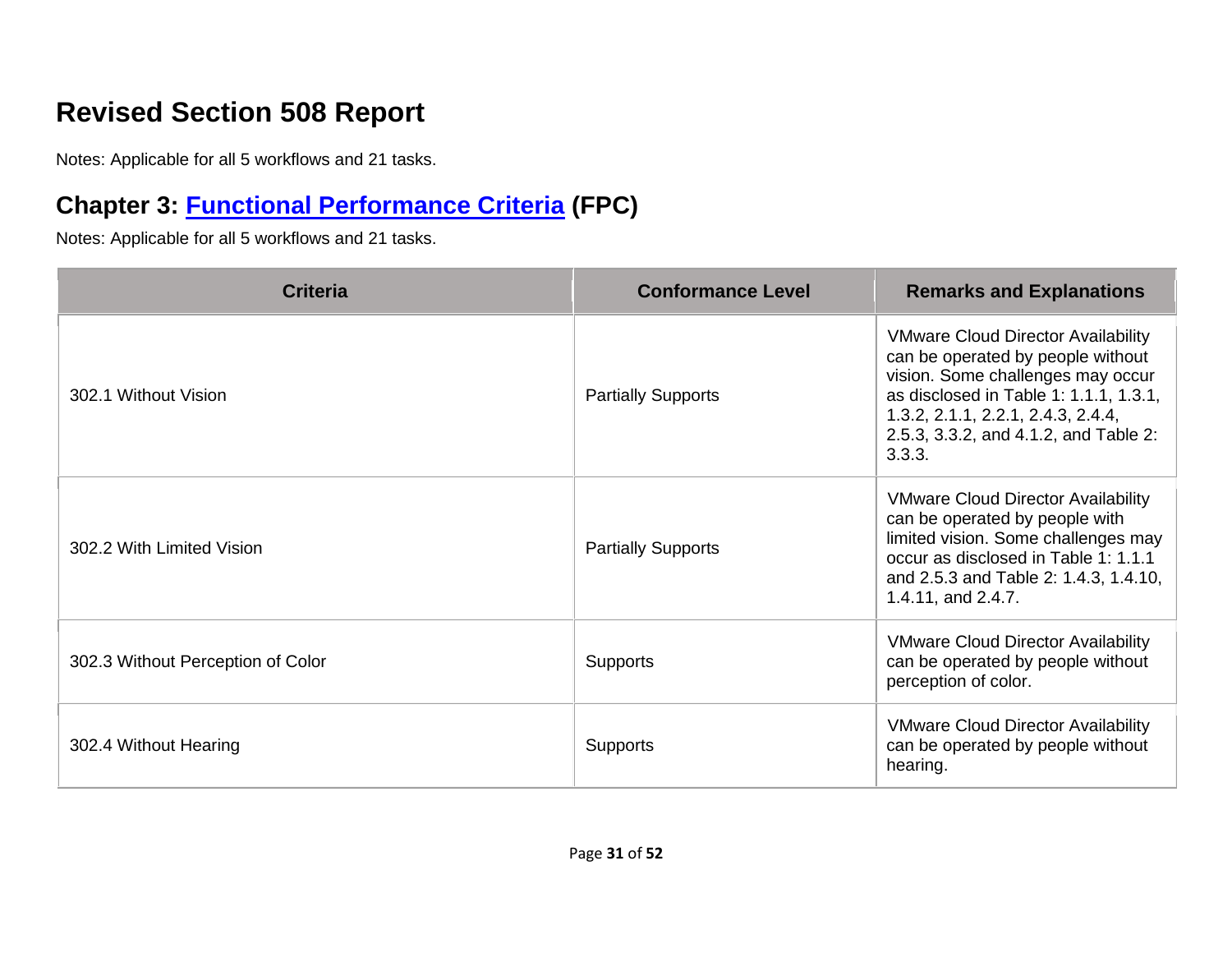| <b>Criteria</b>                                                | <b>Conformance Level</b>  | <b>Remarks and Explanations</b>                                                                                                                                                                                                               |
|----------------------------------------------------------------|---------------------------|-----------------------------------------------------------------------------------------------------------------------------------------------------------------------------------------------------------------------------------------------|
| 302.5 With Limited Hearing                                     | Supports                  | <b>VMware Cloud Director Availability</b><br>can be operated by people with<br>limited Hearing.                                                                                                                                               |
| 302.6 Without Speech                                           | Supports                  | <b>VMware Cloud Director Availability</b><br>can be operated by people without<br>speech.                                                                                                                                                     |
| 302.7 With Limited Manipulation                                | <b>Partially Supports</b> | <b>VMware Cloud Director Availability</b><br>can be operated by people with<br>limited manipulation. Some<br>challenges may occur as disclosed<br>in Table 1: 2.1.1, 2.2.1, 2.4.3 and<br>2.5.3 and Table 2: 1.4.13 and 2.4.7.                 |
| 302.8 With Limited Reach and Strength                          | <b>Partially Supports</b> | <b>VMware Cloud Director Availability</b><br>can be operated by people with<br>limited reach and strength. Some<br>challenges may occur as disclosed<br>in Table 1: 2.1.1, 2.2.1, 2.4.3 and<br>2.5.3 and Table 2: 1.4.13 and 2.4.7.           |
| 302.9 With Limited Language, Cognitive, and Learning Abilities | <b>Partially Supports</b> | <b>VMware Cloud Director Availability</b><br>can be operated by people with<br>limited language, cognitive, and<br>learning abilities. Some challenges<br>may occur as disclosed in Table 1:<br>2.2.1, 2.4.4, and 3.3.2 and Table 2:<br>3.3.3 |

# **Chapter 4: [Hardware](https://www.access-board.gov/guidelines-and-standards/communications-and-it/about-the-ict-refresh/final-rule/text-of-the-standards-and-guidelines#401-general)**

Notes: Not Applicable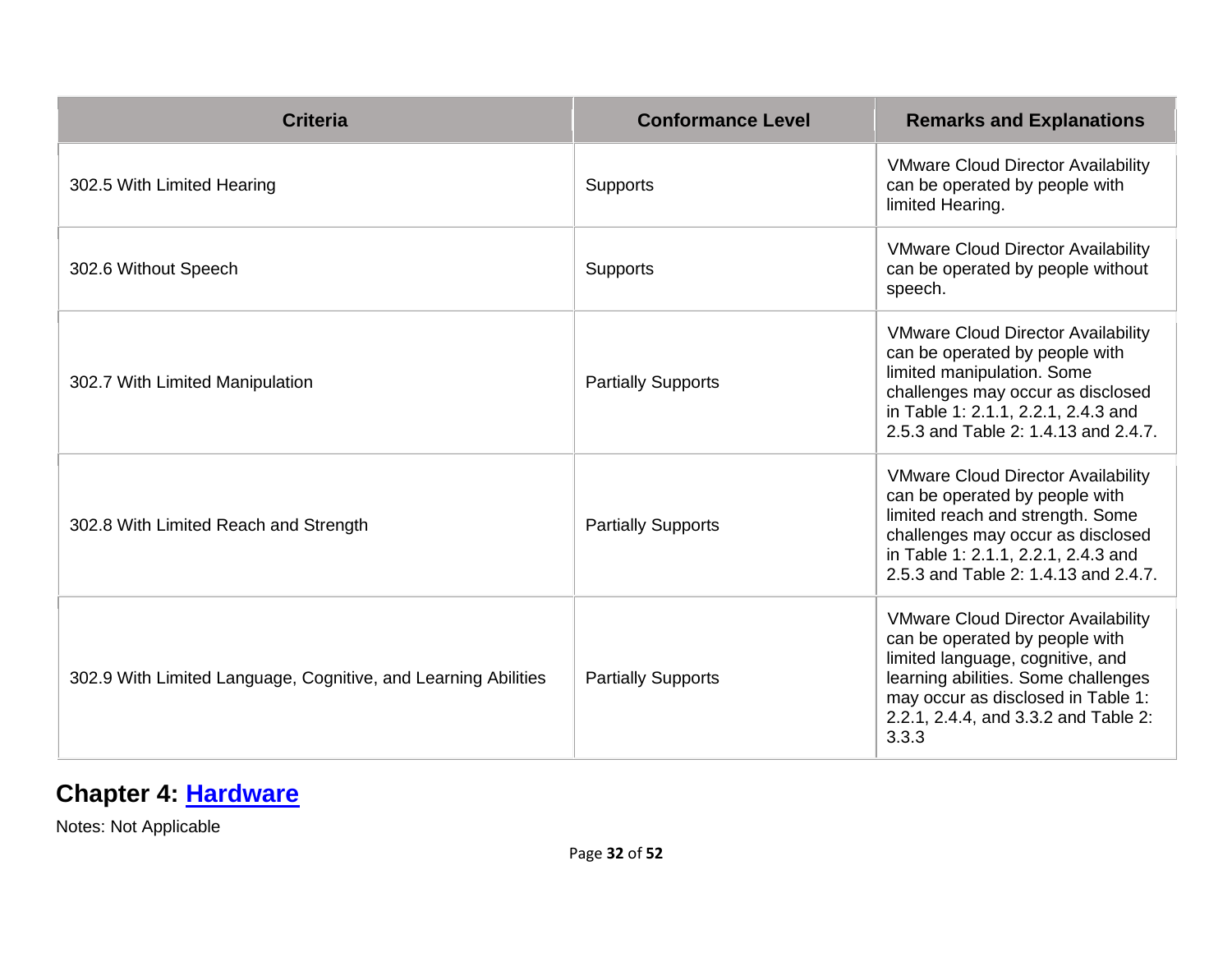# **Chapter 5: [Software](https://www.access-board.gov/guidelines-and-standards/communications-and-it/about-the-ict-refresh/final-rule/text-of-the-standards-and-guidelines#501-general)**

| <b>Criteria</b>                                       | <b>Conformance Level</b>            | <b>Remarks and Explanations</b>                                          |
|-------------------------------------------------------|-------------------------------------|--------------------------------------------------------------------------|
| 501.1 Scope - Incorporation of WCAG 2.0 AA            | See WCAG 2.1 section                | See information in WCAG 2.1<br>section                                   |
| <b>502 Interoperability with Assistive Technology</b> | Heading cell - no response required | Heading cell - no response required                                      |
| 502.2.1 User Control of Accessibility Features        | Not Applicable                      | <b>VMware Cloud Director Availability</b><br>is not a platform software. |
| 502.2.2 No Disruption of Accessibility Features       | Not Applicable                      | <b>VMware Cloud Director Availability</b><br>is not a platform software. |
| <b>502.3 Accessibility Services</b>                   | Heading cell - no response required | Heading cell - no response required                                      |
| 502.3.1 Object Information                            | Not Applicable                      | <b>VMware Cloud Director Availability</b><br>is not a platform software. |
| 502.3.2 Modification of Object Information            | Not Applicable                      | <b>VMware Cloud Director Availability</b><br>is not a platform software. |
| 502.3.3 Row, Column, and Headers                      | Not Applicable                      | <b>VMware Cloud Director Availability</b><br>is not a platform software. |
| 502.3.4 Values                                        | Not Applicable                      | <b>VMware Cloud Director Availability</b><br>is not a platform software. |
| 502.3.5 Modification of Values                        | Not Applicable                      | <b>VMware Cloud Director Availability</b><br>is not a platform software. |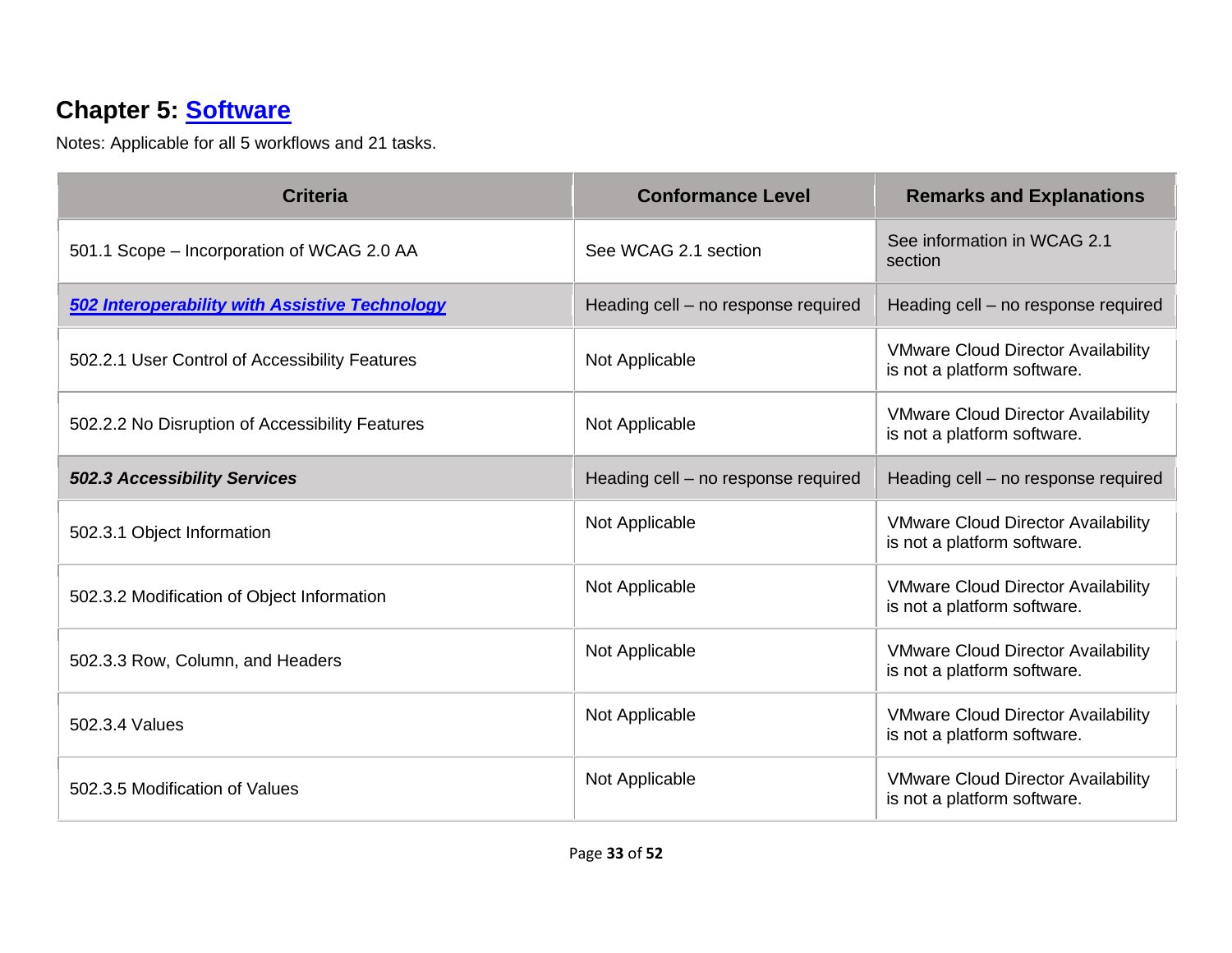| <b>Criteria</b>                       | <b>Conformance Level</b>            | <b>Remarks and Explanations</b>                                          |
|---------------------------------------|-------------------------------------|--------------------------------------------------------------------------|
| 502.3.6 Label Relationships           | Not Applicable                      | <b>VMware Cloud Director Availability</b><br>is not a platform software. |
| 502.3.7 Hierarchical Relationships    | Not Applicable                      | <b>VMware Cloud Director Availability</b><br>is not a platform software. |
| 502.3.8 Text                          | Not Applicable                      | <b>VMware Cloud Director Availability</b><br>is not a platform software. |
| 502.3.9 Modification of Text          | Not Applicable                      | <b>VMware Cloud Director Availability</b><br>is not a platform software. |
| 502.3.10 List of Actions              | Not Applicable                      | <b>VMware Cloud Director Availability</b><br>is not a platform software. |
| 502.3.11 Actions on Objects           | Not Applicable                      | <b>VMware Cloud Director Availability</b><br>is not a platform software. |
| 502.3.12 Focus Cursor                 | Not Applicable                      | <b>VMware Cloud Director Availability</b><br>is not a platform software. |
| 502.3.13 Modification of Focus Cursor | Not Applicable                      | <b>VMware Cloud Director Availability</b><br>is not a platform software. |
| 502.3.14 Event Notification           | Not Applicable                      | <b>VMware Cloud Director Availability</b><br>is not a platform software. |
| 502.4 Platform Accessibility Features | Not Applicable                      | <b>VMware Cloud Director Availability</b><br>is not a platform software. |
| <b>503 Applications</b>               | Heading cell - no response required | Heading cell - no response required                                      |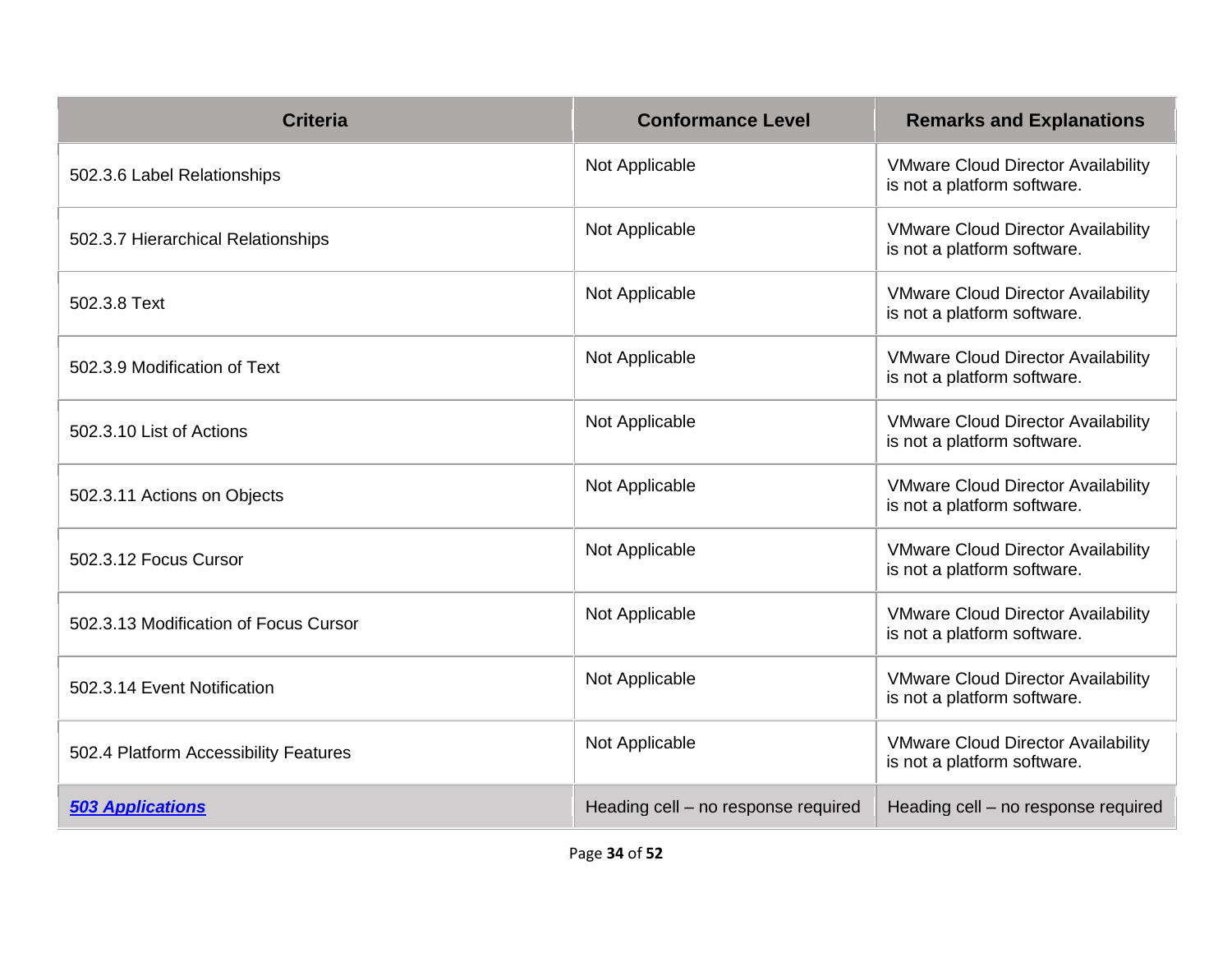| <b>Criteria</b>                                                                               | <b>Conformance Level</b>            | <b>Remarks and Explanations</b>                                                      |
|-----------------------------------------------------------------------------------------------|-------------------------------------|--------------------------------------------------------------------------------------|
| 503.2 User Preferences                                                                        | Not Applicable                      | <b>VMware Cloud Director Availability</b><br>does not contain synchronized<br>media. |
| 503.3 Alternative User Interfaces                                                             | Not Applicable                      | <b>VMware Cloud Director Availability</b><br>does not contain synchronized<br>media. |
| 503.4 User Controls for Captions and Audio Description                                        | Heading cell - no response required | Heading cell - no response required                                                  |
| 503.4.1 Caption Controls                                                                      | Not Applicable                      | <b>VMware Cloud Director Availability</b><br>does not contain synchronized<br>media. |
| 503.4.2 Audio Description Controls                                                            | Not Applicable                      | <b>VMware Cloud Director Availability</b><br>does not contain synchronized<br>media. |
| <b>504 Authoring Tools</b>                                                                    | Heading cell - no response required | Heading cell - no response required                                                  |
| 504.2 Content Creation or Editing (if not authoring tool, enter<br>"not applicable")          | See WCAG 2.1 section                | See information in WCAG 2.1<br>section                                               |
| 504.2.1 Preservation of Information Provided for Accessibility in<br><b>Format Conversion</b> | Not Applicable                      | <b>VMWARE CLOUD DIRECTOR</b><br>AVAILABILITY is not an authoring<br>tool.            |
| 504.2.2 PDF Export                                                                            | Not Applicable                      | <b>VMWARE CLOUD DIRECTOR</b><br>AVAILABILITY is not an authoring<br>tool.            |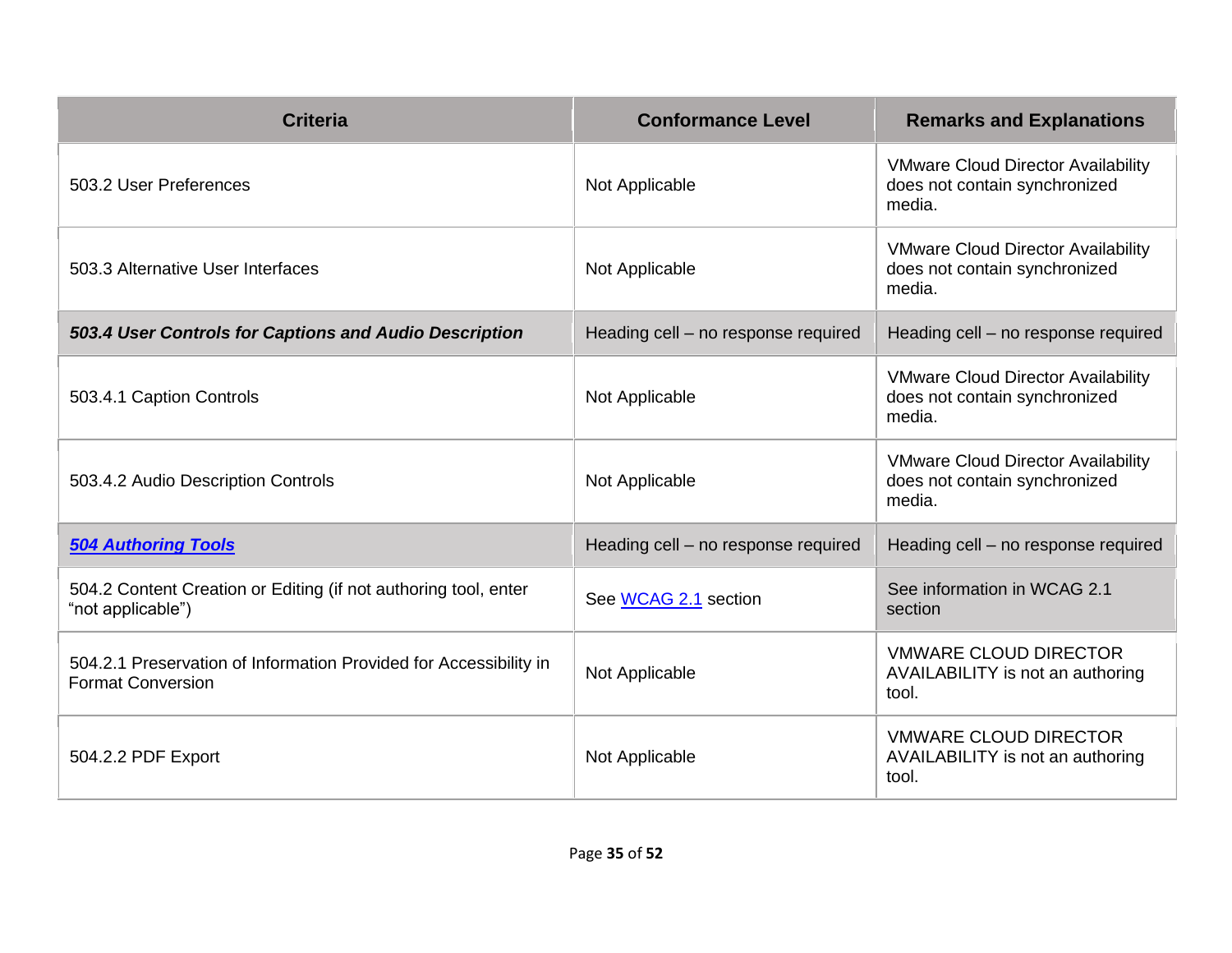| <b>Criteria</b> | <b>Conformance Level</b> | <b>Remarks and Explanations</b>                                           |
|-----------------|--------------------------|---------------------------------------------------------------------------|
| 504.3 Prompts   | Not Applicable           | <b>VMWARE CLOUD DIRECTOR</b><br>AVAILABILITY is not an authoring<br>tool. |
| 504.4 Templates | Not Applicable           | <b>VMWARE CLOUD DIRECTOR</b><br>AVAILABILITY is not an authoring<br>tool. |

# **Chapter 6: [Support Documentation and Services](https://www.access-board.gov/guidelines-and-standards/communications-and-it/about-the-ict-refresh/final-rule/text-of-the-standards-and-guidelines#601-general)**

Notes:

| <b>Criteria</b>                                                     | <b>Conformance Level</b>            | <b>Remarks and Explanations</b>                                                                                                      |
|---------------------------------------------------------------------|-------------------------------------|--------------------------------------------------------------------------------------------------------------------------------------|
| 601.1 Scope                                                         | Heading cell – no response required | Heading cell – no response required                                                                                                  |
| <b>602 Support Documentation</b>                                    | Heading cell – no response required | Heading cell – no response required                                                                                                  |
| 602.2 Accessibility and Compatibility Features                      | Not Applicable                      | In VMware Cloud Director<br>Availability, accessibility and<br>compatibility features are not a part<br>of the accessibility review. |
| 602.3 Electronic Support Documentation                              | See WCAG 2.1 section                | See information in WCAG 2.1<br>section                                                                                               |
| 602.4 Alternate Formats for Non-Electronic Support<br>Documentation | Not Applicable                      | In VMware Cloud Director<br>Availability, alternate formats are not<br>a part of the accessibility review.                           |
| <b>603 Support Services</b>                                         | Heading cell – no response required | Heading cell – no response required                                                                                                  |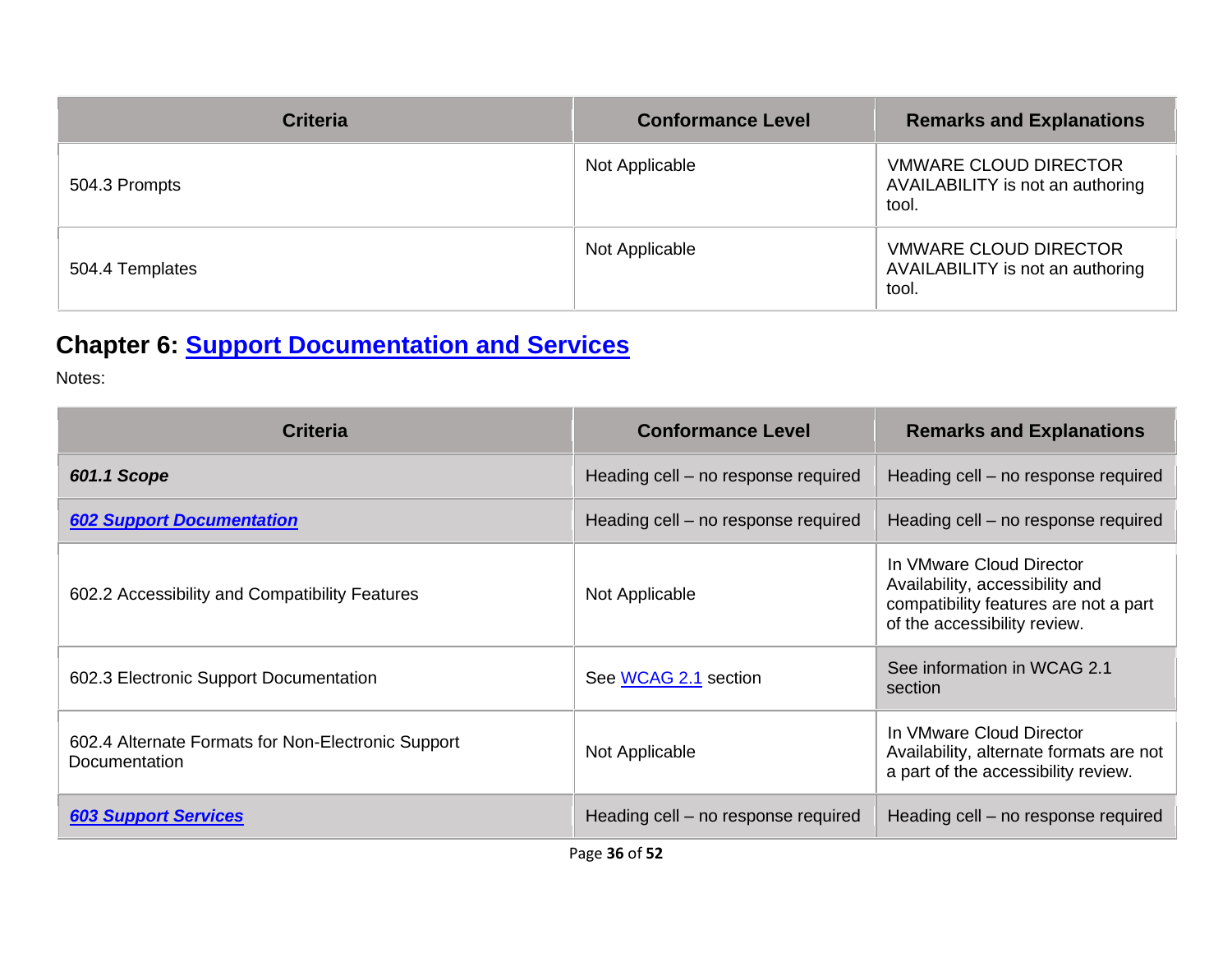| <b>Criteria</b>                                               | <b>Conformance Level</b> | <b>Remarks and Explanations</b>                                                                                                                       |
|---------------------------------------------------------------|--------------------------|-------------------------------------------------------------------------------------------------------------------------------------------------------|
| 603.2 Information on Accessibility and Compatibility Features | Not Applicable           | In VMware Cloud Director<br>Availability, information on<br>accessibility and compatibility<br>features is not a part of the<br>accessibility review. |
| 603.3 Accommodation of Communication Needs                    | Not Applicable           | In VMware Cloud Director<br>Availability, accommodation of<br>communication needs is not a part<br>of the accessibility review.                       |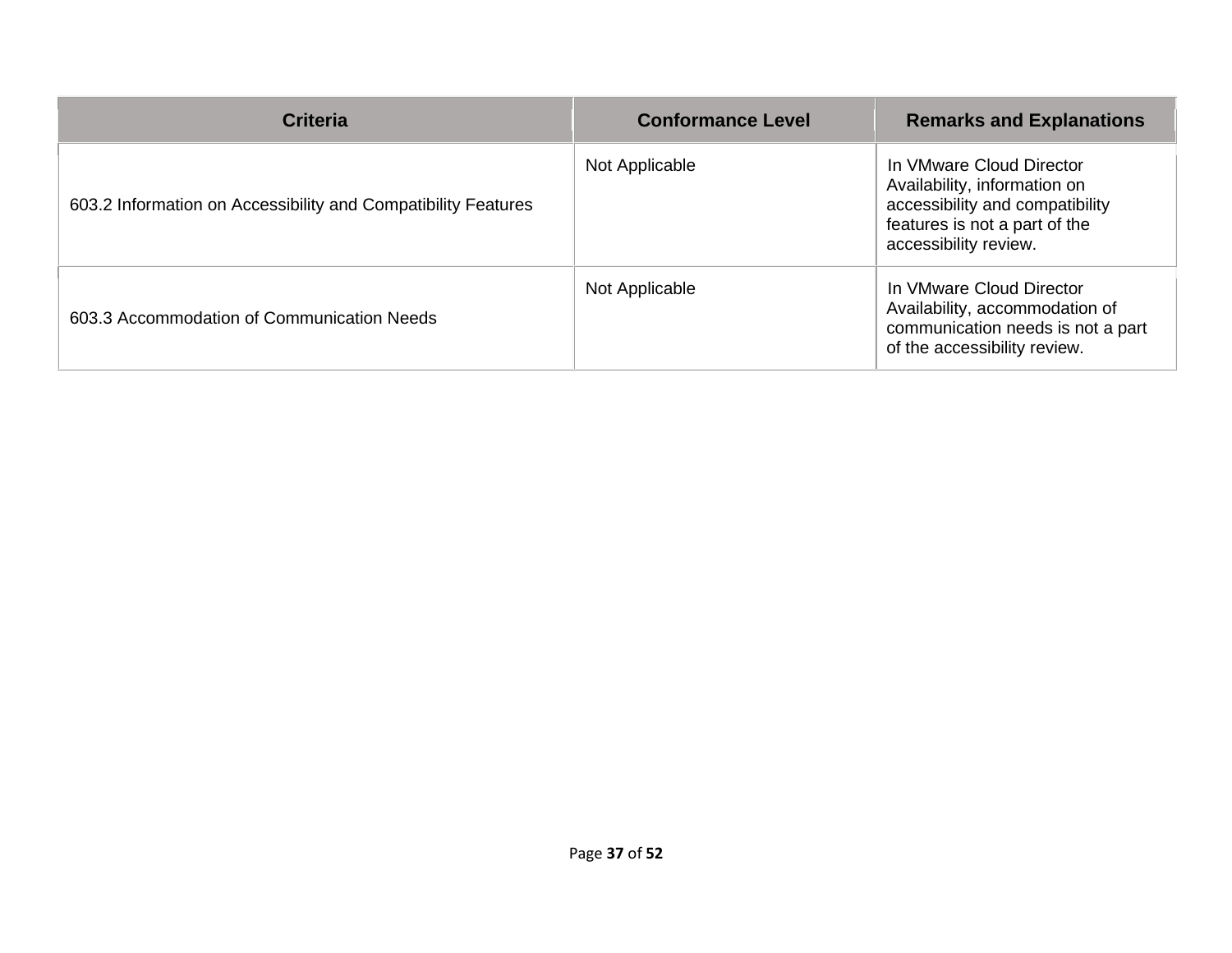# **EN 301 549 Report**

Notes: Applicable for all 5 workflows and 21 tasks.

# **Chapter 4: [Functional Performance Statements](https://www.etsi.org/deliver/etsi_en/301500_301599/301549/03.01.01_60/en_301549v030101p.pdf#%5B%7B%22num%22%3A38%2C%22gen%22%3A0%7D%2C%7B%22name%22%3A%22XYZ%22%7D%2C54%2C747%2C0%5D) (FPS)**

| <b>Criteria</b>                          | <b>Conformance Level</b>  | <b>Remarks and Explanations</b>                                                                                                                                                                                                                        |
|------------------------------------------|---------------------------|--------------------------------------------------------------------------------------------------------------------------------------------------------------------------------------------------------------------------------------------------------|
| 4.2.1 Usage without vision               | <b>Partially Supports</b> | <b>VMware Cloud Director Availability</b><br>can be operated by people without<br>vision. Some challenges may occur<br>as disclosed in Table 1: 1.1.1, 1.3.1,<br>1.3.2, 2.1.1, 2.2.1, 2.4.3, 2.4.4,<br>2.5.3, 3.3.2, and 4.1.2, and Table 2:<br>3.3.3. |
| 4.2.2 Usage with limited vision          | <b>Partially Supports</b> | <b>VMware Cloud Director Availability</b><br>can be operated by people with<br>limited vision. Some challenges may<br>occur as disclosed in Table 1: 1.1.1<br>and 2.5.3 and Table 2: 1.4.3, 1.4.10,<br>1.4.11, and 2.4.7.                              |
| 4.2.3 Usage without perception of colour | <b>Supports</b>           | <b>VMware Cloud Director Availability</b><br>can be operated by people without<br>perception of colour.                                                                                                                                                |
| 4.2.4 Usage without hearing              | <b>Supports</b>           | <b>VMware Cloud Director Availability</b><br>can be operated by people without<br>hearing.                                                                                                                                                             |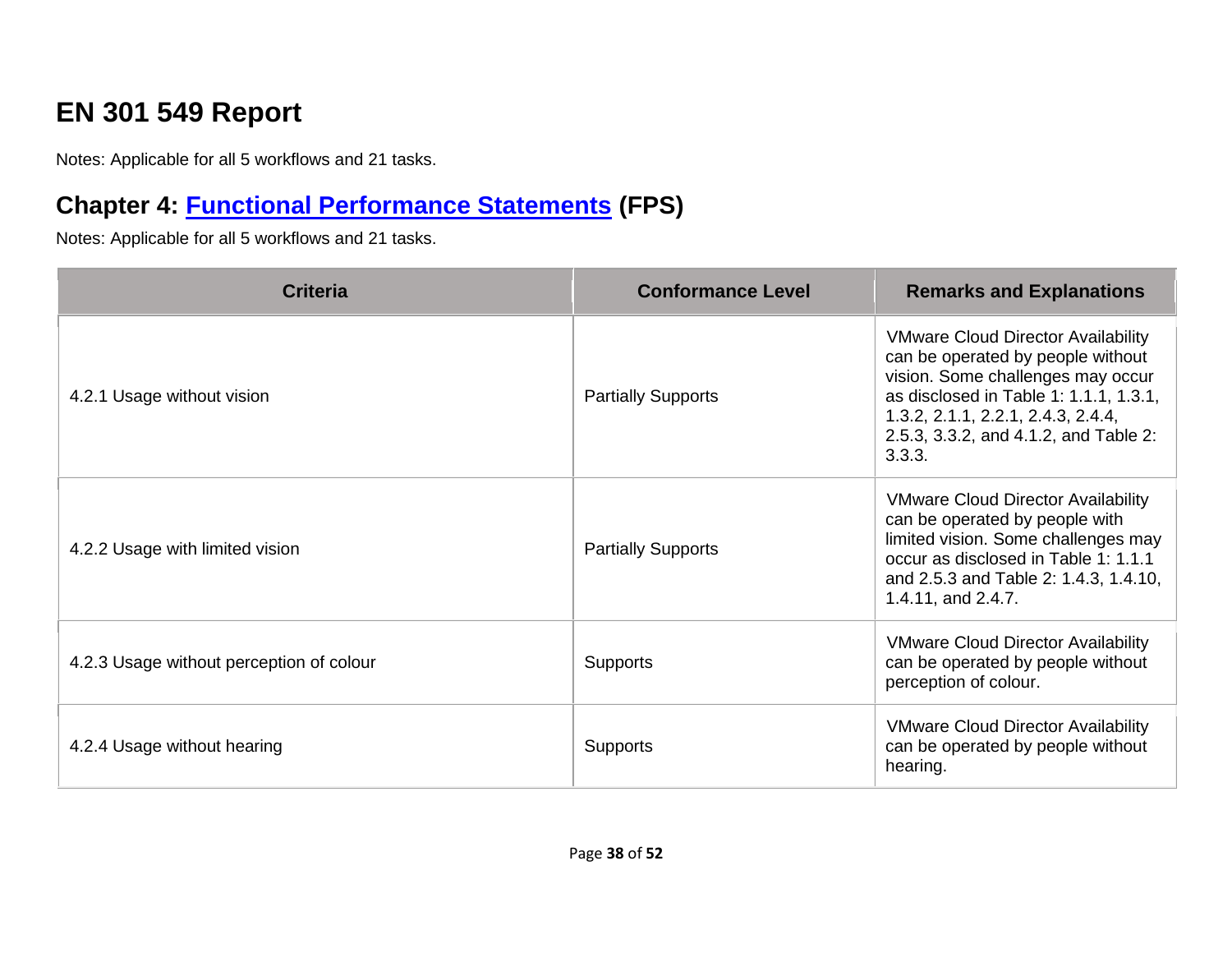| <b>Criteria</b>                                           | <b>Conformance Level</b>  | <b>Remarks and Explanations</b>                                                                                                                                                                                                              |
|-----------------------------------------------------------|---------------------------|----------------------------------------------------------------------------------------------------------------------------------------------------------------------------------------------------------------------------------------------|
| 4.2.5 Usage with limited hearing                          | <b>Supports</b>           | <b>VMware Cloud Director Availability</b><br>can be operated by people with<br>limited Hearing.                                                                                                                                              |
| 4.2.6 Usage with no or limited vocal capability           | Supports                  | <b>VMware Cloud Director Availability</b><br>can be operated by people with no<br>or limited vocal capability.                                                                                                                               |
| 4.2.7 Usage with limited manipulation or strength         | <b>Partially Supports</b> | <b>VMware Cloud Director Availability</b><br>can be operated by people with<br>limited manipulation or strength.<br>Some challenges may occur as<br>disclosed in Table 1: 2.1.1, 2.2.1,<br>2.4.3 and 2.5.3 and Table 2: 1.4.13<br>and 2.4.7. |
| 4.2.8 Usage with limited reach                            | <b>Partially Supports</b> | <b>VMware Cloud Director Availability</b><br>can be operated by people with<br>limited reach. Some challenges may<br>occur as disclosed in Table 1: 2.1.1,<br>2.2.1, 2.4.3 and 2.5.3 and Table 2:<br>1.4.13 and 2.4.7.                       |
| 4.2.9 Minimize photosensitive seizure triggers            | Supports                  | <b>VMware Cloud Director Availability</b><br>does not include any content that<br>triggers photosensitive seizures in<br>the application.                                                                                                    |
| 4.2.10 Usage with limited cognition, language or learning | <b>Partially Supports</b> | <b>VMware Cloud Director Availability</b><br>can be operated by people with<br>limited language, cognitive, and<br>learning abilities. Some challenges                                                                                       |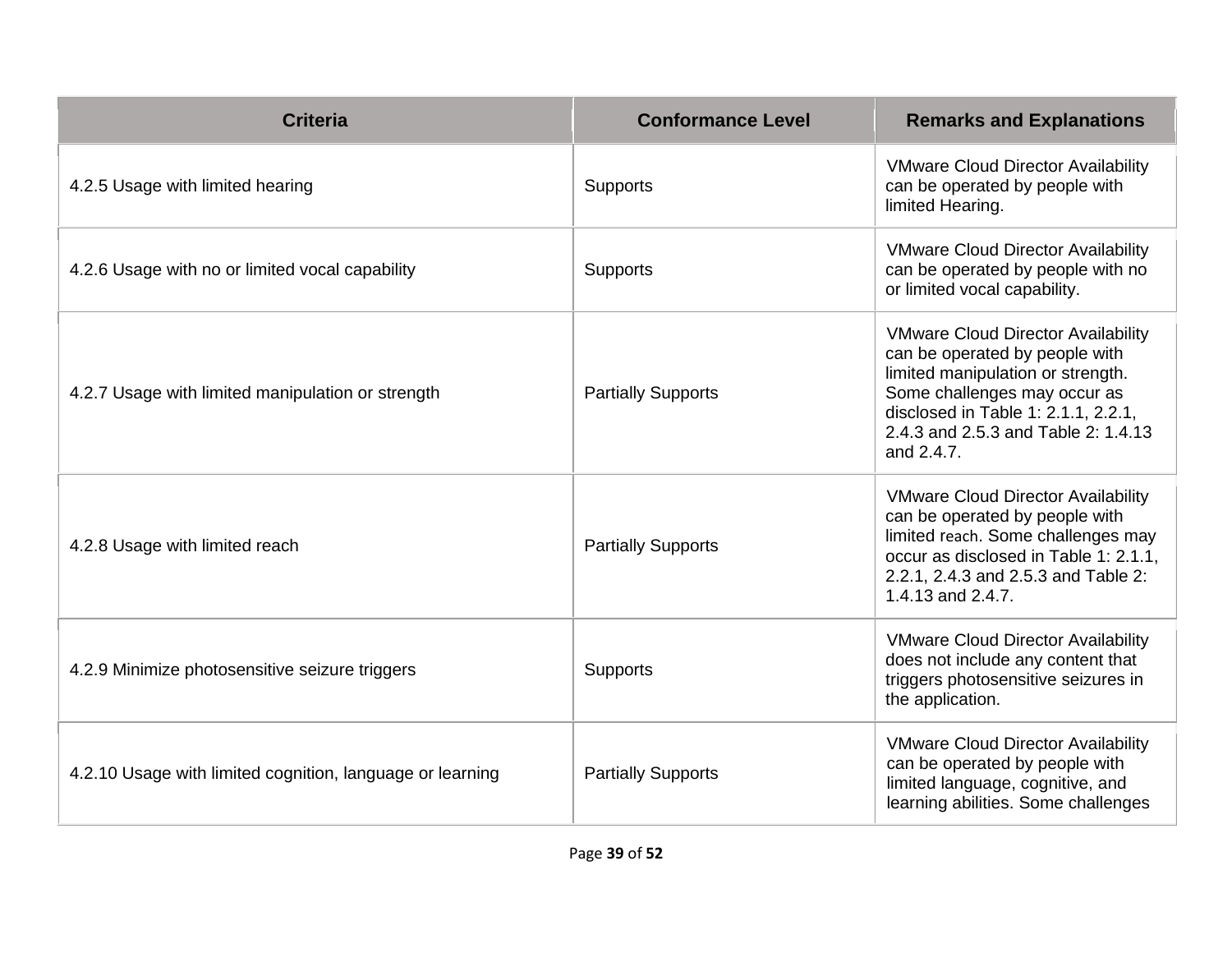| <b>Criteria</b> | <b>Conformance Level</b> | <b>Remarks and Explanations</b>                                                                             |
|-----------------|--------------------------|-------------------------------------------------------------------------------------------------------------|
|                 |                          | may occur as disclosed in Table 1:<br>2.2.1, 2.4.4, and 3.3.2 and Table 2:<br>3.3.3                         |
| 4.2.11 Privacy  | Supports                 | <b>VMware Cloud Director Availability</b><br>features respect the privacy of<br>assistive technology users. |

### **Chapter [5: Generic Requirements](https://www.etsi.org/deliver/etsi_en/301500_301599/301549/03.01.01_60/en_301549v030101p.pdf#%5B%7B%22num%22%3A45%2C%22gen%22%3A0%7D%2C%7B%22name%22%3A%22XYZ%22%7D%2C54%2C747%2C0%5D)**

Notes: VMware Cloud Director Availability supports standard assistive technologies and is, therefore, not subject to the Closed Functionality criteria described in this Chapter.

| <b>Criteria</b>                            | <b>Conformance Level</b>            | <b>Remarks and Explanations</b>                                                                                 |
|--------------------------------------------|-------------------------------------|-----------------------------------------------------------------------------------------------------------------|
| <b>5.1 Closed functionality</b>            | Heading cell – no response required | Heading cell – no response required                                                                             |
| 5.1.2 General                              | Heading cell – no response required | Heading cell - no response required                                                                             |
| 5.1.2.1 Closed functionality               | See 5.2 through 13                  | See information in 5.2 through 13                                                                               |
| 5.1.2.2 Assistive technology               | See 5.1.3 through 5.1.6             | See information in 5.1.3 through<br>5.1.6                                                                       |
| 5.1.3 Non-visual access                    | Heading cell – no response required | Heading cell – no response required                                                                             |
| 5.1.3.1 Audio output of visual information | Not Applicable                      | <b>VMware Cloud Director Availability</b><br>supports standard assistive<br>technologies and is, therefore, not |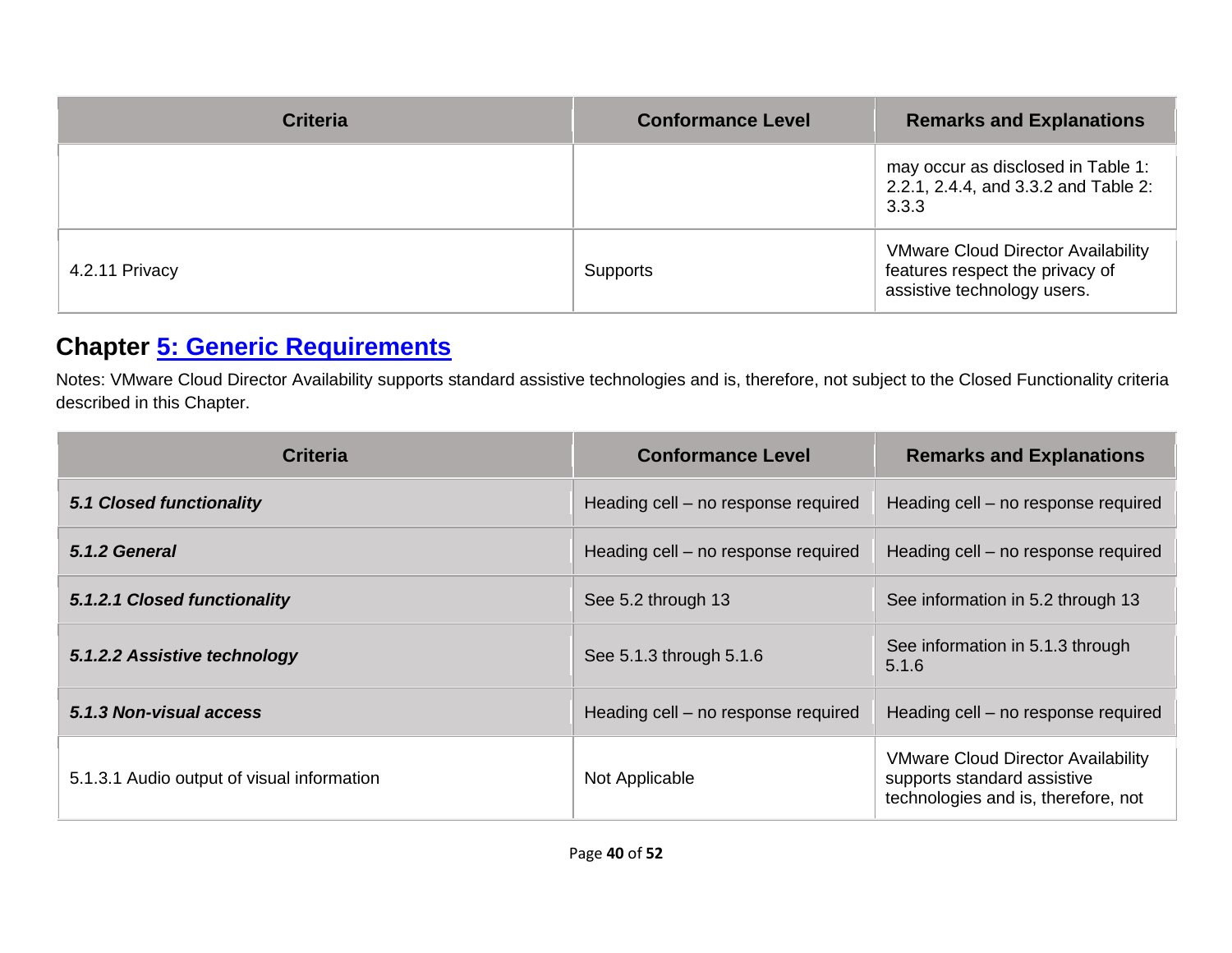| <b>Criteria</b>                                   | <b>Conformance Level</b> | <b>Remarks and Explanations</b>                                                                                                                                                               |
|---------------------------------------------------|--------------------------|-----------------------------------------------------------------------------------------------------------------------------------------------------------------------------------------------|
|                                                   |                          | subject to the Closed Functionality<br>criteria described in this Chapter.                                                                                                                    |
| 5.1.3.2 Auditory output delivery including speech | Not Applicable           | <b>VMware Cloud Director Availability</b><br>supports standard assistive<br>technologies and is, therefore, not<br>subject to the Closed Functionality<br>criteria described in this Chapter. |
| 5.1.3.3 Auditory output correlation               | Not Applicable           | <b>VMware Cloud Director Availability</b><br>supports standard assistive<br>technologies and is, therefore, not<br>subject to the Closed Functionality<br>criteria described in this Chapter. |
| 5.1.3.4 Speech output user control                | Not Applicable           | <b>VMware Cloud Director Availability</b><br>supports standard assistive<br>technologies and is, therefore, not<br>subject to the Closed Functionality<br>criteria described in this Chapter. |
| 5.1.3.5 Speech output automatic interruption      | Not Applicable           | <b>VMware Cloud Director Availability</b><br>supports standard assistive<br>technologies and is, therefore, not<br>subject to the Closed Functionality<br>criteria described in this Chapter. |
| 5.1.3.6 Speech output for non-text content        | Not Applicable           | <b>VMware Cloud Director Availability</b><br>supports standard assistive<br>technologies and is, therefore, not<br>subject to the Closed Functionality<br>criteria described in this Chapter. |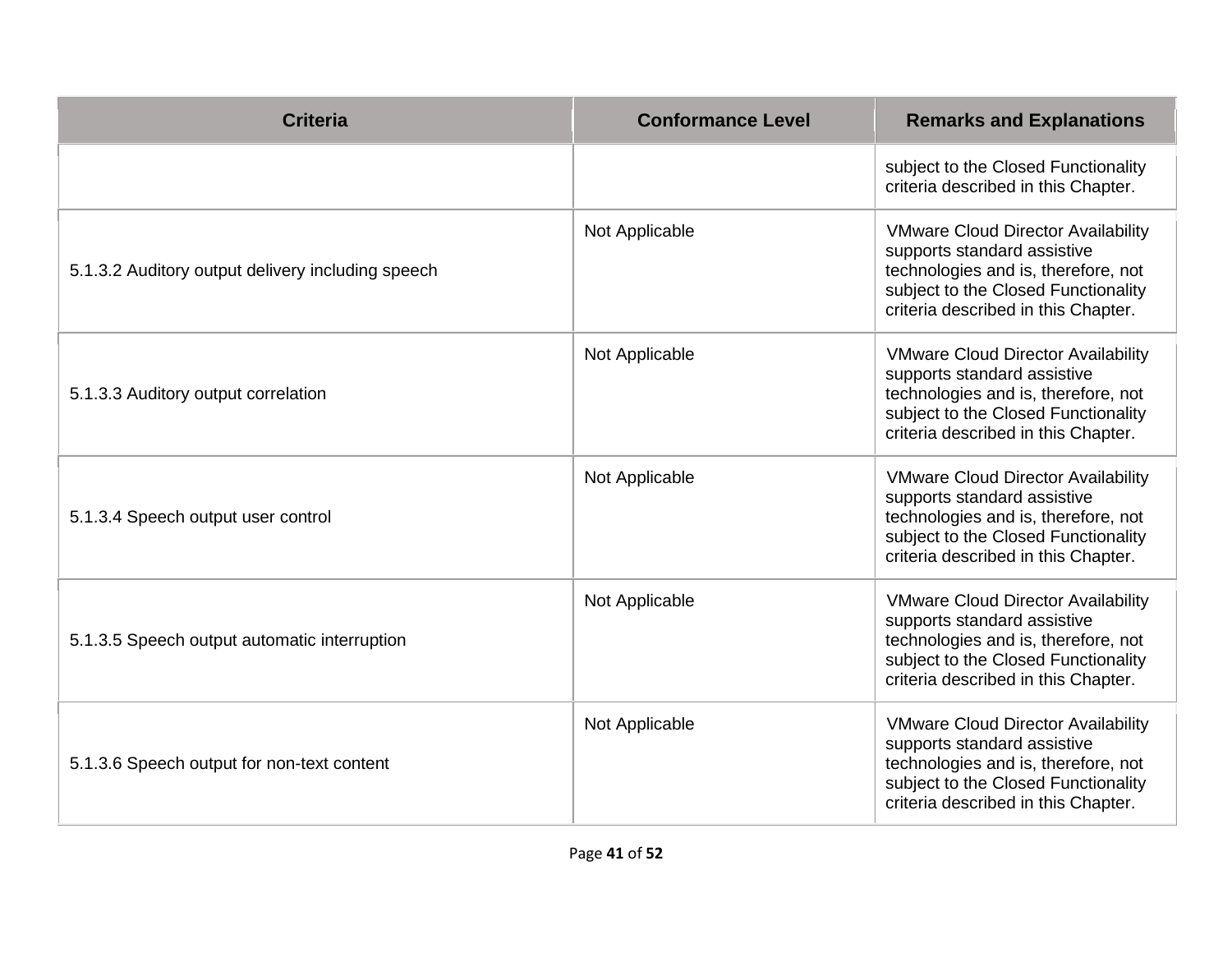| <b>Criteria</b>                             | <b>Conformance Level</b> | <b>Remarks and Explanations</b>                                                                                                                                                               |
|---------------------------------------------|--------------------------|-----------------------------------------------------------------------------------------------------------------------------------------------------------------------------------------------|
| 5.1.3.7 Speech output for video information | Not Applicable           | <b>VMware Cloud Director Availability</b><br>supports standard assistive<br>technologies and is, therefore, not<br>subject to the Closed Functionality<br>criteria described in this Chapter. |
| 5.1.3.8 Masked entry                        | Not Applicable           | <b>VMware Cloud Director Availability</b><br>supports standard assistive<br>technologies and is, therefore, not<br>subject to the Closed Functionality<br>criteria described in this Chapter. |
| 5.1.3.9 Private access to personal data     | Not Applicable           | <b>VMware Cloud Director Availability</b><br>supports standard assistive<br>technologies and is, therefore, not<br>subject to the Closed Functionality<br>criteria described in this Chapter. |
| 5.1.3.10 Non-interfering audio output       | Not Applicable           | <b>VMware Cloud Director Availability</b><br>supports standard assistive<br>technologies and is, therefore, not<br>subject to the Closed Functionality<br>criteria described in this Chapter. |
| 5.1.3.11 Private listening volume           | Not Applicable           | <b>VMware Cloud Director Availability</b><br>supports standard assistive<br>technologies and is, therefore, not<br>subject to the Closed Functionality<br>criteria described in this Chapter. |
| 5.1.3.12 Speaker volume                     | Not Applicable           | <b>VMware Cloud Director Availability</b><br>supports standard assistive                                                                                                                      |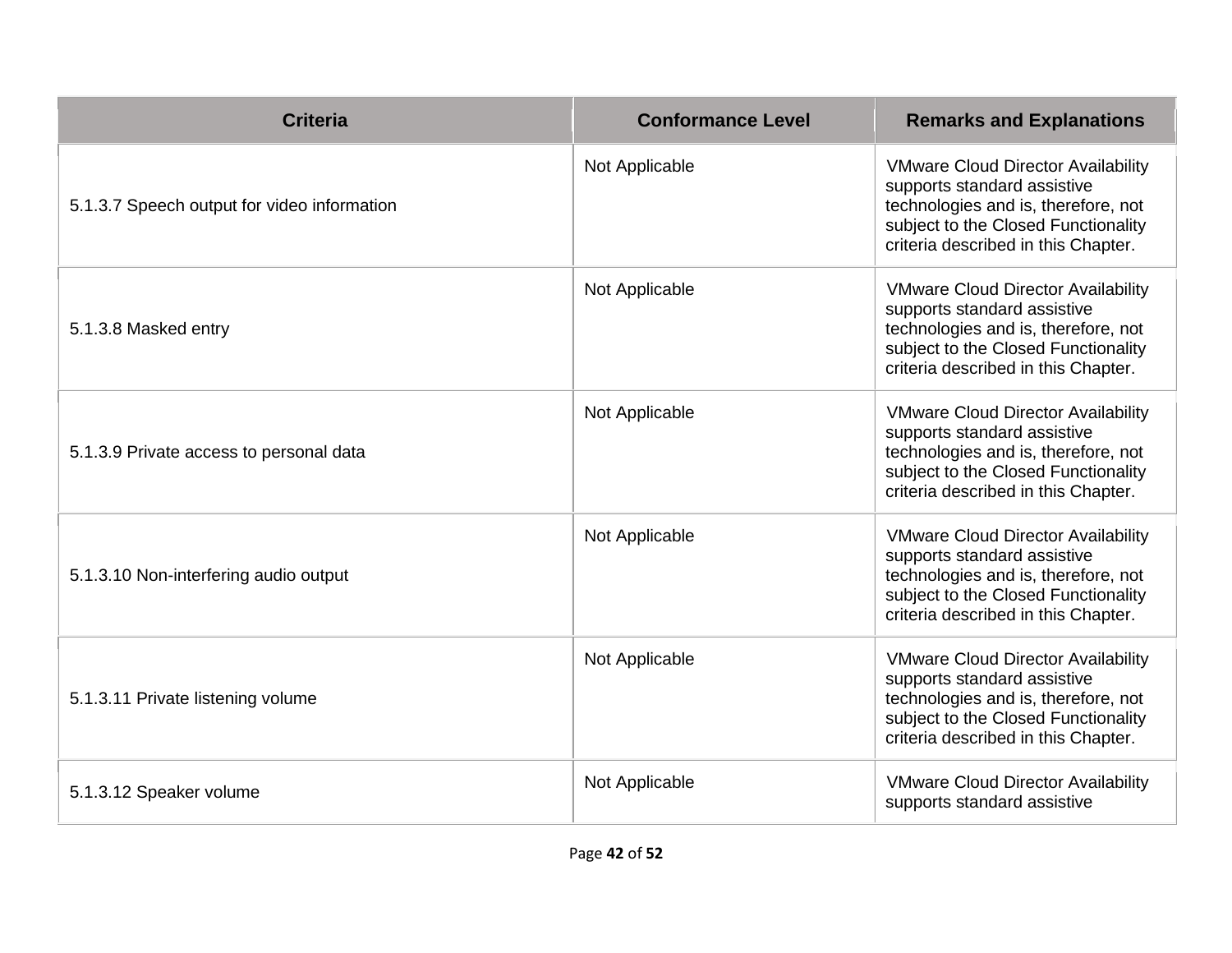| <b>Criteria</b>                                       | <b>Conformance Level</b> | <b>Remarks and Explanations</b>                                                                                                                                                               |
|-------------------------------------------------------|--------------------------|-----------------------------------------------------------------------------------------------------------------------------------------------------------------------------------------------|
|                                                       |                          | technologies and is, therefore, not<br>subject to the Closed Functionality<br>criteria described in this Chapter.                                                                             |
| 5.1.3.13 Volume reset                                 | Not Applicable           | <b>VMware Cloud Director Availability</b><br>supports standard assistive<br>technologies and is, therefore, not<br>subject to the Closed Functionality<br>criteria described in this Chapter. |
| 5.1.3.14 Spoken languages                             | Not Applicable           | <b>VMware Cloud Director Availability</b><br>supports standard assistive<br>technologies and is, therefore, not<br>subject to the Closed Functionality<br>criteria described in this Chapter. |
| 5.1.3.15 Non-visual error identification              | Not Applicable           | <b>VMware Cloud Director Availability</b><br>supports standard assistive<br>technologies and is, therefore, not<br>subject to the Closed Functionality<br>criteria described in this Chapter. |
| 5.1.3.16 Receipts, tickets, and transactional outputs | Not Applicable           | <b>VMware Cloud Director Availability</b><br>supports standard assistive<br>technologies and is, therefore, not<br>subject to the Closed Functionality<br>criteria described in this Chapter. |
| 5.1.4 Functionality closed to text enlargement        | Not Applicable           | <b>VMware Cloud Director Availability</b><br>supports standard assistive<br>technologies and is, therefore, not                                                                               |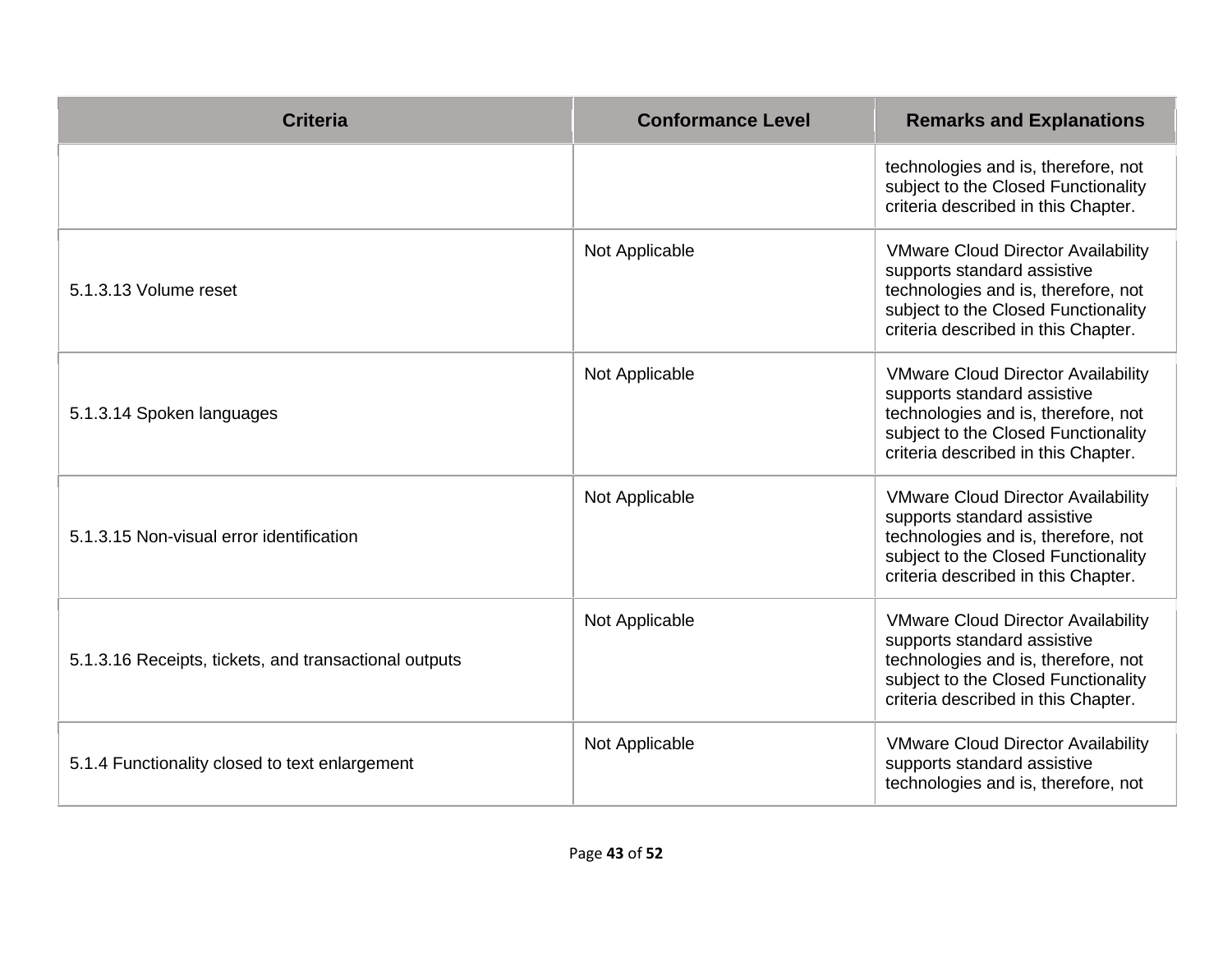| <b>Criteria</b>                              | <b>Conformance Level</b>            | <b>Remarks and Explanations</b>                                                                                                                                                               |
|----------------------------------------------|-------------------------------------|-----------------------------------------------------------------------------------------------------------------------------------------------------------------------------------------------|
|                                              |                                     | subject to the Closed Functionality<br>criteria described in this Chapter.                                                                                                                    |
| 5.1.5 Visual output for auditory information | Not Applicable                      | <b>VMware Cloud Director Availability</b><br>supports standard assistive<br>technologies and is, therefore, not<br>subject to the Closed Functionality<br>criteria described in this Chapter. |
| 5.1.6 Operation without keyboard interface   | Heading cell - no response required | Heading cell - no response required                                                                                                                                                           |
| 5.1.6.1 Closed functionality                 | See 5.1.3.1 through 5.1.3.16        | See information in 5.1.3.1 through<br>5.1.3.16                                                                                                                                                |
| 5.1.6.2 Input focus                          | Not Applicable                      | <b>VMware Cloud Director Availability</b><br>supports standard assistive<br>technologies and is, therefore, not<br>subject to the Closed Functionality<br>criteria described in this Chapter. |
| 5.1.7 Access without speech                  | Not Applicable                      | <b>VMware Cloud Director Availability</b><br>supports standard assistive<br>technologies and is, therefore, not<br>subject to the Closed Functionality<br>criteria described in this Chapter. |
| 5.2 Activation of accessibility features     | Not Applicable                      | <b>VMware Cloud Director Availability</b><br>supports standard assistive<br>technologies and is, therefore, not<br>subject to the Closed Functionality<br>criteria described in this Chapter. |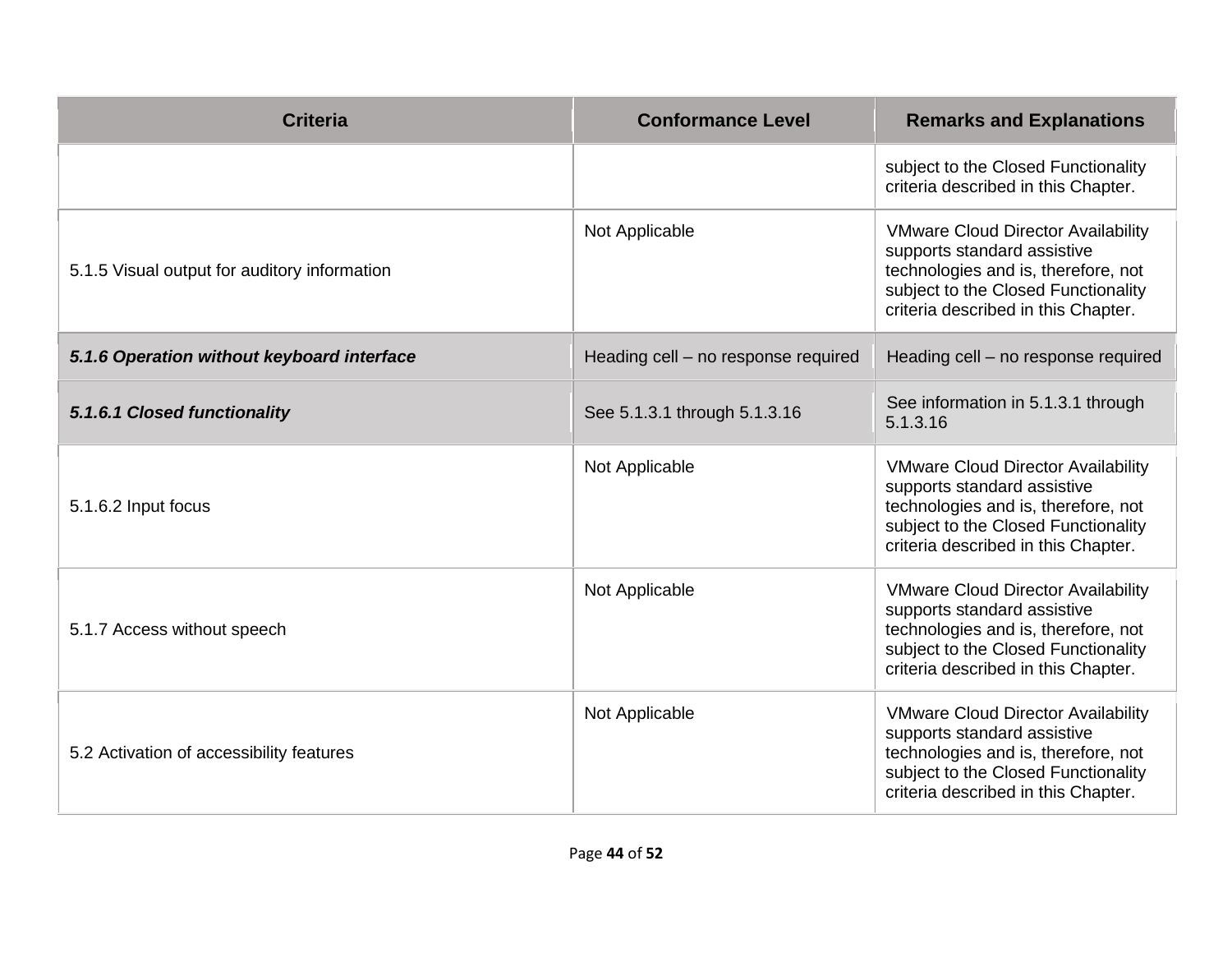| <b>Criteria</b>                                                 | <b>Conformance Level</b>            | <b>Remarks and Explanations</b>                                                                                                                                                               |
|-----------------------------------------------------------------|-------------------------------------|-----------------------------------------------------------------------------------------------------------------------------------------------------------------------------------------------|
| 5.3 Biometrics                                                  | Not Applicable                      | <b>VMware Cloud Director Availability</b><br>supports standard assistive<br>technologies and is, therefore, not<br>subject to the Closed Functionality<br>criteria described in this Chapter. |
| 5.4 Preservation of accessibility information during conversion | Not Applicable                      | <b>VMware Cloud Director Availability</b><br>supports standard assistive<br>technologies and is, therefore, not<br>subject to the Closed Functionality<br>criteria described in this Chapter. |
| 5.5 Operable parts                                              | Heading cell - no response required | Heading cell - no response required                                                                                                                                                           |
| 5.5.1 Means of operation                                        | Not Applicable                      | <b>VMware Cloud Director Availability</b><br>supports standard assistive<br>technologies and is, therefore, not<br>subject to the Closed Functionality<br>criteria described in this Chapter. |
| 5.5.2 Operable parts discernibility                             | Not Applicable                      | <b>VMware Cloud Director Availability</b><br>supports standard assistive<br>technologies and is, therefore, not<br>subject to the Closed Functionality<br>criteria described in this Chapter. |
| 5.6 Locking or toggle controls                                  | Heading cell - no response required | Heading cell - no response required                                                                                                                                                           |
| 5.6.1 Tactile or auditory status                                | Not Applicable                      | <b>VMware Cloud Director Availability</b><br>supports standard assistive<br>technologies and is, therefore, not                                                                               |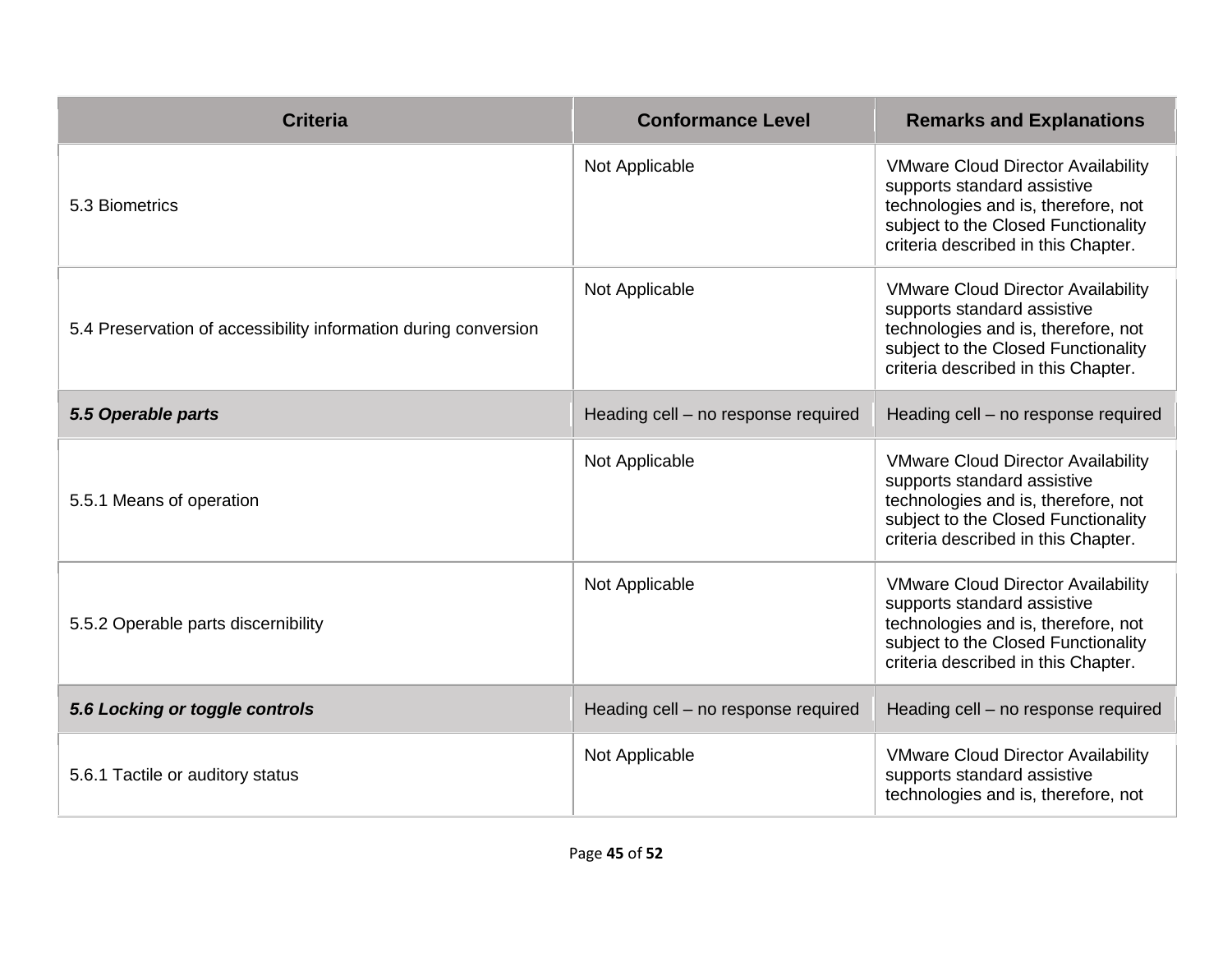| <b>Criteria</b>                  | <b>Conformance Level</b> | <b>Remarks and Explanations</b>                                                                                                                                                               |
|----------------------------------|--------------------------|-----------------------------------------------------------------------------------------------------------------------------------------------------------------------------------------------|
|                                  |                          | subject to the Closed Functionality<br>criteria described in this Chapter.                                                                                                                    |
| 5.6.2 Visual status              | Not Applicable           | <b>VMware Cloud Director Availability</b><br>supports standard assistive<br>technologies and is, therefore, not<br>subject to the Closed Functionality<br>criteria described in this Chapter. |
| 5.7 Key repeat                   | Not Applicable           | <b>VMware Cloud Director Availability</b><br>supports standard assistive<br>technologies and is, therefore, not<br>subject to the Closed Functionality<br>criteria described in this Chapter. |
| 5.8 Double-strike key acceptance | Not Applicable           | <b>VMware Cloud Director Availability</b><br>supports standard assistive<br>technologies and is, therefore, not<br>subject to the Closed Functionality<br>criteria described in this Chapter. |
| 5.9 Simultaneous user actions    | Not Applicable           | <b>VMware Cloud Director Availability</b><br>supports standard assistive<br>technologies and is, therefore, not<br>subject to the Closed Functionality<br>criteria described in this Chapter. |

# **Chapter [6: ICT with Two-Way Voice Communication](https://www.etsi.org/deliver/etsi_en/301500_301599/301549/03.01.01_60/en_301549v030101p.pdf#%5B%7B%22num%22%3A60%2C%22gen%22%3A0%7D%2C%7B%22name%22%3A%22XYZ%22%7D%2C54%2C747%2C0%5D)**

Notes: Not Applicable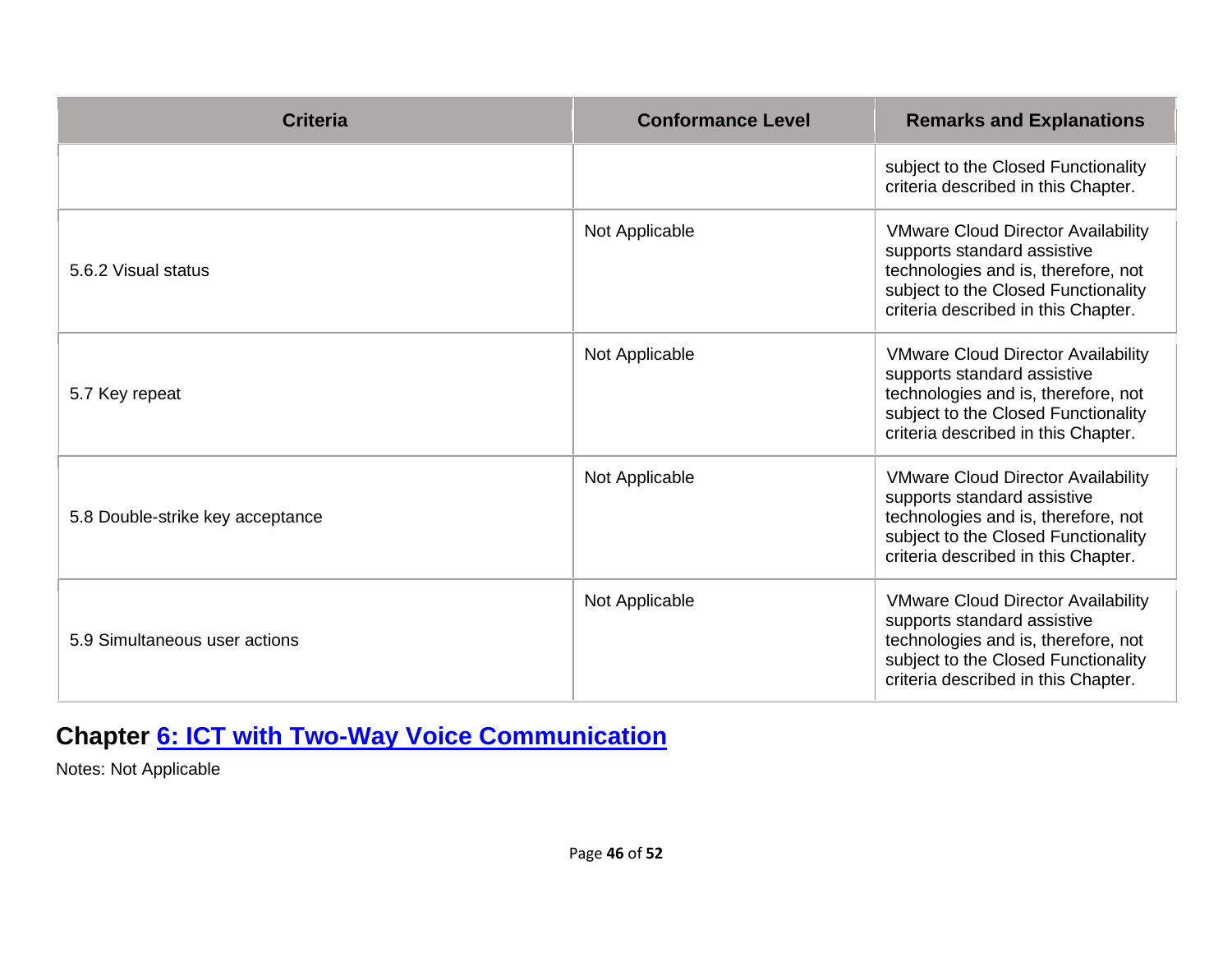# **Chapter [7: ICT with Video Capabilities](https://www.etsi.org/deliver/etsi_en/301500_301599/301549/03.01.01_60/en_301549v030101p.pdf#%5B%7B%22num%22%3A70%2C%22gen%22%3A0%7D%2C%7B%22name%22%3A%22XYZ%22%7D%2C54%2C747%2C0%5D)**

Notes: Not Applicable

### **Chapter [8: Hardware](https://www.etsi.org/deliver/etsi_en/301500_301599/301549/03.01.01_60/en_301549v030101p.pdf#%5B%7B%22num%22%3A74%2C%22gen%22%3A0%7D%2C%7B%22name%22%3A%22XYZ%22%7D%2C54%2C747%2C0%5D)**

Notes: Not Applicable

# **Chapter [9: Web](https://www.etsi.org/deliver/etsi_en/301500_301599/301549/03.01.01_60/en_301549v030101p.pdf#%5B%7B%22num%22%3A113%2C%22gen%22%3A0%7D%2C%7B%22name%22%3A%22XYZ%22%7D%2C54%2C747%2C0%5D)** *(see [WCAG 2.1](#page-3-0) section)*

Notes: Refer to the previously identified remarks and details for WCAG 2.1 already provided in this VPAT.

### **Chapter [10: Non-Web Software](https://www.etsi.org/deliver/etsi_en/301500_301599/301549/03.01.01_60/en_301549v030101p.pdf#%5B%7B%22num%22%3A127%2C%22gen%22%3A0%7D%2C%7B%22name%22%3A%22XYZ%22%7D%2C54%2C747%2C0%5D)**

Notes: Not Applicable

### **Chapter [11: Software](https://www.etsi.org/deliver/etsi_en/301500_301599/301549/03.01.01_60/en_301549v030101p.pdf#%5B%7B%22num%22%3A149%2C%22gen%22%3A0%7D%2C%7B%22name%22%3A%22XYZ%22%7D%2C54%2C747%2C0%5D)**

| <b>Criteria</b>                                 | <b>Conformance Level</b>            | <b>Remarks and Explanations</b>        |
|-------------------------------------------------|-------------------------------------|----------------------------------------|
| 11.0 General (informative)                      | Heading cell – no response required | Heading cell – no response required    |
| 11.1.1.1 through 11.4.1.3                       | See WCAG 2.1 section                | See information in WCAG 2.1<br>section |
| 11.5 Interoperability with assistive technology | Heading cell - no response required | Heading cell - no response required    |
| <b>11.5.1 Closed functionality</b>              | Heading cell - no response required | Heading cell – no response required    |
| <b>11.5.2 Accessibility services</b>            | Heading cell - no response required | Heading cell – no response required    |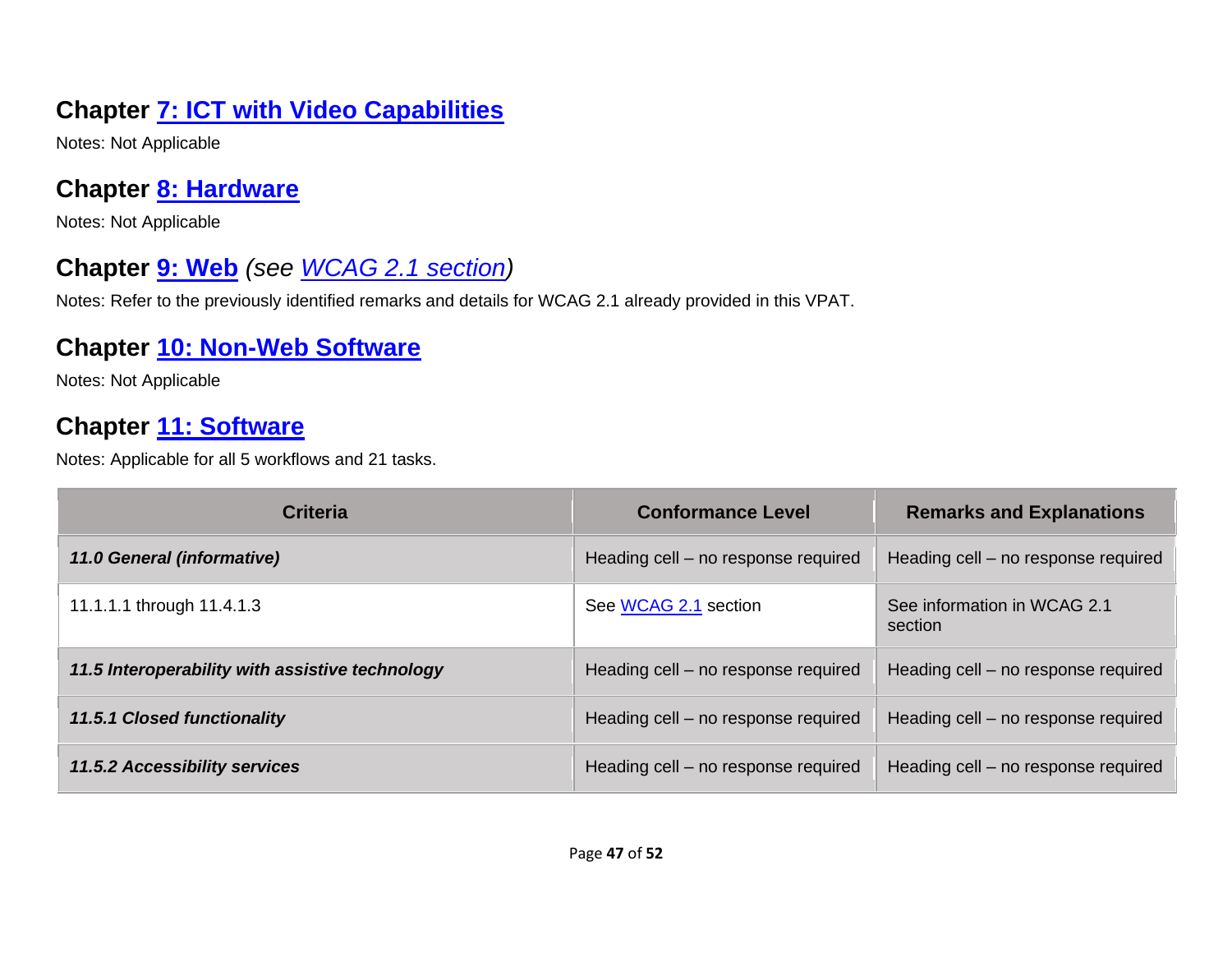| <b>Criteria</b>                                                                                | <b>Conformance Level</b>       | <b>Remarks and Explanations</b>                                          |
|------------------------------------------------------------------------------------------------|--------------------------------|--------------------------------------------------------------------------|
| 11.5.2.1 Platform accessibility service support for software<br>that provides a user interface | See 11.5.2.5 through 11.5.2.17 | See information in 11.5.2.5 through<br>11.5.2.17                         |
| 11.5.2.2 Platform accessibility service support for assistive<br>technologies                  | See 11.5.2.5 through 11.5.2.17 | See information in 11.5.2.5 through<br>11.5.2.17                         |
| 11.5.2.3 Use of accessibility services                                                         | Not Applicable                 | <b>VMware Cloud Director Availability</b><br>is not a platform software. |
| 11.5.2.4 Assistive technology                                                                  | Not Applicable                 | <b>VMware Cloud Director Availability</b><br>is not a platform software. |
| 11.5.2.5 Object information                                                                    | Not Applicable                 | <b>VMware Cloud Director Availability</b><br>is not a platform software. |
| 11.5.2.6 Row, column, and headers                                                              | Not Applicable                 | <b>VMware Cloud Director Availability</b><br>is not a platform software. |
| 11.5.2.7 Values                                                                                | Not Applicable                 | <b>VMware Cloud Director Availability</b><br>is not a platform software. |
| 11.5.2.8 Label relationships                                                                   | Not Applicable                 | <b>VMware Cloud Director Availability</b><br>is not a platform software. |
| 11.5.2.9 Parent-child relationships                                                            | Not Applicable                 | <b>VMware Cloud Director Availability</b><br>is not a platform software. |
| 11.5.2.10 Text                                                                                 | Not Applicable                 | <b>VMware Cloud Director Availability</b><br>is not a platform software. |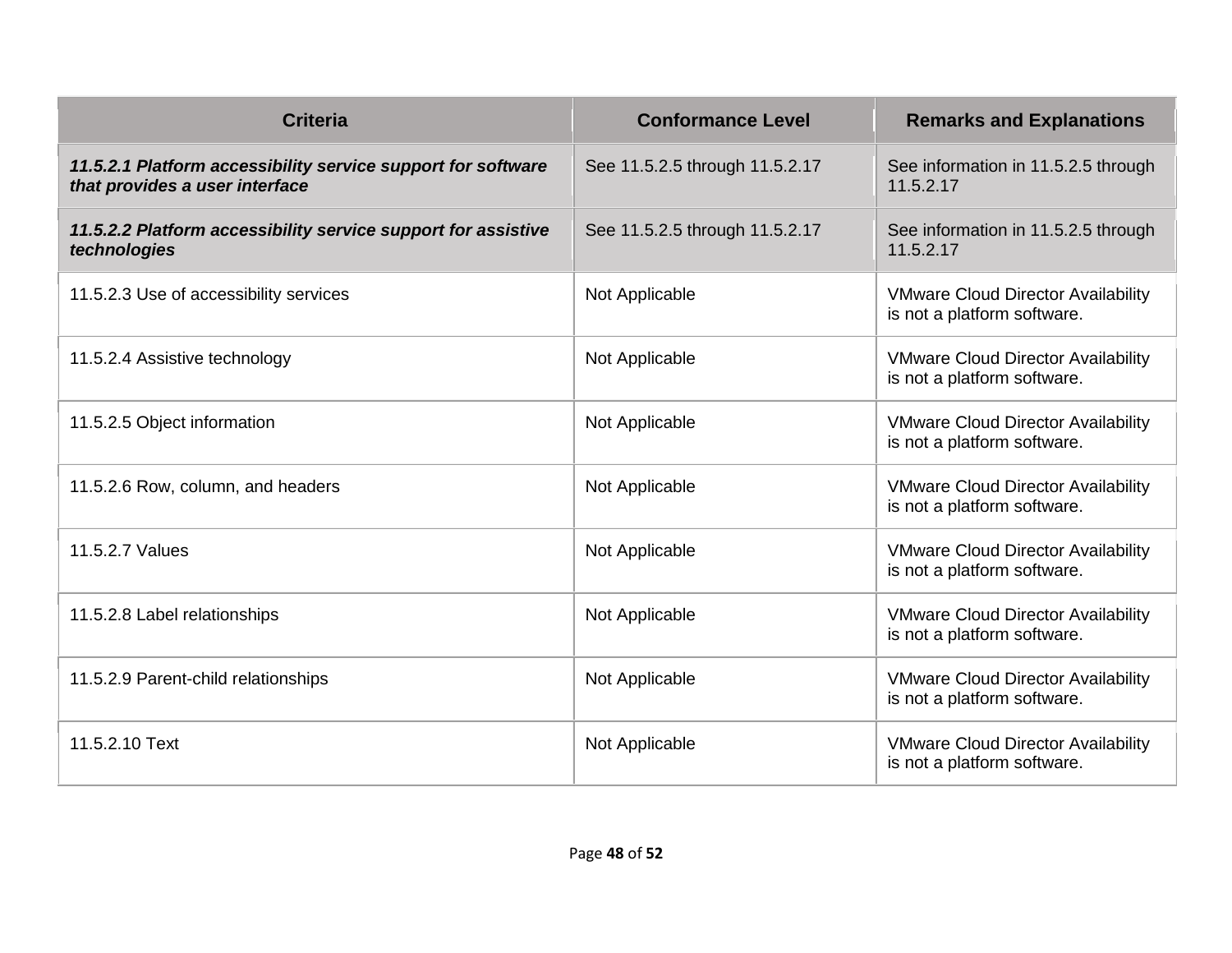| <b>Criteria</b>                                          | <b>Conformance Level</b>            | <b>Remarks and Explanations</b>                                          |
|----------------------------------------------------------|-------------------------------------|--------------------------------------------------------------------------|
| 11.5.2.11 List of available actions                      | Not Applicable                      | <b>VMware Cloud Director Availability</b><br>is not a platform software. |
| 11.5.2.12 Execution of available actions                 | Not Applicable                      | <b>VMware Cloud Director Availability</b><br>is not a platform software. |
| 11.5.2.13 Tracking of focus and selection attributes     | Not Applicable                      | <b>VMware Cloud Director Availability</b><br>is not a platform software. |
| 11.5.2.14 Modification of focus and selection attributes | Not Applicable                      | <b>VMware Cloud Director Availability</b><br>is not a platform software. |
| 11.5.2.15 Change notification                            | Not Applicable                      | <b>VMware Cloud Director Availability</b><br>is not a platform software. |
| 11.5.2.16 Modifications of states and properties         | Not Applicable                      | <b>VMware Cloud Director Availability</b><br>is not a platform software. |
| 11.5.2.17 Modifications of values and text               | Not Applicable                      | <b>VMware Cloud Director Availability</b><br>is not a platform software. |
| 11.6 Documented accessibility usage                      | Heading cell - no response required | Heading cell - no response required                                      |
| 11.6.1 User control of accessibility features            | Not Applicable                      | <b>VMware Cloud Director Availability</b><br>is not a platform software. |
| 11.6.2 No disruption of accessibility features           | Not Applicable                      | <b>VMware Cloud Director Availability</b><br>is not a platform software. |
| 11.7 User preferences                                    | Not Applicable                      | <b>VMware Cloud Director Availability</b><br>is not a platform software. |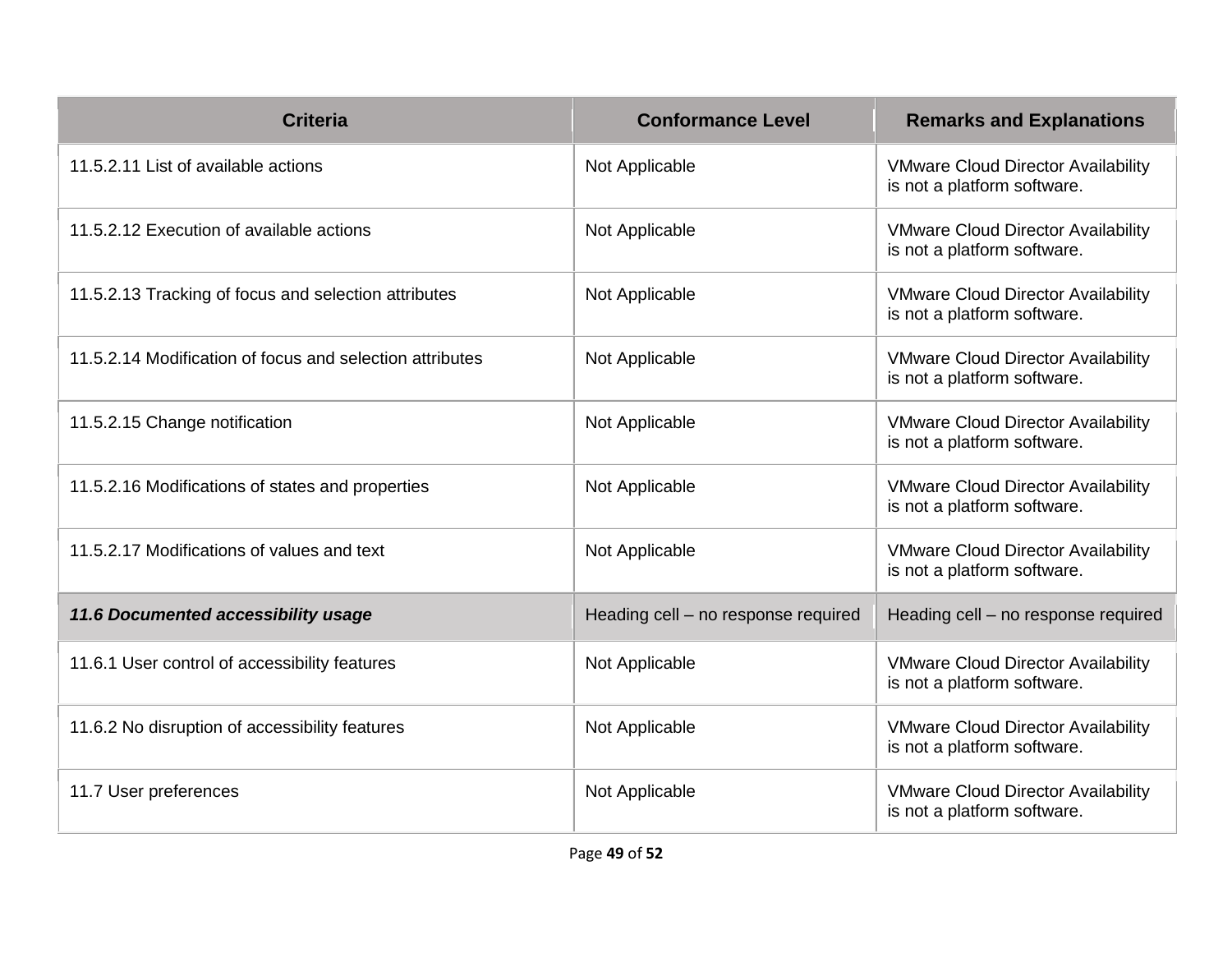| <b>Criteria</b>                                                        | <b>Conformance Level</b>                                                   | <b>Remarks and Explanations</b>                                        |
|------------------------------------------------------------------------|----------------------------------------------------------------------------|------------------------------------------------------------------------|
| <b>11.8 Authoring tools</b>                                            | Heading cell – no response required                                        | Heading cell – no response required                                    |
| 11.8.1 Content technology                                              | Heading cell – no response required                                        | Heading cell – no response required                                    |
| 11.8.2 Accessible content creation                                     | See WCAG 2.1 section<br>(If not authoring tool, enter "Not<br>Applicable") | See information in WCAG 2.1<br>section                                 |
| 11.8.3 Preservation of accessibility information in<br>transformations | Not Applicable                                                             | <b>VMware Cloud Director Availability</b><br>is not an authoring tool. |
| 11.8.4 Repair assistance                                               | Not Applicable                                                             | <b>VMware Cloud Director Availability</b><br>is not an authoring tool. |
| 11.8.5 Templates                                                       | Not Applicable                                                             | <b>VMware Cloud Director Availability</b><br>is not an authoring tool. |

### **Chapter [12: Documentation and Support Services](https://www.etsi.org/deliver/etsi_en/301500_301599/301549/03.01.01_60/en_301549v030101p.pdf#%5B%7B%22num%22%3A187%2C%22gen%22%3A0%7D%2C%7B%22name%22%3A%22XYZ%22%7D%2C54%2C747%2C0%5D)**

Notes: Support documentation and services are not a part of the accessibility review.

| <b>Criteria</b>                                 | <b>Conformance Level</b>            | <b>Remarks and Explanations</b>                                                                                                         |
|-------------------------------------------------|-------------------------------------|-----------------------------------------------------------------------------------------------------------------------------------------|
| <b>12.1 Product documentation</b>               | Heading cell - no response required | Heading cell - no response required                                                                                                     |
| 12.1.1 Accessibility and compatibility features | Not applicable                      | <b>VMware Cloud Director Availability</b><br>accessibility and compatibility<br>features are not a part of the<br>accessibility review. |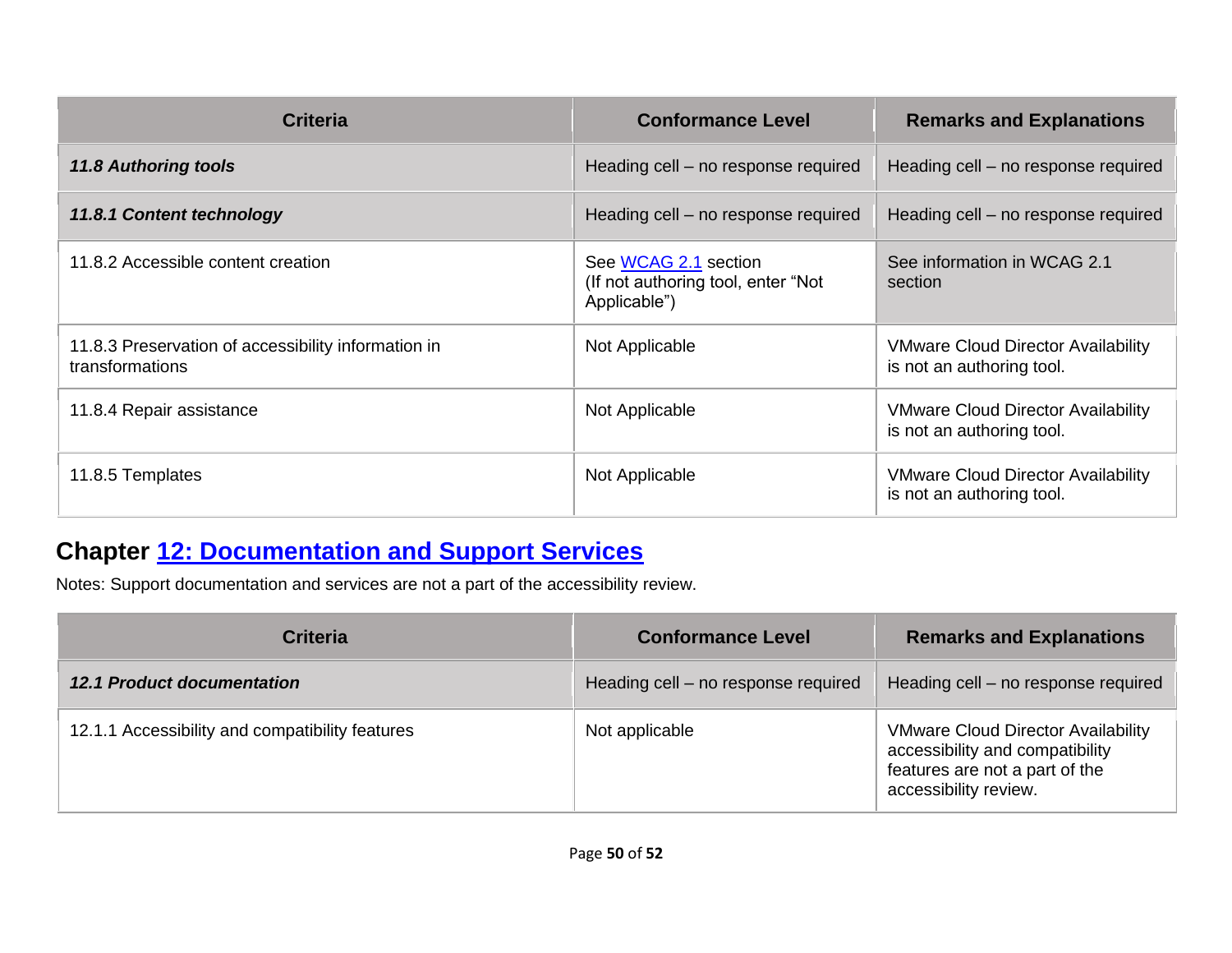| <b>Criteria</b>                                                | <b>Conformance Level</b>            | <b>Remarks and Explanations</b>                                                                                                                     |
|----------------------------------------------------------------|-------------------------------------|-----------------------------------------------------------------------------------------------------------------------------------------------------|
| 12.1.2 Accessible documentation                                | See WCAG 2.1 section                | See information in WCAG 2.1<br>section                                                                                                              |
| <b>12.2 Support Services</b>                                   | Heading cell – no response required | Heading cell – no response required                                                                                                                 |
| 12.2.2 Information on accessibility and compatibility features | Not applicable                      | <b>VMware Cloud Director Availability</b><br>information on accessibility and<br>compatibility features is not part of<br>the accessibility review. |
| 12.2.3 Effective communication                                 | Not applicable                      | <b>VMware Cloud Director Availability</b><br>information on effective<br>communication is not a part of the<br>accessibility review.                |
| 12.2.4 Accessible documentation                                | See WCAG 2.1 section                | See information in WCAG 2.1<br>section                                                                                                              |

#### **Chapter [13: ICT Providing Relay or Emergency Service Access](https://www.etsi.org/deliver/etsi_en/301500_301599/301549/03.01.01_60/en_301549v030101p.pdf#%5B%7B%22num%22%3A191%2C%22gen%22%3A0%7D%2C%7B%22name%22%3A%22XYZ%22%7D%2C54%2C747%2C0%5D)**

Notes: Not applicable

# **Legal Disclaimer (Company)**

This VPAT is for information purposes only. The information contained in this VPAT represents VMware's view regarding matters discussed herein as of the date of publication. Because of changing market conditions, this VPAT is not a commitment on the part of VMware, and VMware cannot guarantee the accuracy of any information presented after the date of publication. VMware makes no warranties, express or implied.

E202.2 Legacy ICT. Any component or portion of existing ICT that complies with an earlier standard issued pursuant to Section 508 of the Rehabilitation Act of 1973, as amended (as republished in Appendix D), and that has not been altered on or after January 18, 2018, shall not be required to be modified to conform to the Revised 508 Standards.